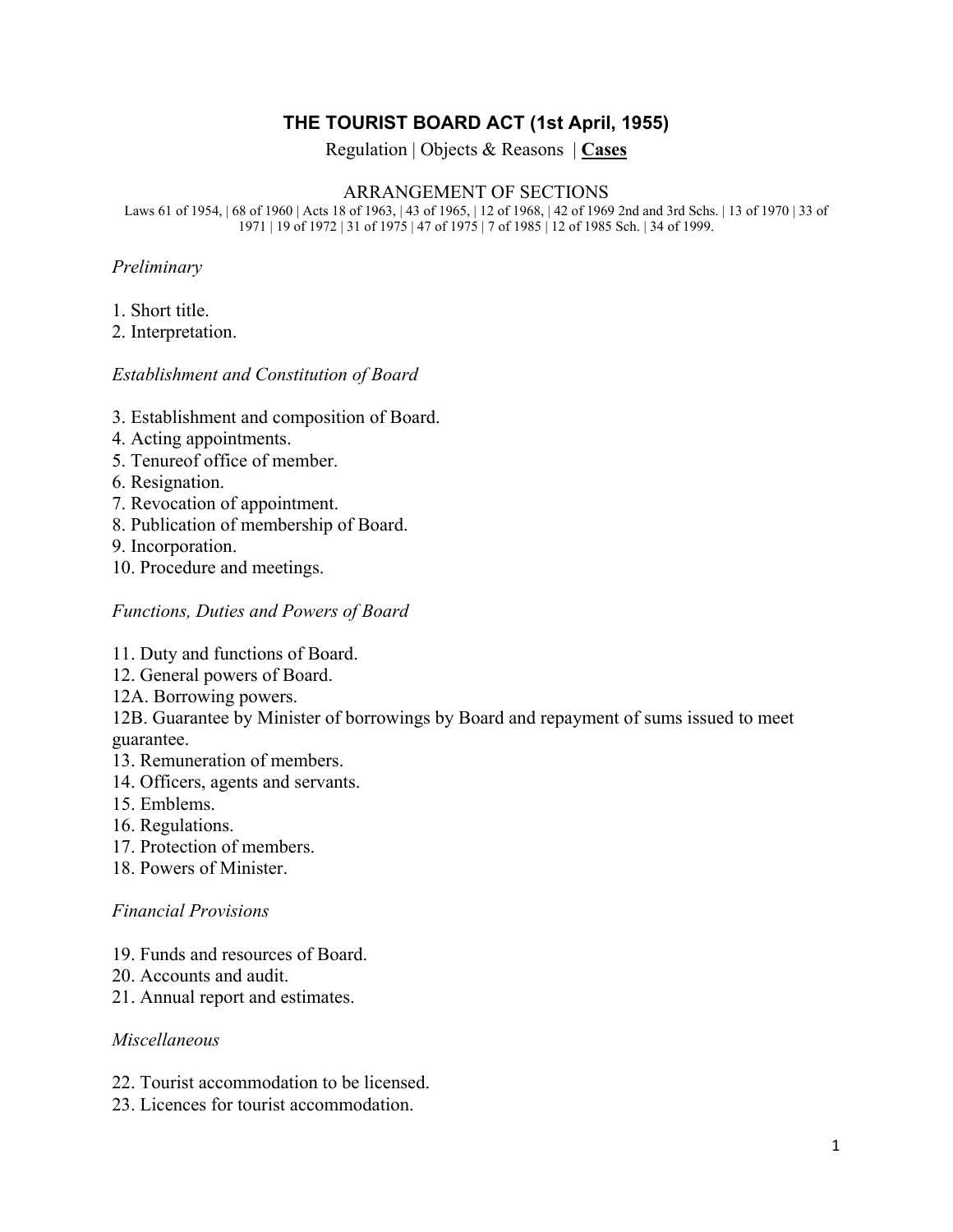- 23A. Power to require licensing of tourism enterprises.
- 23B. Grant of licences for tourism enterprises.
- 23C. Refusal to grant or renew licence under section 23B.
- 23D. Revocation of suspension of licence.
- 23E. Appeal.
- 23F. Enforcement of orders.
- 24. Offences.

Schedule - The Tribunal (Section 23E)

#### **1. Short title.**

1. This Act may be cited as the Tourist Board Act.

#### **2. Interpretation.**

2. In this Act, unless the context otherwise requires -

"the appointed day" means such day, not being earlier than six months after the 11th December, 1965, as the Minister shall specify in a notice published in the *Gazette* and in at least one issue of a daily newspaper printed and circulating in Jamaica;

"the Board" means the Tourist Board established in accordance with this Act;

"chairman" means the chairman of the Board;

"hotel" means an establishment falling within any of the categories of buildings prescribed by regulations made under this Act as constituting hotels for the purpose of this Act;

"resort cottage" means subject to section 16 (1) (b) any building containing not less than two furnished bedrooms, a furnished living room, bathroom facilities and facilities for the preparation and consumption of meals, and used for the accommodation of transient guests, including tourists, for reward.

"tourism enterprise" means, subject to section 23A, the provision in Jamaica of -

(a) any car rental or U-drive services or any service of rental of motor vehicles as defined in section 11 of the Road Traffic Act;

(b) sites and other facilities for camping;

(c) water sports services;

(d) any other service, utilized by or offered to tourists and declared by the Minister, by order, to be a tourism enterprise;

"tourist" means a person, not being the holder of a Jamaican passport, who is in Jamaica -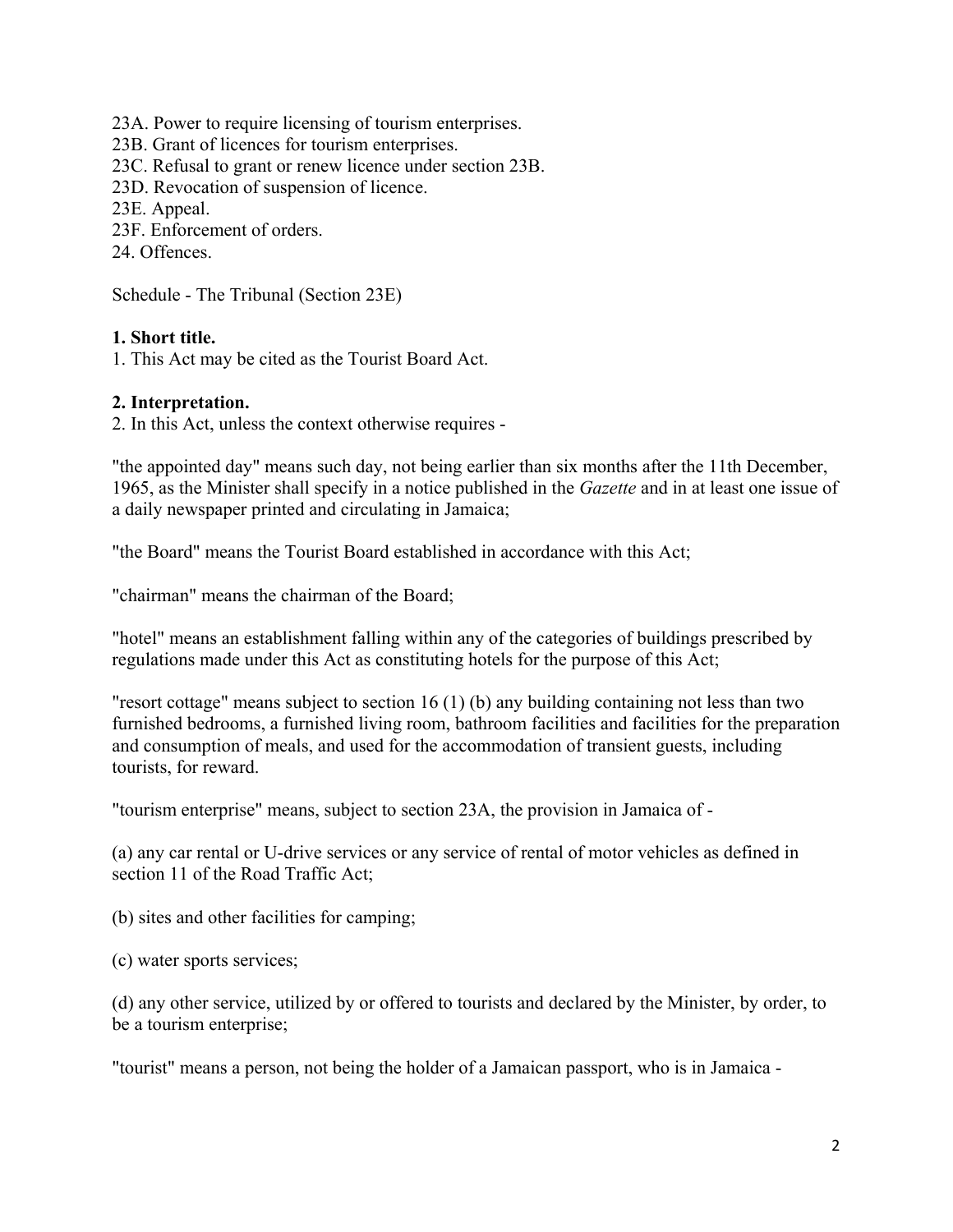(a) on a visit; or

(b) intransit, from a place outside Jamaica to some other place outside Jamaica;

"tourist accommodation" means, subject to section 16 (1) (b), a hotel, resort cottage or any other premises or any vehicles, boats, ships or places where accommodation is offered to tourists for reward;

"water sports" includes scuba diving, water skiing, jet skiing, parasailing, sunfish sailing, boat excursions, snorkelling and such other sports activities as the Minister may by order declare to be water sports for the purposes of this Act.

## **3. Establishment and composition of Board.**

3. (1) There shall be established for the purposes of this Act a body to be called the Tourist Board:

Provided that it shall be lawful for the word "Jamaica" to be used in such manner as the Board may approve, as part of their name, in any communication or document or in any proceedings.

(2) The Board shall consist of -

(a) a Director of Tourism; and

(b) not less than five nor more than eleven other members, appointed by the Minister by instrument in writing.

(3) The Minister shall appoint one of the members of the Board to be chairman thereof.

# **4. Acting appointments.**

4. (1) If the chairman is absent or unable to act, the Minister may appoint any person, whether a member of the Board or not, to act temporarily as chairman.

(2) If any member of the Board other than the chairman is absent or unable to act, or has been appointed under subsection (1) to act temporarily as chairman, the Minister may appoint any person to act temporarily in the place of that member.

## **5. Tenure of office of member.**

5. A member of the Board shall, subject to the provisions of this Act, hold office for a period not exceeding three years, but such member shall be eligible for reappointment.

## **6. Resignation.**

6. (1) Any member of the Board, other than the chairman, may at any time resign his office by instrument in writing addressed to the Minister and transmitted through the chairman, and from the date of the receipt by the Minister of such instrument, such member shall cease to be a member of the Board.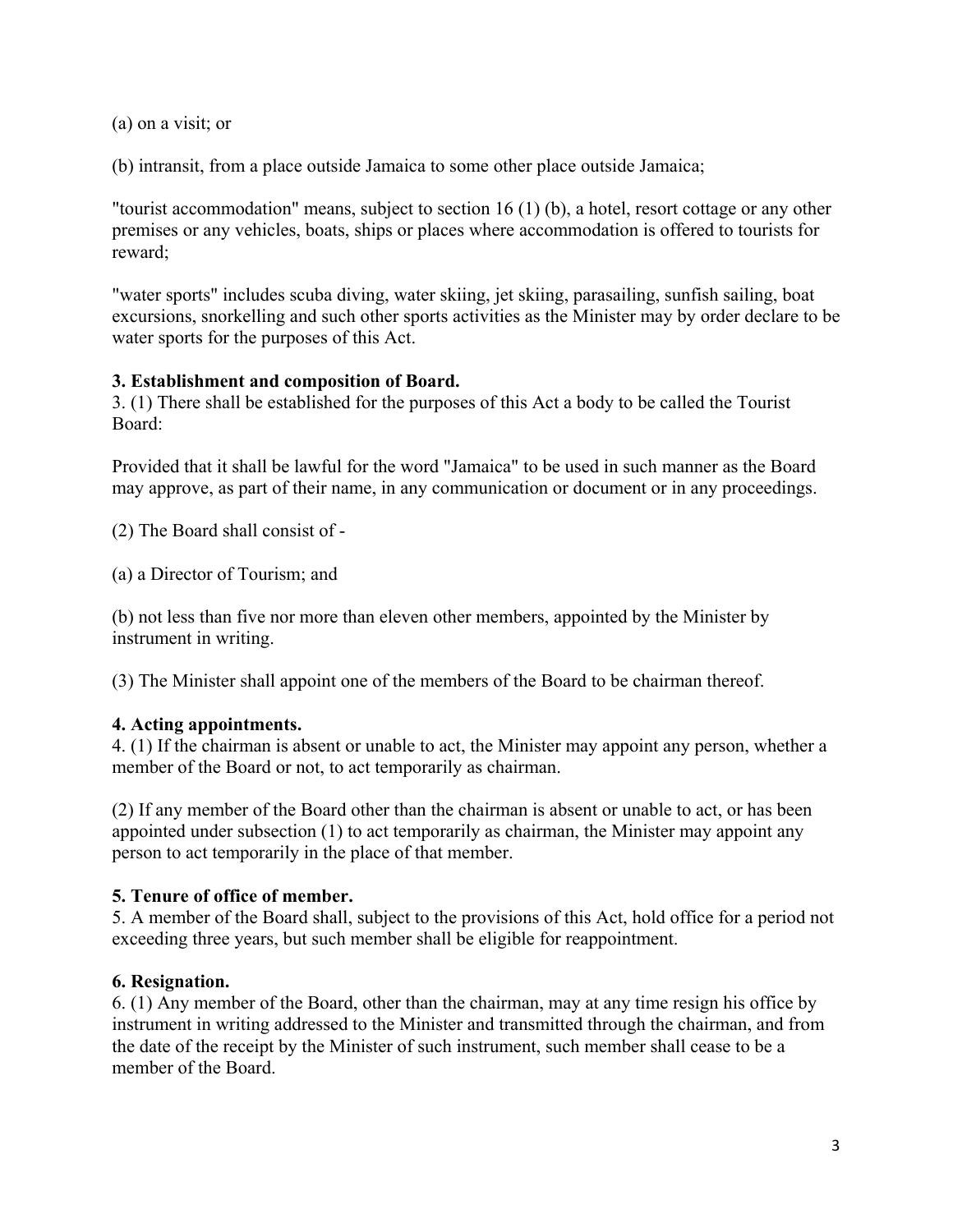(2) The chairman may at any time resign his office by instrument in writing addressed to the Minister and such resignation shall take effect as from the date of the receipt of such instrument by the Minister.

## **7. Revocation of appointment.**

7. The Minister may at any time revoke the appointment of any member of the Board.

## **8. Publication of membership of Board.**

8. The names of all members of the Board as first constituted and every change in the membership thereof shall be published in the *Gazette.*

## **9. Incorporation.**

9. (1) The Board shall be a body corporate having perpetual succession and a common seal with power to purchase, lease or otherwise acquire and hold and dispose of land and other property of whatever kind.

(2) The seal of the Board shall be authenticated by the signatures of the chairman or one member of the Board authorized to act in that behalf and the secretary of the Board and such seal shall be officially and judicially noticed.

(3) All documents, other than those required by law to be under seal, made by, and all decisions of, the Board may be signified under the hand of the chairman, any member authorized to act in that behalf, or the secretary of the Board.

(4) The Board may sue or be sued in their corporate name and may for all purposes be described by such name.

# **10. Procedure and meetings.**

10. (1) The Board shall meet at such times as may be necessary or expedient for the transaction of business, and such meetings shall be held at such places and times and on such days as the Board may determine.

(2) The chairman may at any time call a special meeting of the Board and shall call a special meeting to be held within seven days of a written requisition for that purpose addressed to him by any three members of the Board.

(3) The chairman shall preside at all meetings of the Board at which he is present, and in the case of his absence from any meeting the members present shall elect one of their number to act as chairman at that meeting.

(4) The quorum of the Board shall be three including the chairman or other member presiding at the meeting.

(5) The decisions of the Board shall be by a majority of votes and, in addition to an original vote, in any case in which the voting is equal, the chairman or other member presiding at the meeting shall have a casting vote.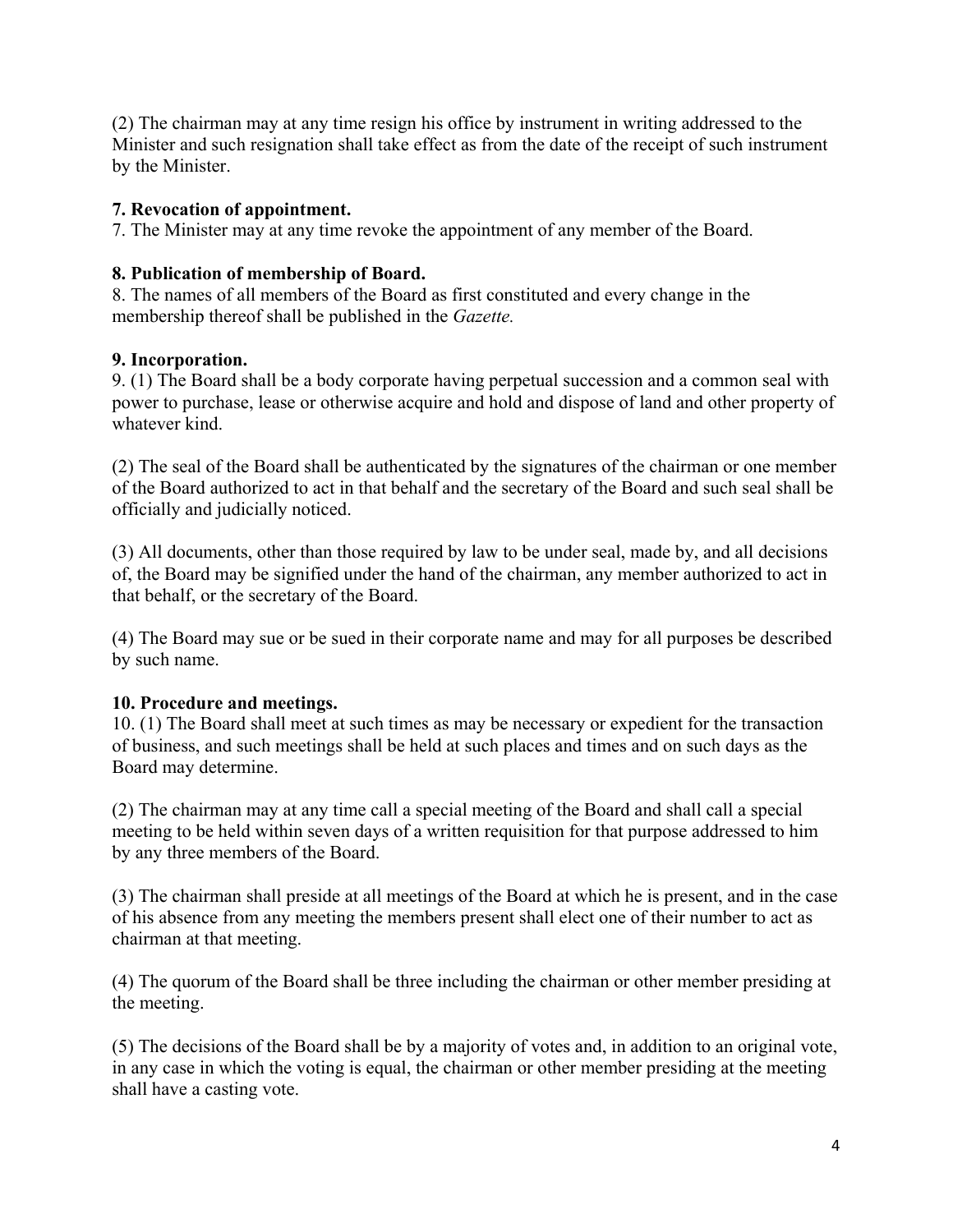(6) Subject to the foregoing provisions of this section the Board shall have the power to regulate their own proceedings.

(7) The validity of any proceeding of the Board shall not be affected by any vacancy amongst the members thereof or by any defect in the appointment of a member thereof.

# **11. Duty and functions of Board.**

11. (1) It shall be the duty of the Board, within the limits of their resources -

(a) to develop all aspects of the tourist industry of Jamaica and to promote its efficiency;

(b) to adopt all such measures as they may deem fit to advertise and publicize Jamaica as a tourist resort throughout the year;

(c) to promote and secure such increased shipping and airline facilities as will tend to increase tourist traffic to Jamaica;

(d) to secure the most favourable arrangements for the entry of tourists into Jamaica;

(e) to encourage by such measures as they may deem fit the development of such amenities in Jamaica as may be calculated to enhance the attractiveness of Jamaica to tourists;

(f) to undertake such research, experiments and operations as may appear to them to be necessary to improve the basis of the industry and to control and eliminate any undesirable factors that may affect it;

(g) to encourage -

(i) by such measures as they may think fit; and

(ii) by such other measures as may be required by or under this Act the attainment and maintenance of integrity and the highest standards of service by persons who offer or provide by way of trade or business any goods, entertainment, transportation, accommodation, food or drink to or for tourists;

(h) to make all such enquiries and to collect all such information as they may think necessary for the purpose of carrying out their duty under this section;

(i) generally to take all such other lawful measures as they may consider likely to assist them in carrying out most effectually the purposes of this Act.

(2) Without prejudice to the generality of paragraph (g) of subsection (1), where the Board receive a complaint against any concessionaire as to any trade or business transaction between that person and a tourist, or as to any goods the subject of any such transaction, the Board shall make representations to the concessionaire with a view to settling the complaint, and if the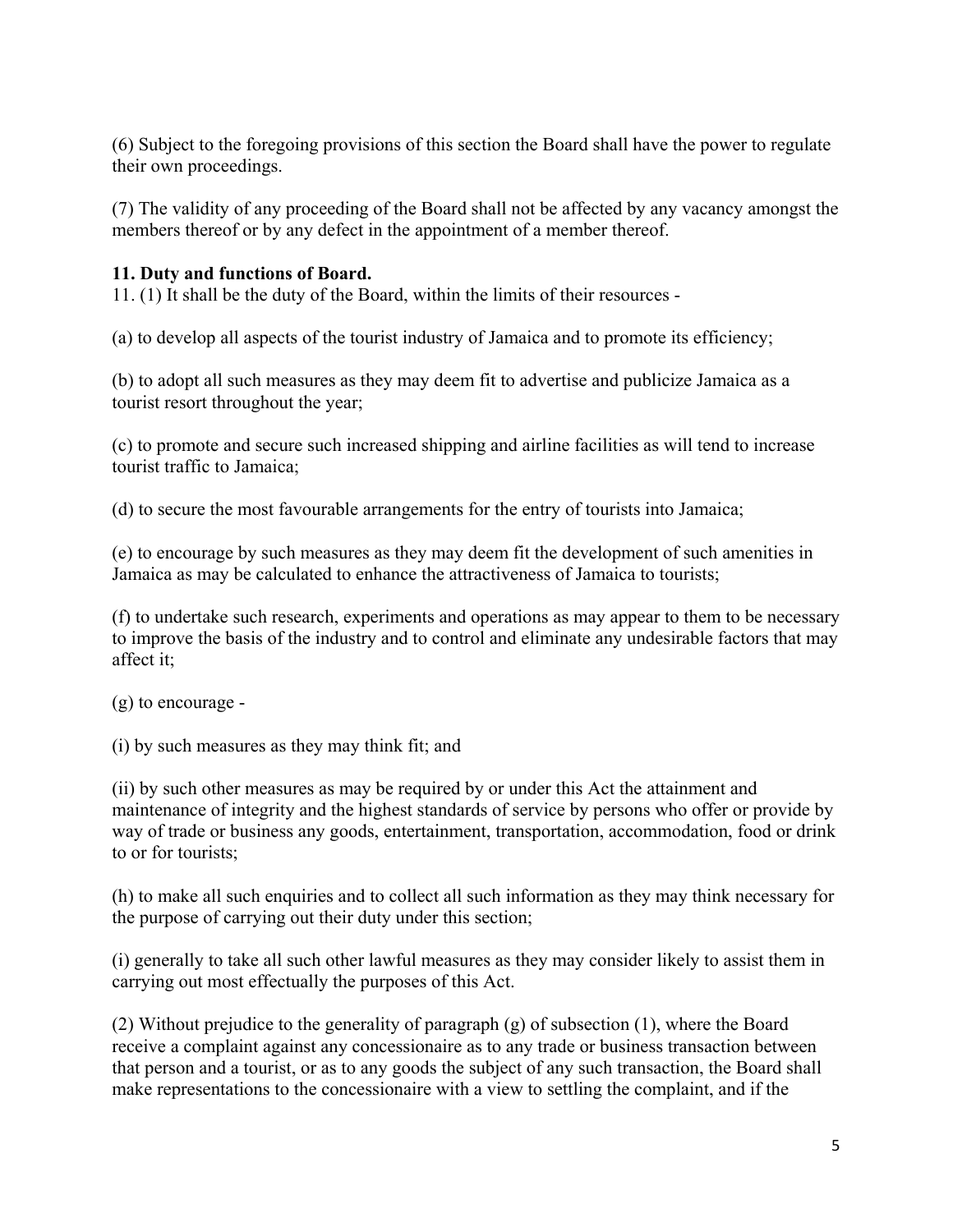complaint is not settled within twenty-eight days of the making of such representation, so advise the tourist concerned and report the matter to the Commissioner of Customs and Excise.

(3) In this section "concessionaire" means a person in relation to whom an in-bond concession has been granted under section 132 of the Customs Act.

## **12. General powers of Board.**

12. Subject to the provisions of this Act, the Board shall have power, for the purpose of the execution of their duty and the discharge of their functions under section 11 -

(a) to carry on all activities the carrying on whereof appear to them to be requisite, advantageous or convenient for or in connection with the discharge of their said duty;

(b) to do anything and to enter into any transaction (whether or not involving expenditure, borrowing, granting of loans or investment of money, the acquisition of any property or rights or the disposal of any property or rights) which in their opinion is calculated to facilitate the proper discharge of their functions or is incidental or conducive thereto.

# **12A. Borrowing powers.**

12A. (1) Subject to the provisions of this section, the Board may borrow sums required by them for the purpose of financing approved projects:

Provided that the aggregate amount outstanding on loan to the Board, at any one time shall not exceed \$500,000 or such higher amount as the Minister may from time to time approve.

(2) The power of the Board to borrow shall be exercisable only with the approval of the Minister responsible for finance, as to the amount, as to the source of the borrowing and as to the terms on which the borrowing may be effected. An approval given for the purposes of this subsection may be either general or limited to a particular borrowing or otherwise, and may be either unconditional or subject to conditions.

(3) In this section "approved project" means a project approved by the Minister as being likely to be financially viable without subvention from the Board or from Government.

## **12B. Guarantee by Minister of borrowings by Board and repayment of sums issued to meet guarantee.**

12B. (1) With the approval of the House of Representatives, the Minister responsible for finance may guarantee, in such manner and on such conditions as he may think fit, the payment of the principal and of interest on any authorized borrowings of the Board.

(2) Where the Minister responsible for finance is satisfied that there has been default in the repayment of any principal monies or interest guaranteed under the provisions of this section, he shall direct the repayment out of the general assets and revenue of this Island of the amount of which there has been default.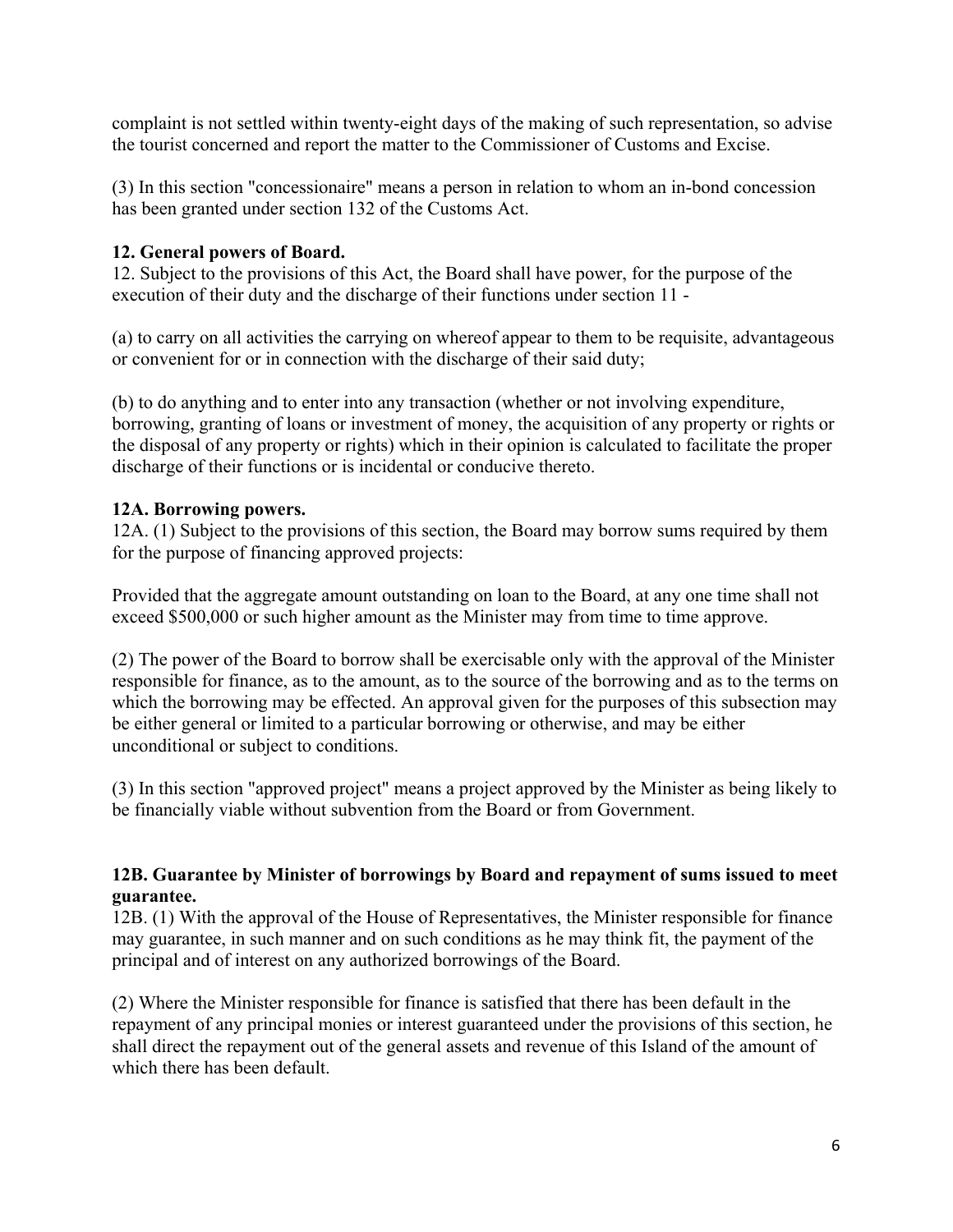(3) The Board shall make to the Accountant-General, at such times and in such manner as the Minister responsible for finance may direct, payments of such amounts as may be so directed in or towards payment of any sums issued in fulfilment of any guarantee given under this section, and payments of interest on what is outstanding for the time being in respect of any sums so issued at such rate as the Minister responsible for finance may direct, and different rates of interest may be directed as respects different sums and as respects interest for different periods.

## **13. Remuneration of members.**

13. There shall be paid from the funds of the Board to the members of the Board such remuneration, if any, whether by way of honorarium, salary or fees, and such allowances as the Minister may determine.

## **14. Officers, agents and servants.**

14. (1) The Board may appoint and employ at such remuneration and on such terms and conditions as they think fit a secretary and such officers, agents and servants as they think necessary for the proper carrying out of the provisions of this Act:

Provided that -

(a) no salary in excess of the prescribed rate per annum shall be assigned to any post without the prior approval of the Minister; and

(b) no appointment shall be made to any post to which a salary in excess of the prescribed rate per annum is assigned, without the prior approval of the Minister.

(1A) In subsection (1) prescribed rate means a rate of seven hundred and fifty thousand dollars per annum or such higher rate as the Minister may, by order, prescribe.

(2) The Director of Tourism shall be responsible to the Board for the day to day administration of the business of the Board.

(3) Where the Director of Tourism is absent or unable to act and no acting appointment has been made by the Minister under section 4, the Board may authorize an officer in their service to perform temporarily the functions specified in subsection (2).

## **15. Emblems.**

15. (1) The Board may provide, for the purposes of this section, supplies of such emblems as the Board may think fit.

(2) Where the Board are of opinion that any person offering or providing by way of trade or business any goods, entertainment, transportation, accommodation, food or drink to or for tourists maintains integrity and a high standard of service in the conduct of such trade or business, the Board may -

(a) supply to that person any of the emblems of the Board; and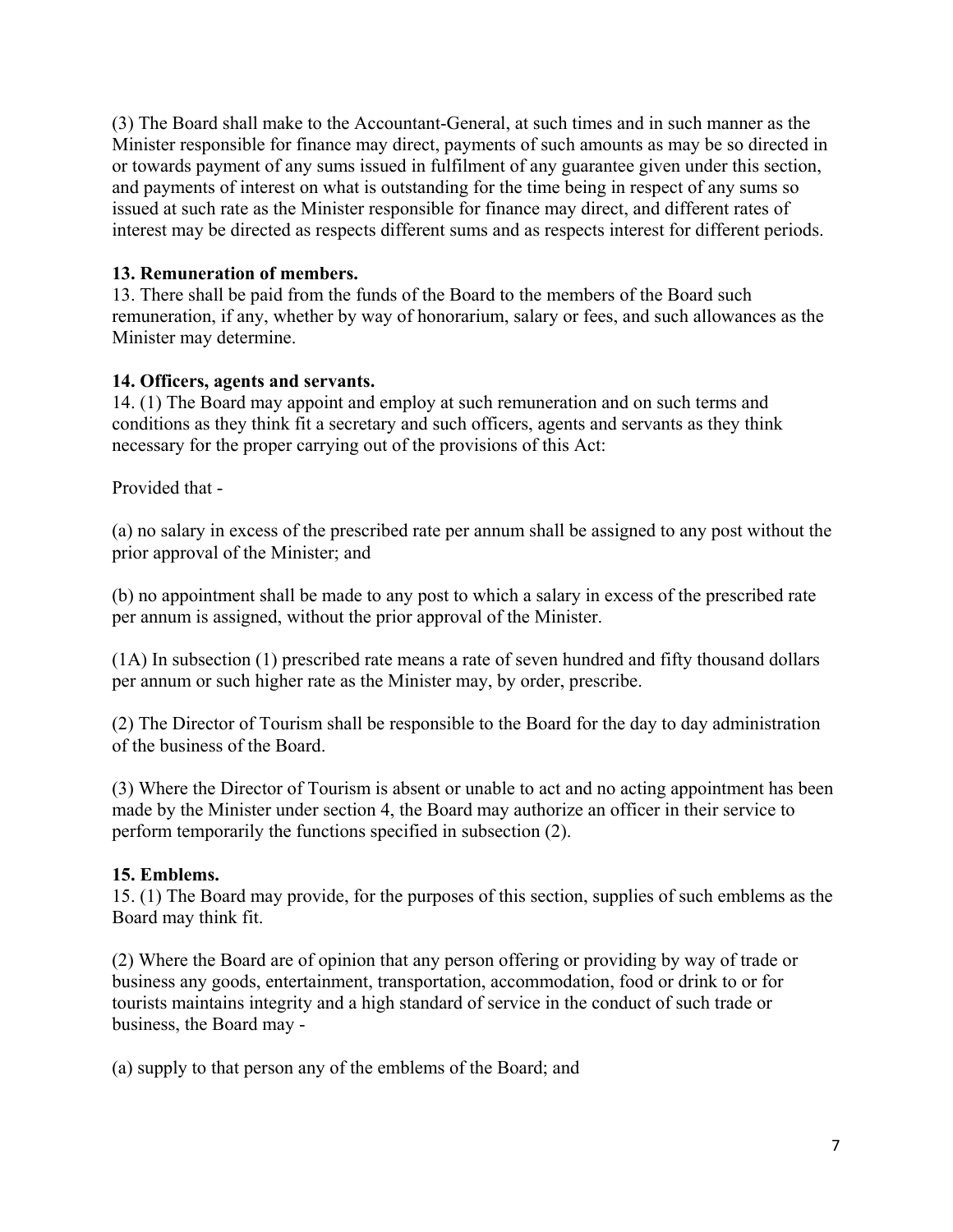(b) permit him to display such emblem, subject to such restrictions and on such conditions as the Board may impose.

### **16. Regulations.**

16. (1) The Minister may make regulations generally for the better carrying out of the purposes of this Act and in particular but without prejudice to the generality of the foregoing may make regulations providing for -

(a) the measures and methods to be adopted in improving the basis of the tourist industry in Jamaica and in controlling and eliminating undesirable factors that may affect it;

(b) the categories -

(i) of lands and buildings which constitute hotels and resort cottages;

(ii) of premises, vehicles, boats, ships or places which constitute or may be treated as other tourist accommodation, and the circumstances in which and the terms on which any such lands, buildings, premises, vehicles, boats, ships or places may be exempted from any requirement of this Act;

(c) the keeping of records of the number of tourists in Jamaica during any period and of the countries to which they belong;

(d) the imposition of fees or charges in such cases as may be determined by the Board for services rendered by the Board, their servants or agents, in carrying out the provisions of this Act;

(e) the licensing of such categories of persons employed in tourist accommodation or tourism enterprises as may be prescribed;

(f) the designation of prescribed areas and for regulating the activities and conduct of persons -

(i) soliciting for any prescribed purpose in those areas; or

(ii) who, having no fixed place of business in those areas or whose business activities are not carried out pursuant to any licence granted for that purpose under the provisions of any other enactment, offer goods or services to members of the public in those areas;

(g) the licensing of persons referred to in paragraph (f);

(h) the fees to be paid in respect of any licence or other approval granted under this Act;

(i) the form and manner in which applications for licences under this Act shall be made.

(2) Regulations made under this section may empower any person, whether such person be a member or officer or servant of the Board or not, to issue such directions to owners or managers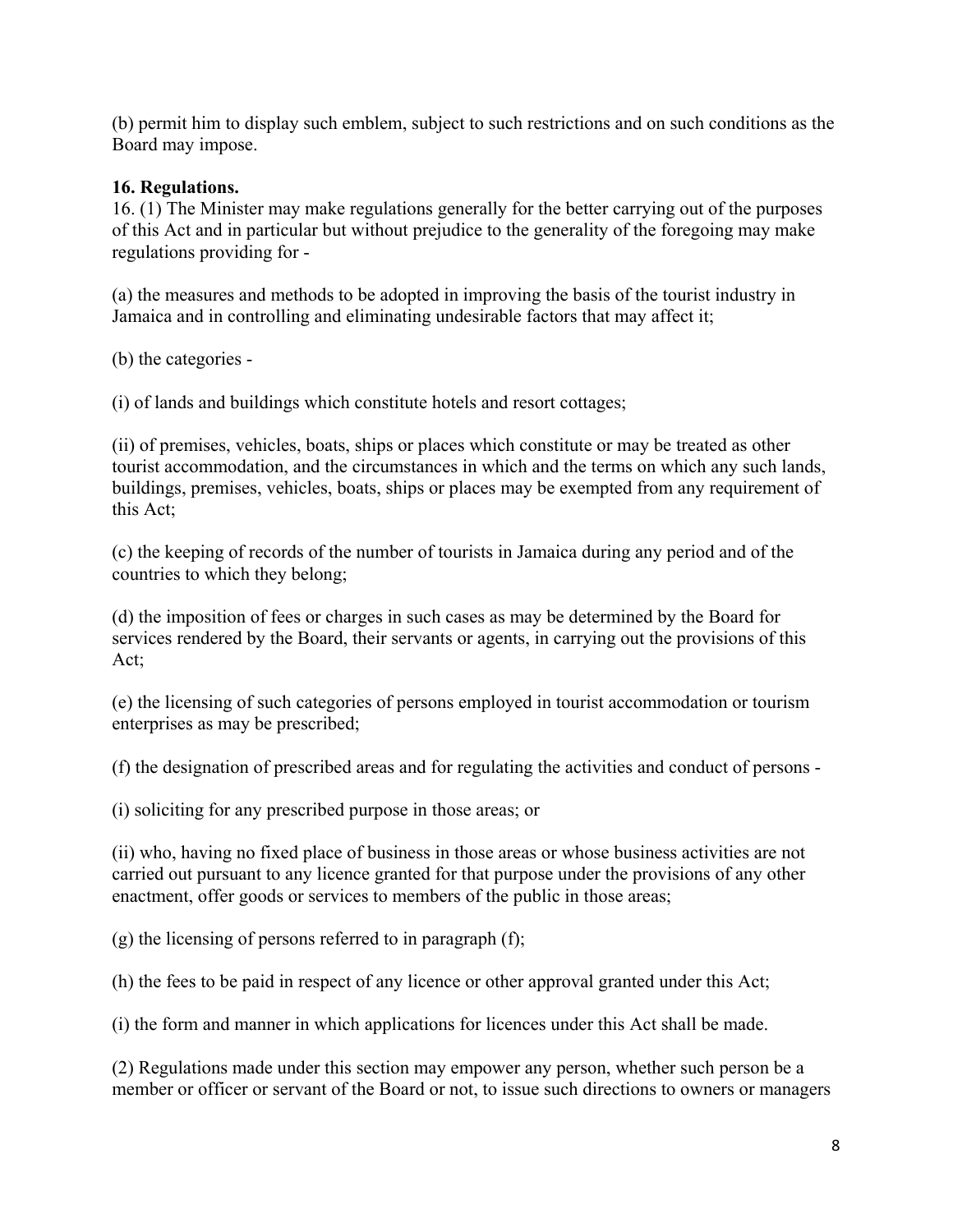of tourist accommodation and other persons engaged in the tourist industry as may be necessary for securing compliance with or carrying out the purposes of this Act or of any regulations made thereunder.

(3) All regulations made under this section shall be subject to negative resolution.

(4) Regulations made under this section may provide for the imposition, on conviction in a Resident Magistrate's Court, of the following penalties for offences under those regulations—

(a) a fine not exceeding one hundred thousand dollars or imprisonment for a term not exceeding twelve months, or both; and

(b) a fine not exceeding fifty thousand dollars for every day on which an offense is continued after conviction, and

(c) a fine not exceeding one hundred and fifty thousand dollars, or imprisonment for a term not exceeding twelve months, or both, in the case of a second or subsequent conviction.

# **17. Protection of members.**

17. (1) No member of the Board shall be personally liable for any act or default of the Board done or omitted to be done in good faith in the course of the operations of the Board.

(2) Where any member of the Board is exempted from liability by reason only of the provisions of this section, the Board shall be liable to the extent that they would be if the member was a servant or agent of the Board.

# **18. Powers of Minister.**

18. The Minister may give to the Board directions of a general character as to the policy to be followed in the exercise and performance of their functions under this Act in relation to matters appearing to him to concern the public interest and the Board shall give effect to any such directions.

# **19. Funds and resources of Board.**

19. The funds and resources of the Board shall consist of -

(a) such sums as may be provided annually for the purpose in the Estimates of Revenue and Expenditure of the Island;

(b) all sums received by the Board as payment for advertisements;

(c) all sums collected under the authority of regulations made under this Act;

(d) all other sums or property which may in any manner become payable to or vested in the Board in respect of any matter incidental to their powers and duties.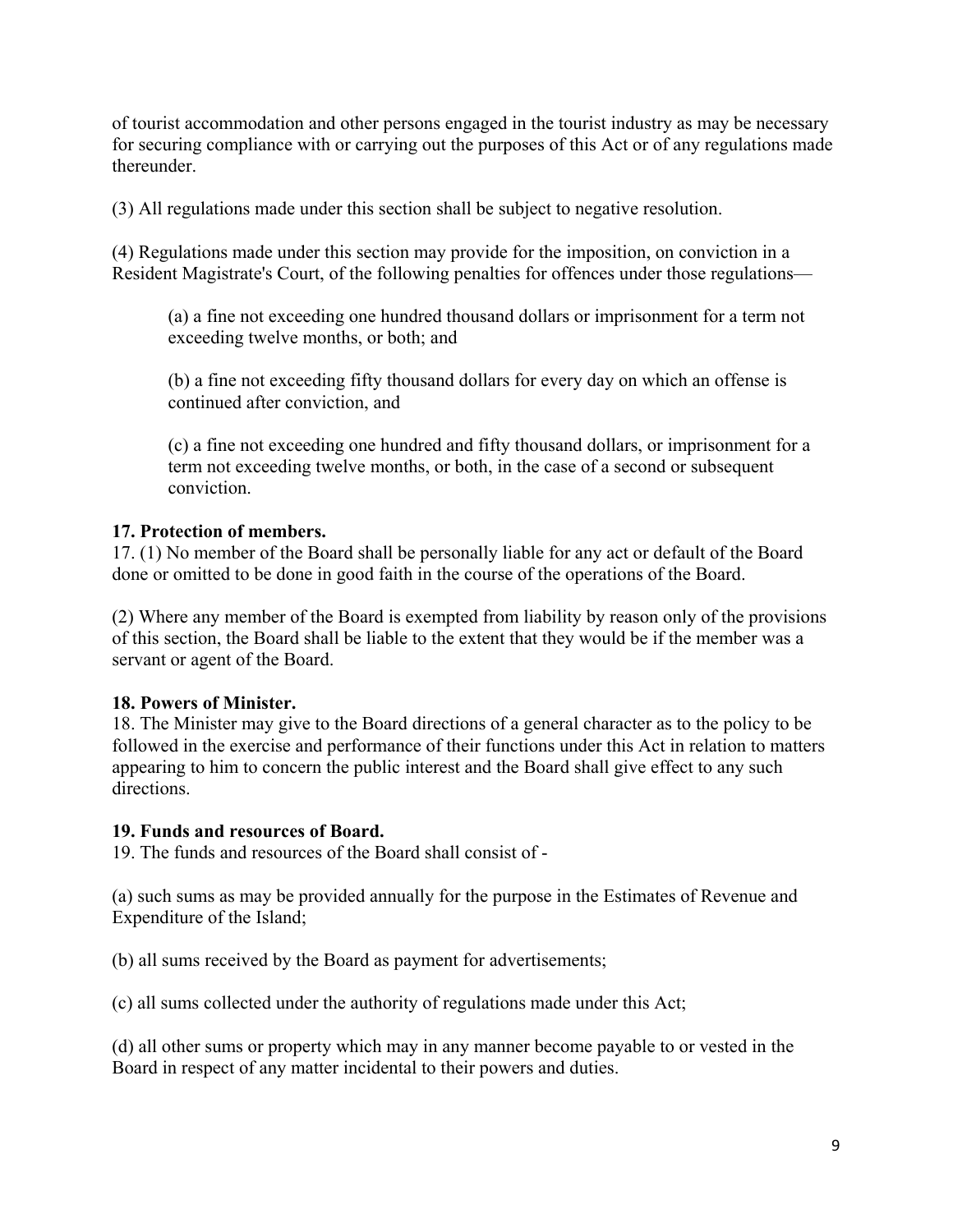### **20. Accounts and audit.**

20. (1) The Board shall keep accounts of their transactions to the satisfaction of the Minister and such accounts shall be audited annually by an auditor appointed by the Board with the approval of the Minister.

(2) The members, officers, agents and servants of the Board shall grant to the auditor appointed to audit the accounts of the Board under the provisions of subsection (1) access to all books, documents, cash and securities of the Board and shall give to him on request all such information as may be within their knowledge in relation to the operation of the Board.

(3) So soon as the accounts of the Board have been audited, the Board shall furnish to the Minister a copy of the audited financial statement together with a copy of any report made by the auditor thereon or on the accounts of the Board.

### **21. Annual report and estimates.**

21. (1) The Board shall in each year prepare and present on or before the 1st day of October to the Minister a report of their proceedings during the twelve months ending on the 31st day of March in such year.

(2) A copy of such report together with a copy of the audited financial statement and any report made by the auditor thereon or on the accounts of the Board shall be laid on the Table of the House of Representatives and of the Senate and shall be published in the *Gazette*.

(3) The Board shall in each year, within such time as the Minister may from time to time direct, submit to him for approval their estimates of revenue and expenditure in respect of the period of twelve months commencing on the 1st day of April next following, and a copy of such estimates, as approved, shall be published in the *Gazette* and in a daily newspaper circulating in the Island.

### **22. Tourist accommodation to be licensed.**

22. (1) From and after the appointed day no person shall operate a hotel unless there is in force in respect of such hotel a licence granted under this Act.

(2) From and after such day, not being earlier than six months after the 4th November, 1971, as the Minister shall specify in a notice published in the *Gazette* and in at least one issue of a daily newspaper printed and circulating in Jamaica, no person shall operate a resort cottage unless there is in force in respect of such resort cottage a licence granted under this Act.

(3) From and after such date as may be prescribed by the Minister by notice published in the *Gazette*, no person shall operate any tourist accommodation (not being a hotel or resort cottage) unless there is in force in respect of such accommodation a license granted under this Act -

(4) Where -

(a) any tourist accommodation referred to in subsection (3) is in operation on the date prescribed by the Minister pursuant to that subsection; and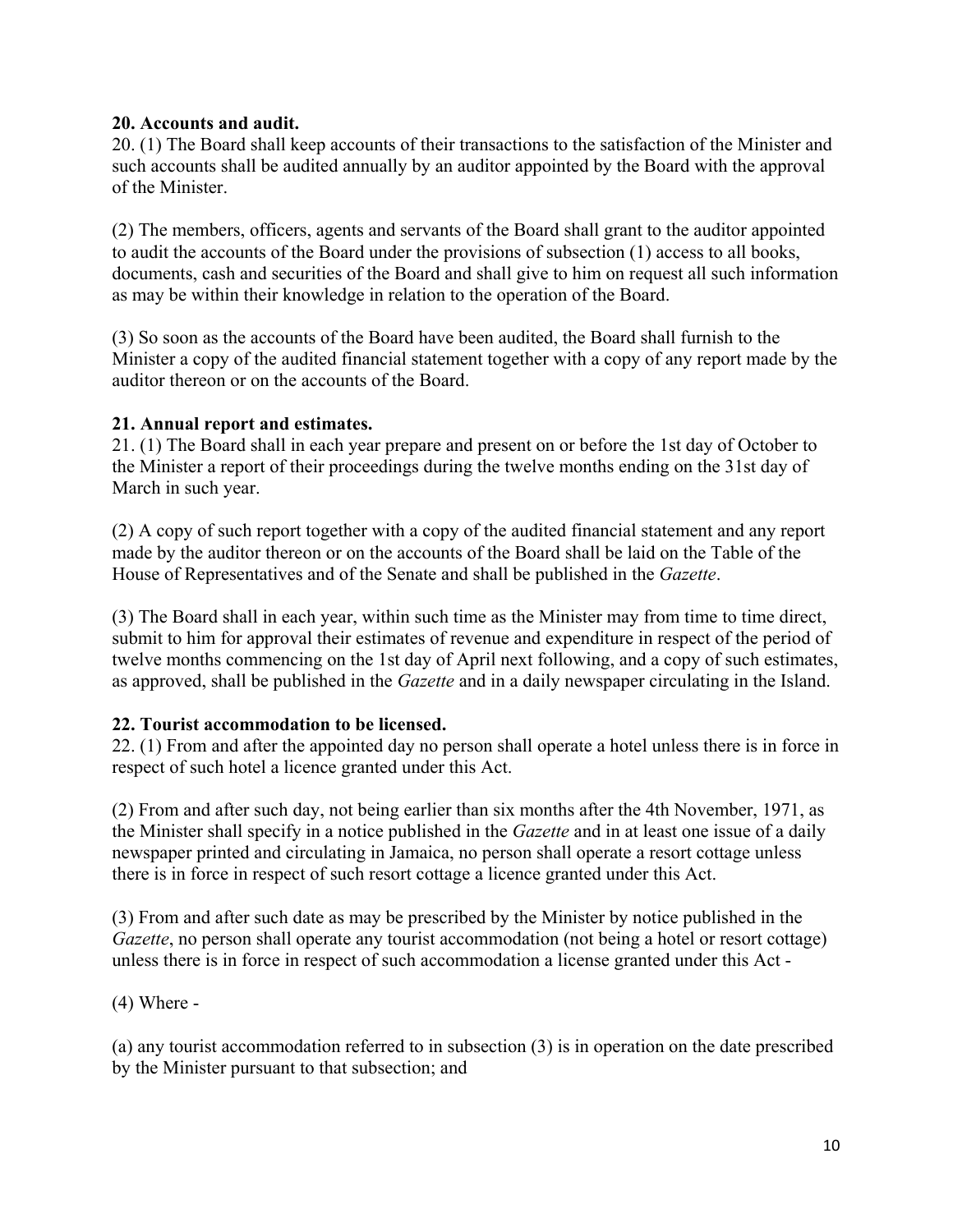(b) the person who operates that tourist accommodation has applied for a licence in accordance with section 23, the operation of that tourist accommodation may, subject to such terms and conditions (if any) as the Board may stipulate, be continued pending the grant of a licence or, as the case may be, the determination of an appeal under section 23E.

## **23. Licences for tourist accommodation.**

23. (1) Every application for a licence under this Act in respect of tourist accommodation, shall be made to the Board in such form and manner as may be prescribed or approved by the Board.

(2) A licence granted in respect of any tourist accommodation -

(a) shall, subject to any power of the Board to revoke or suspend such licence, be granted for an indefinite period; and

(b) may be granted either unconditionally or subject to such restrictions and on such conditions as may be specified in the license.

(3) Where the Board decides not to grant a licence in respect of any tourist accommodation, the Board shall, in writing, notify the person who made the application of its decision and of the right of appeal conferred by section 23E.

(4) The Board shall cause to be kept a list of all tourist accommodation in respect of which licences granted under this Act are in force.

# **23A. Power to require licensing of tourism enterprises.**

23A. (1) From and after such date as may be prescribed by the Minister by notice published in the *Gazette* (herein-after referred to as "the specified date") no person shall operate or maintain any tourism enterprise unless such person is the holder of a licence granted under section 23B.

 $(2)$  Where -

(a) any tourism enterprise is in operation on the specified date; and

(b) the person who operates or maintains that tourism enterprise has applied for a licence in accordance with section 23B, the operation of that tourism enterprise may, subject to such terms and conditions (if any) as the Board may stipulate, be continued pending the grant of a licence or, as the case may be, the determination of an appeal under section 23E.

(3) The Minister may, by order, exempt any category of tourism enterprise from the provisions of this Act if he is satisfied that the service provided by that category of enterprise is not provided primarily for tourists.

## **23B. Grant of licences for tourism enterprises.**

23B. (1) Every application for a licence under section 23A shall be made to the Board in such form and in such manner as may be prescribed in regulations or approved by the Board.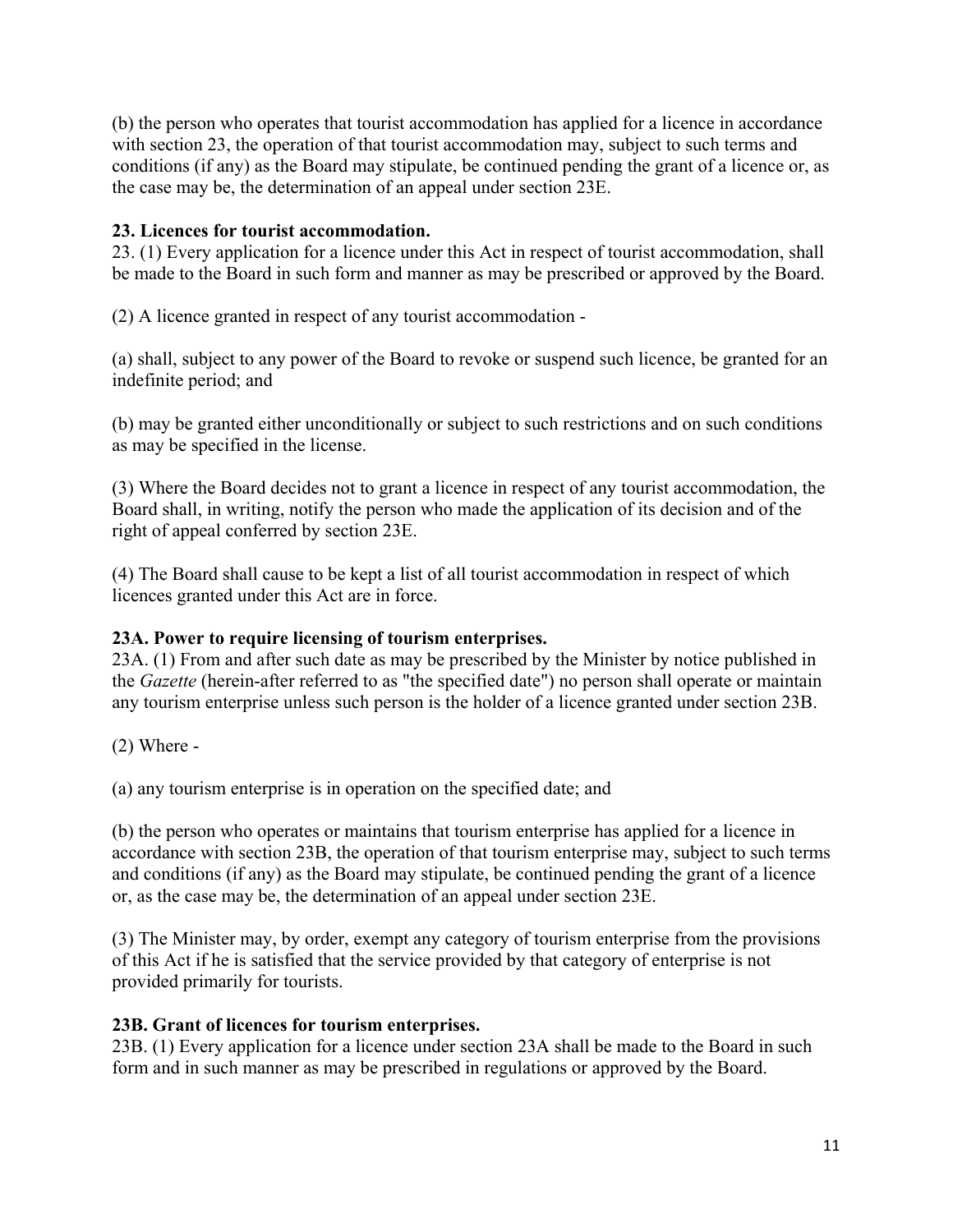(2) Any licence granted under this section may be granted on such terms and subject to such conditions as the Board may specify in the licence and shall be for such period as may be specified in the licence.

(3) The Board shall cause to be kept a list of all persons to whom a licence is issued under this section.

# **23C. Refusal to grant or renew licence under section 23B.**

23C. (1) Subject to the right of appeal conferred by section 23E, the Board may, in its discretion, refuse to grant or renew a licence under section 23B.

(2) Where the Board decides not to grant or renew a licence in respect of a tourism enterprise, the Board shall, in writing, notify the person who made the application or his agent of its decision and of the right of appeal conferred by section 23E.

## **23D. Revocation of suspension of licence.**

23D. (1) Where -

(a) it appears to the Board that the holder of a licence under this Act (hereinafter referred to as the licensee) has contravened any provisions of this Act or of any licence granted thereunder; or

(b) a licensee has been convicted of an offence under the Exchange Control Act, the Board may, by notice in accordance with this section, require the licensee to show cause within such time as may be specified in the notice, why the licence should not be revoked or suspended.

 $(2)$  Where -

(a) the licensee fails to comply with a requirement pursuant to subsection (1) to show cause within the time specified in the notice or if the cause shown is inadequate in the opinion of the Board; or

(b) after due enquiry by the Board in respect of any allegation made against the licensee and after giving the licensee an opportunity to be heard, the Board is satisfied that the nature of the facts established consequent on the enquiry is seriously detrimental to the tourist industry, the Board may, by order published in the *Gazette* (a copy of which shall be served on the licensee), suspend the licence for such period as the Board may consider necessary or desirable, or, as the case may be, revoke the licence from such date as may be specified in the order.

(3) Where an order under subsection (2) is in respect of tourist accommodation, then unless the order relates to -

(a) action taken under the Public Health Act; or

(b) the safety of occupants of the accommodation, the date specified pursuant to subsection (2) shall be not earlier than ninety days after the date of the order.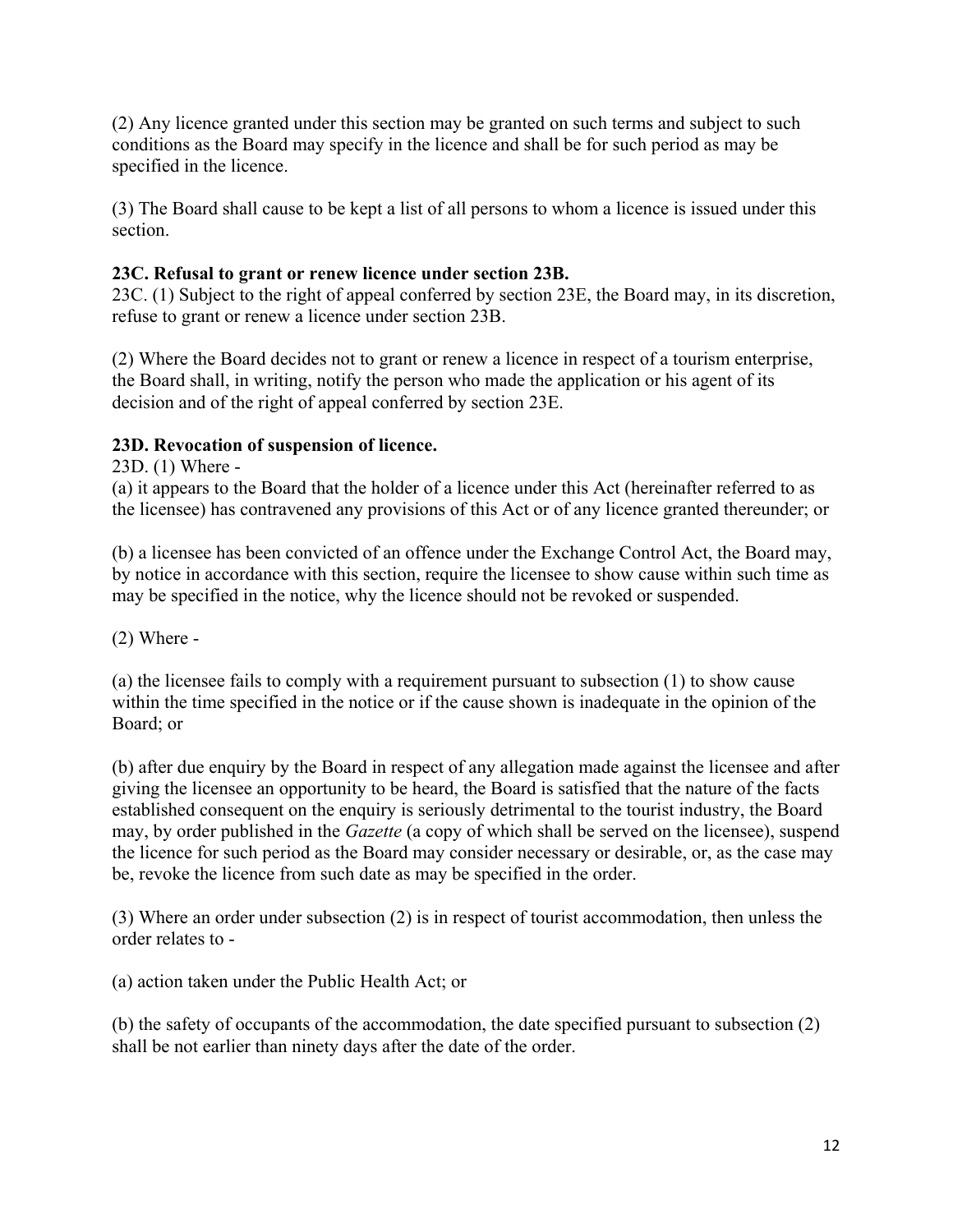(4) All rights and privileges enjoyed under any licence that is revoked or suspended pursuant to subsection (2) shall cease to have effect upon such revocation or for the period of suspension, as the case may be, but such revocation or suspension shall not, in any way affect the liability of any person in respect of any contravention of this Act or of the licence that may have occurred prior to the revocation or suspension.

(5) The Minister may if he thinks fit, upon application by a person aggrieved by an order of the Board under this section and for the purpose of facilitating any appeal therefrom, stay execution of that order by amending the date stated in the order as the date from which the revocation or suspension has effect.

## **23E. Appeal.**

23E. (1) Any person aggrieved -

(a) by a decision of the Board granting, refusing to grant, renewing or refusing to renew a licence; or

(b) by an order of the Board revoking or suspending a licence, may, within fifteen days of the date of service of the notification required under section 23 (3) or 23C (2) or within fifteen days of the date of the order under section 23D as the case may be, appeal in writing against such decision or order to the Tribunal appointed by the Minister under subsection (3):

Provided that the Tribunal, upon being satisfied that owing to absence from the Island, sickness or other reasonable cause, the person aggrieved was prevented from appealing within such period, may extend the period as may be reasonable in the circumstances.

(2) On the determination of an appeal under this section the Tribunal may make such order as it thinks fit and if any such order relates to an order of the Board under section 23D it shall be published in the *Gazette*.

(3) The provisions of the Schedule shall have effect as to the constitution of the Tribunal and otherwise in relation thereto.

(4) Any person aggrieved by the Tribunal's decision on any matter may appeal to a Judge in Chambers in such form and manner as may be provided by rules of court and the Judge in Chambers may make such order in relation to the appeal as he thinks fit.

(5) The decision of a Judge in Chambers on an appeal pursuant to subsection (4) shall be final.

## **23F. Enforcement of orders.**

23F. (1) Without prejudice to the provisions of subsections (2) (a), (3) and (4) of section 24, if the licensee fails to comply with an order of the Board under section 23D or any order made by the Tribunal under section 23E confirming or modifying the order of the Board the Minister may take such steps as he considers appropriate to ensure -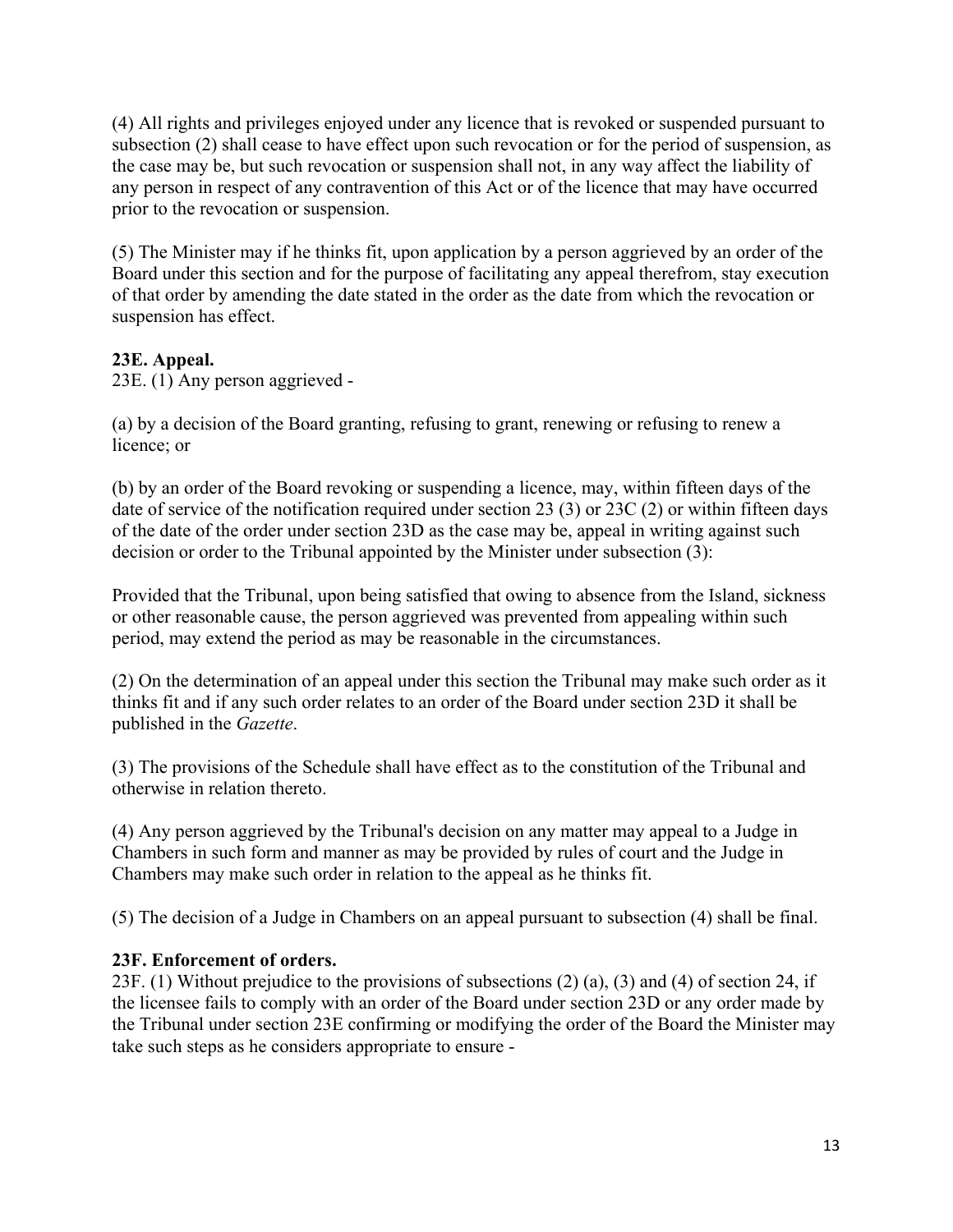(a) where the order revokes the licence, that the licensee ceases the operation of the tourist accommodation or tourism enterprise to which the licence relates; or

(b) where the order suspends the licence, that the licensee suspends the operation of the tourist accommodation or tourism enterprise to which the licence relates for the period specified in the order.

(2) Where authorized thereto by the Minister acting pursuant to subsection (1), a member of the Jamaica Constabulary Force may use such force as may be necessary for the purpose of ensuring compliance with an order referred to in that subsection;

and any person who hinders or obstructs any such member acting as aforesaid shall be guilty of an offence and shall be liable on summary conviction before a Resident Magistrate to a fine not exceeding twenty thousand dollars or to imprisonment for a term not exceeding two years.

## **24. Offences.**

24. (1) Every person who, with intent to deceive, makes or has in his possession -

(a) any emblem or other device so closely resembling an emblem of the Board as to be calculated to deceive; or

(b) any document so closely resembling a licence under this Act as to be calculated to deceive, shall be guilty of an offence and shall be liable on summary conviction before a Resident Magistrate to a fine not exceeding ten thousand dollars or to imprisonment with or without hard labour for a term not exceeding two years, or to both such fine and such imprisonment.

(2) Every person who -

(a) operates any tourist accommodation in contravention of section 22; or

(b) displays an emblem of the Board without the permission of the Board; or

(c) in displaying or keeping in his possession any emblem of the Board fails to comply with any restriction subject to which, or to satisfy any condition on which, he was supplied with or permitted to display such emblem; or

(d) fails to comply with any restriction subject to which, or to satisfy any condition on which, any licence was granted to him under this Act, shall be guilty of an offence and shall be liable on summary conviction before a Resident Magistrate to a fine not exceeding ten thousand dollars and in default of payment thereof to imprisonment with or without hard labour for a term not exceeding two years, and where such offence is continued after conviction such person shall be guilty of a continuing offence and in respect of each day during which such offence continues shall be liable to a fine not exceeding five hundred dollars.

(3) Every person who operates a hotel in contravention of section 22 shall be guilty of an offence and shall be liable on summary conviction before a Resident Magistrate to a fine not exceeding ten thousand dollars and in default of payment thereof to imprisonment for a term not exceeding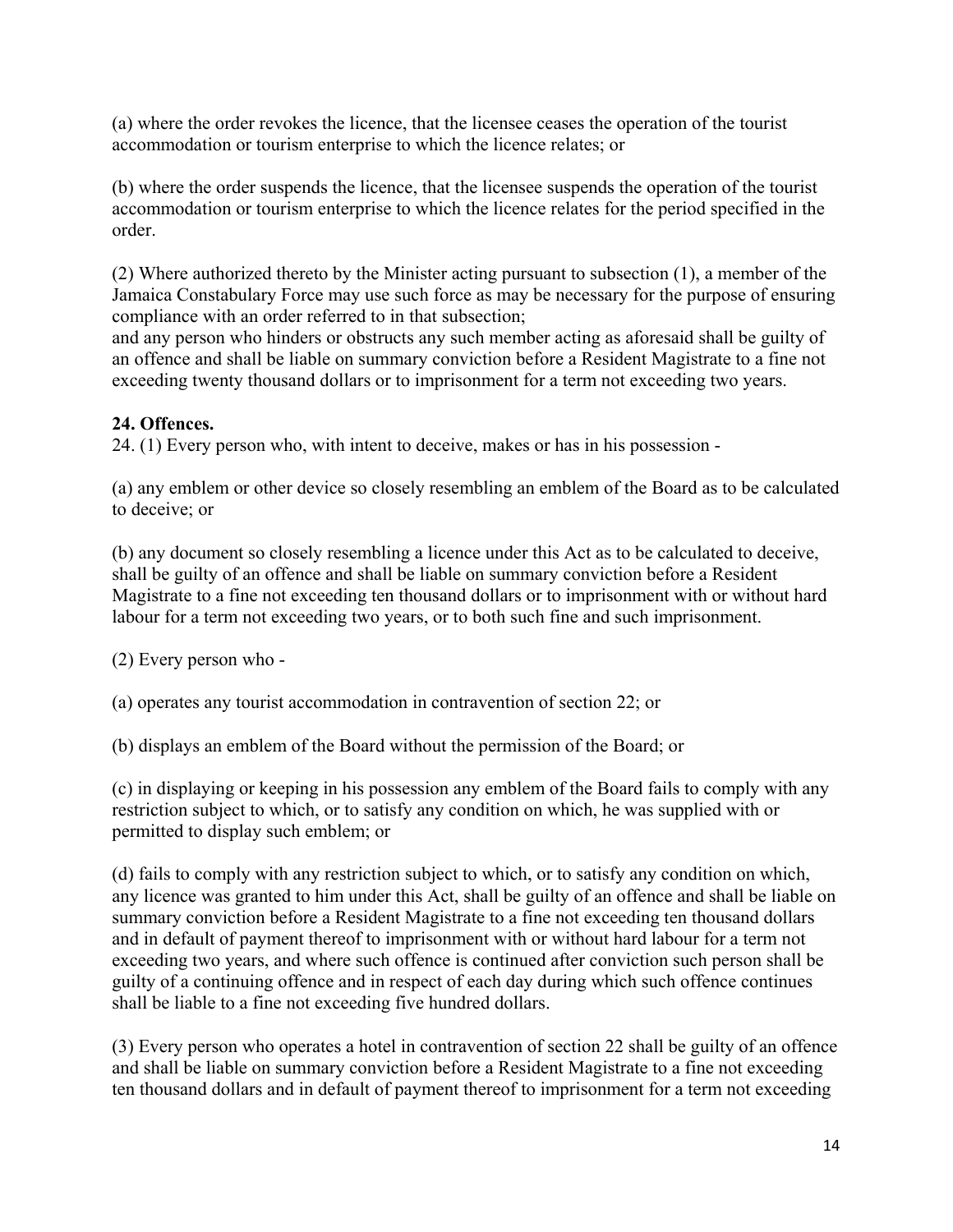two years, and where such offence is continued after conviction such person shall be guilty of a continuing offence and in respect of each day during which such offence continues shall be liable to a fine not exceeding five hundred dollars.

(4) Every person who operates or maintains a tourism enterprise in contravention of section 23A shall be guilty of an offence and shall be liable on summary conviction before a Resident Magistrate to a fine not exceeding twenty thousand dollars and in default of payment thereof to imprisonment for a term not exceeding two years, and where such offence is continued after conviction such person shall be guilty of a continuing offence and in respect of each day during which such offence continues shall be liable to a fine not exceeding five hundred dollars.

(5) Every person who fails to comply with an order revoking or suspending a licence to operate any tourist accommodation or a tourism enterprise shall be guilty of an offence and shall be liable on summary conviction before a Resident Magistrate -

(a) where the licence is granted in respect of a hotel, to a fine not exceeding one thousand dollars for each room of that hotel for every day from the date on which the revocation or suspension came into effect and in default of payment thereof to imprisonment for a term not exceeding two years, and where such offence is continued after conviction such person shall be guilty of a continuing offence and in respect of each day during which such offence continues shall be liable to a fine not exceeding two thousand dollars for each room of the hotel;

(b) where the licence was granted in respect of a resort cottage, to a fine not exceeding ten thousand dollars and in default of payment thereof to imprisonment for a term not exceeding two years, and where such offence is continued after conviction such person shall be guilty of a continuing offence and in respect of each day during which the offence continues shall be liable to a fine not exceeding two thousand dollars; or

(c) where the license was granted in respect of any other tourist accommodation or tourism enterprise, to a fine not exceeding ten thousand dollars and in default of payment thereof to imprisonment for a term not exceeding two years, and where such offence is continued after conviction such person shall be guilty of a continuing offence and in respect of any day during which the offence continues shall be liable to a fine not exceeding two thousand dollars.

## **SCHEDULE (Section 23E)**

### *The Tribunal*

1. The Tribunal shall, subject to paragraph 2, consist of three members appointed by the Minister.

2. For the hearing of any appeal under this Act the Tribunal may consist of one member sitting alone if the parties to the appeal agree.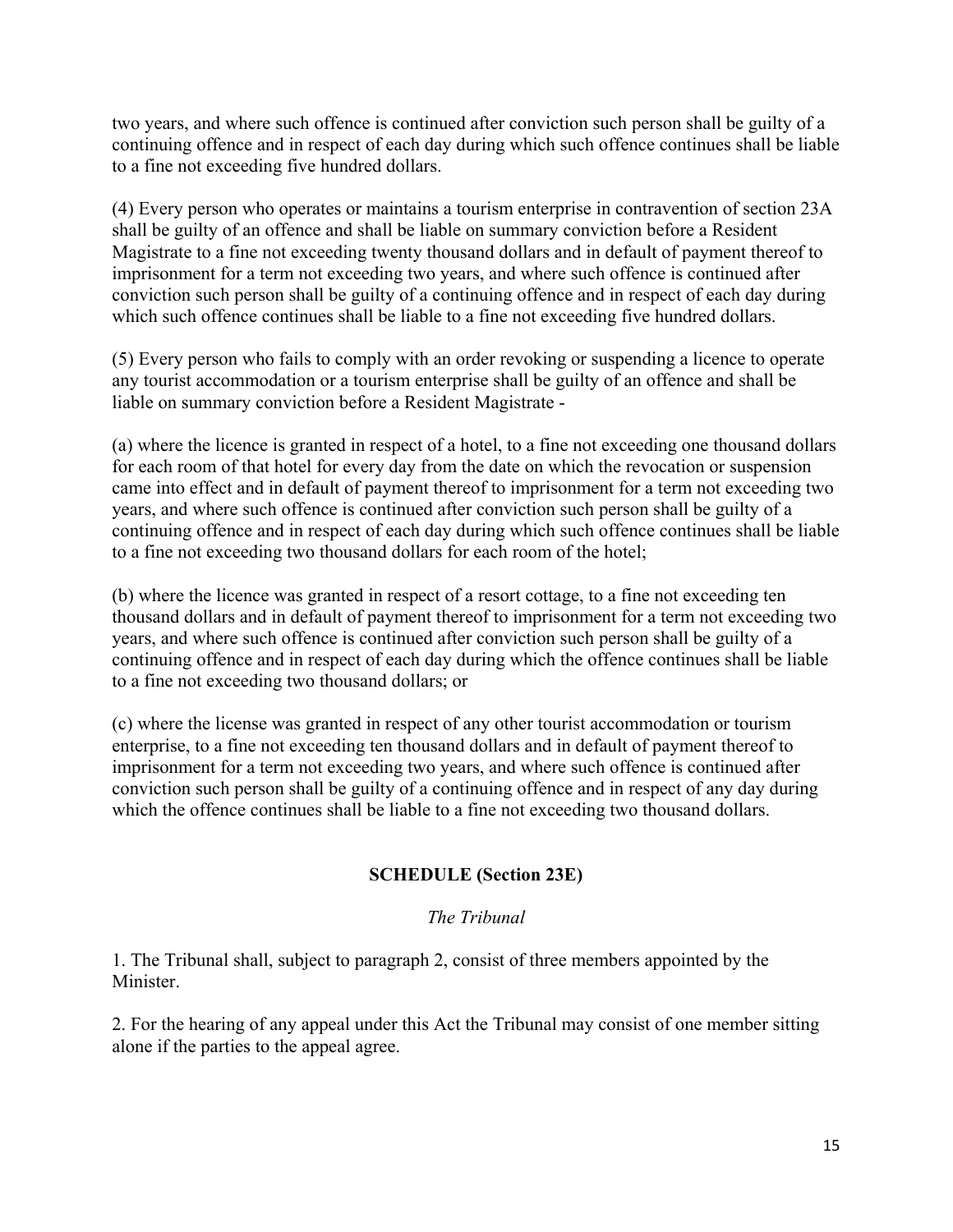3. The members of the Tribunal shall, subject to the provisions of this Schedule, hold office for such period not exceeding two years as the Minister may determine and shall be eligible for reappointment.

4. The Minister may appoint any person to act in the place of the chairman or any other member of the Tribunal in the case of the absence or inability to act of the chairman or other member.

5. (1) Any member of the Tribunal other than the chairman may at any time resign his office by instrument in writing addressed to the Minister and transmitted through the chairman, and from the date of the receipt by the Minister of such instrument that member shall cease to be a member of the Tribunal.

(2) The Chairman may at any time resign his office by instrument in writing addressed to the Minister and such resignation shall take effect as from the date of receipt by the Minister of that instrument.

6. The Minister may at any time revoke the appointment of any member of the Tribunal if he thinks it expedient so to do.

7. If any vacancy occurs in the membership of the Tribunal such vacancy shall be filled by the appointment of another member.

8. The names of all members of the Tribunal as first constituted and every change in the membership thereof shall be published in the *Gazette*.

9. There shall be paid to the chairman and other members of the Tribunal, in respect of each appeal, such remuneration, whether by way of honorarium, salary or fees, and such allowances as the Minister may determine.

10. Subject to paragraph 2, the decision of the Tribunal shall be by a majority of votes of the members, and in addition to an original vote, the chairman shall have a casting vote in any case in which the voting is equal.

11. Subject to the provisions of this Act, the Tribunal shall regulate its own proceedings.

12. The office of chairman or member of the Tribunal shall not be a public office for the purposes of Chapter V of the Constitution of Jamaica.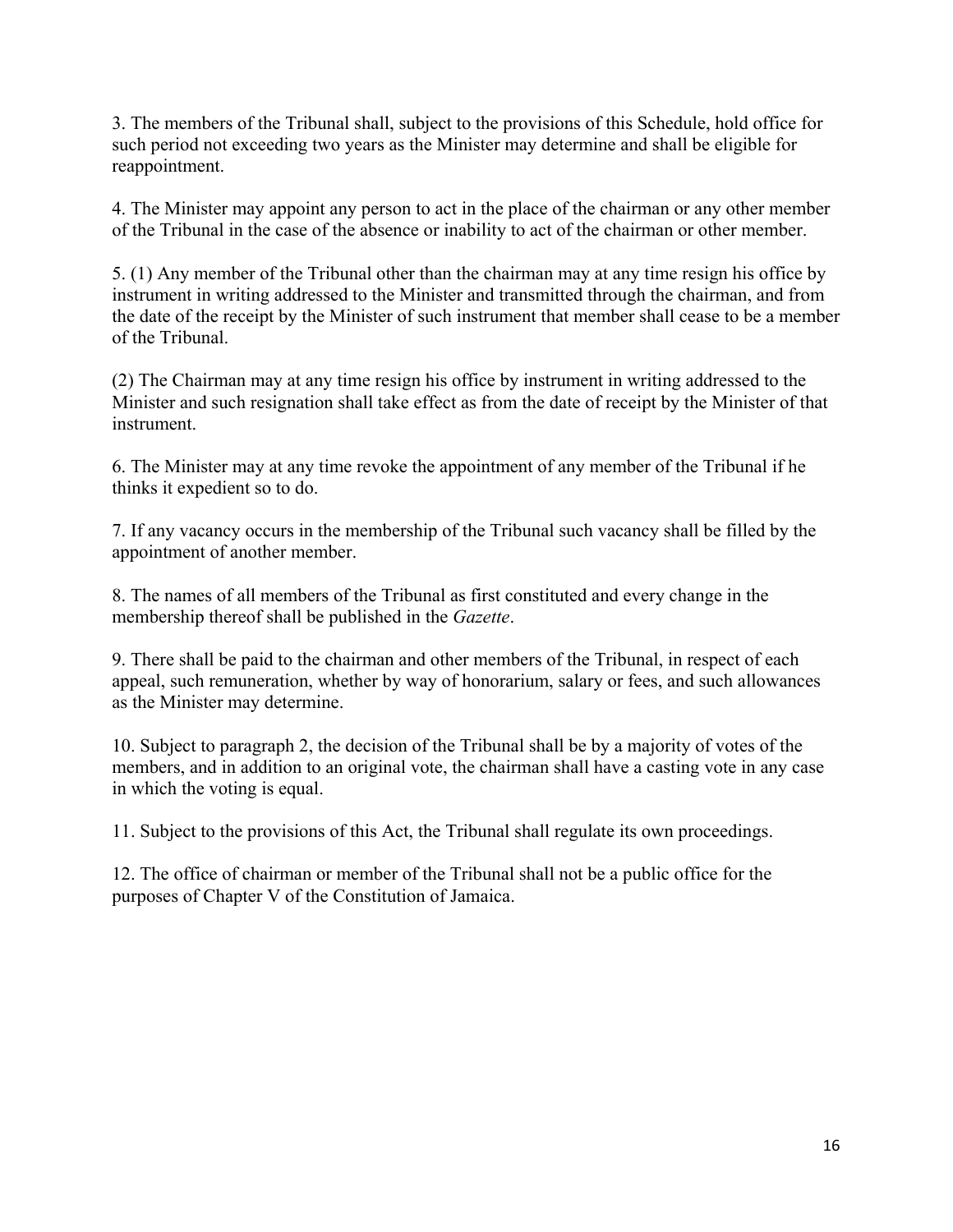# **THE TOURIST BOARD ACT REGULATIONS**

## Statute | Update

### **NOTICE** *(under section 2)*

The Tourist Board Act (Appointed Day) Notice, 1969 L.N. 145/69

### **ORDERS** *(under section 2)*

The Tourist Board (Tourism Enterprises) Order, 1985 L.N. 240B/8555<sup>1</sup>/89

The Tourist Board (Water Sports) Order, 1985 L.N. 240C/85

### **REGULATIONS** *(under section 16)*

The Tourist Board Regulations, 1969 L.N. 3/69 Schedule (Regulation 3)

The Tourist Board (Water Sports) Regulations, 1985 L.N. 235/854/98

The Tourist Board (Prescribed Areas) Regulations, 1985 L.N. 236/8599A/86143/87148B/8727A/8978B/963/98 First Schedule (Paragraph 3) Second Schedule (Regulation 4 (2))

### **NOTICES** *(under section 22)*

The Tourist Board (Licensing of Resort Cottage) (Specified Date) Notice, 1985 L.N. 240D/85

The Tourist Board (Licensing of Tourist Accommodation) (Prescribed Date) Notice, 1985 L.N. 240E/85 **NOTICE** *(under section 23A)*

The Tourist Board (Licensing of Tourism Enterprise) (Prescribed Date) Notice, 1985 L.N. 240F/85

## **THE TOURIST BOARD ACT (APPOINTED DAY) NOTICE, 1969**

*(Made by the Minister on the 18th day of April, 1969)*

1. This Notice may be cited as the Tourist Board Act (Appointed Day) Notice, 1969.

2. The 1st day of August, 1969, is specified as the appointed day for the purposes of the Act.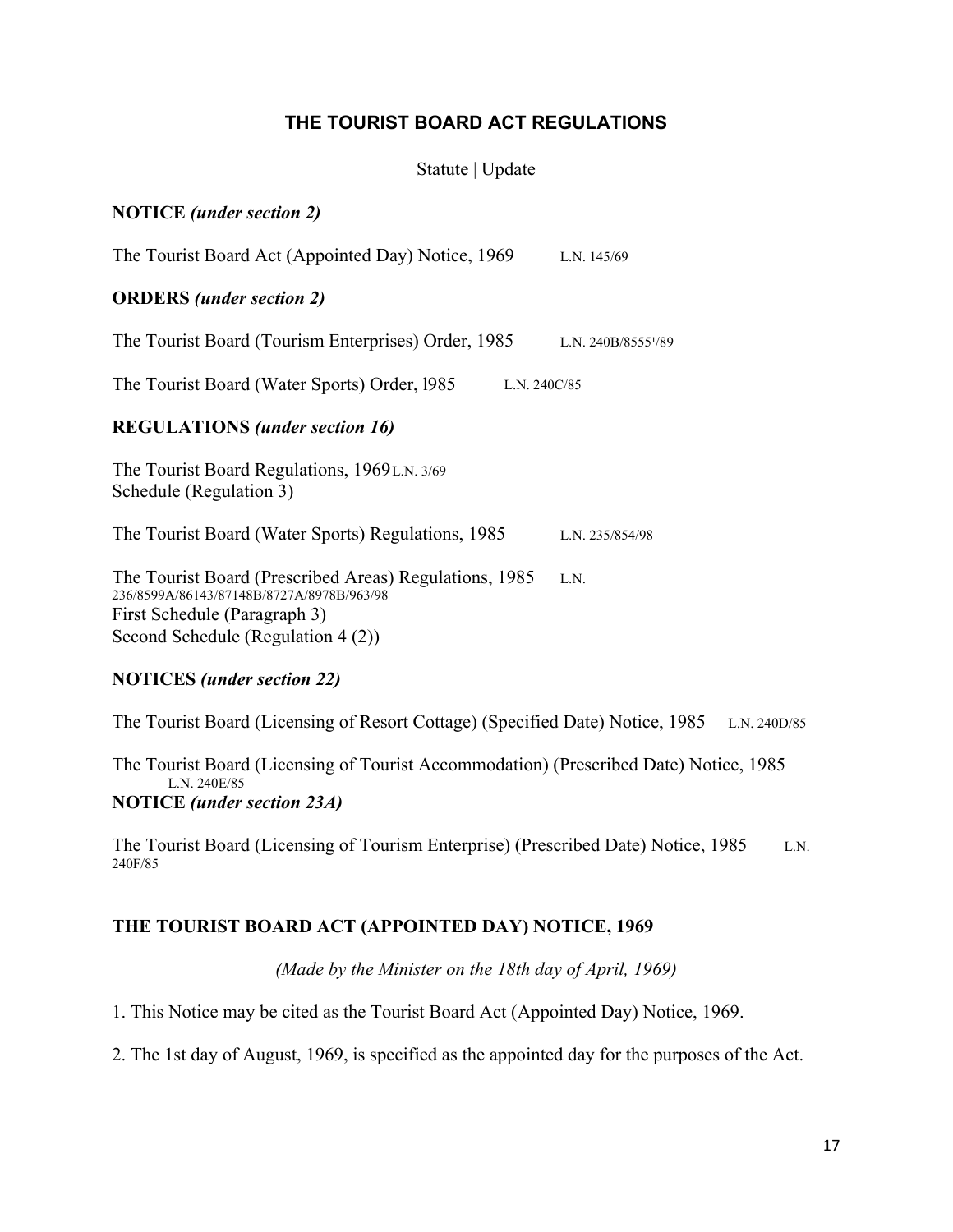## **THE TOURIST BOARD (TOURISM ENTERPRISES) ORDER, 1985**

*(Made by the Minister on the 10th day of December, 1985.)*

1. This Order may be cited as the Tourist Board (Tourism Enterprises) Order, 1985.

2. The following services are hereby declared to be tourism enterprises for the purposes of the Act if such services are utilized by or offered to tourists -

(a) any car rental or U-Drive services or any service of rental of motor vehicles as defined in section 11 of the Road Traffic Act;

- (b) sites and other facilities for camping;
- (c) water sports services;
- (d) services involving sight-seeing tours, including sea and river cruises;
- (e) services involving exhibition or use of -
- (i) historical sites;
- (ii) great houses;
- (iii) spas;
- (iv) caves;
- (v) bird sanctuaries;
- (vi) waterfalls;
- (vii) lakes;
- (viii) lagoons;
- (f) services involving the organization of -
- (i) special events such as feasts and parties;
- (ii) equestrian activities;
- (iii) safaris;
- (iv) river ratting.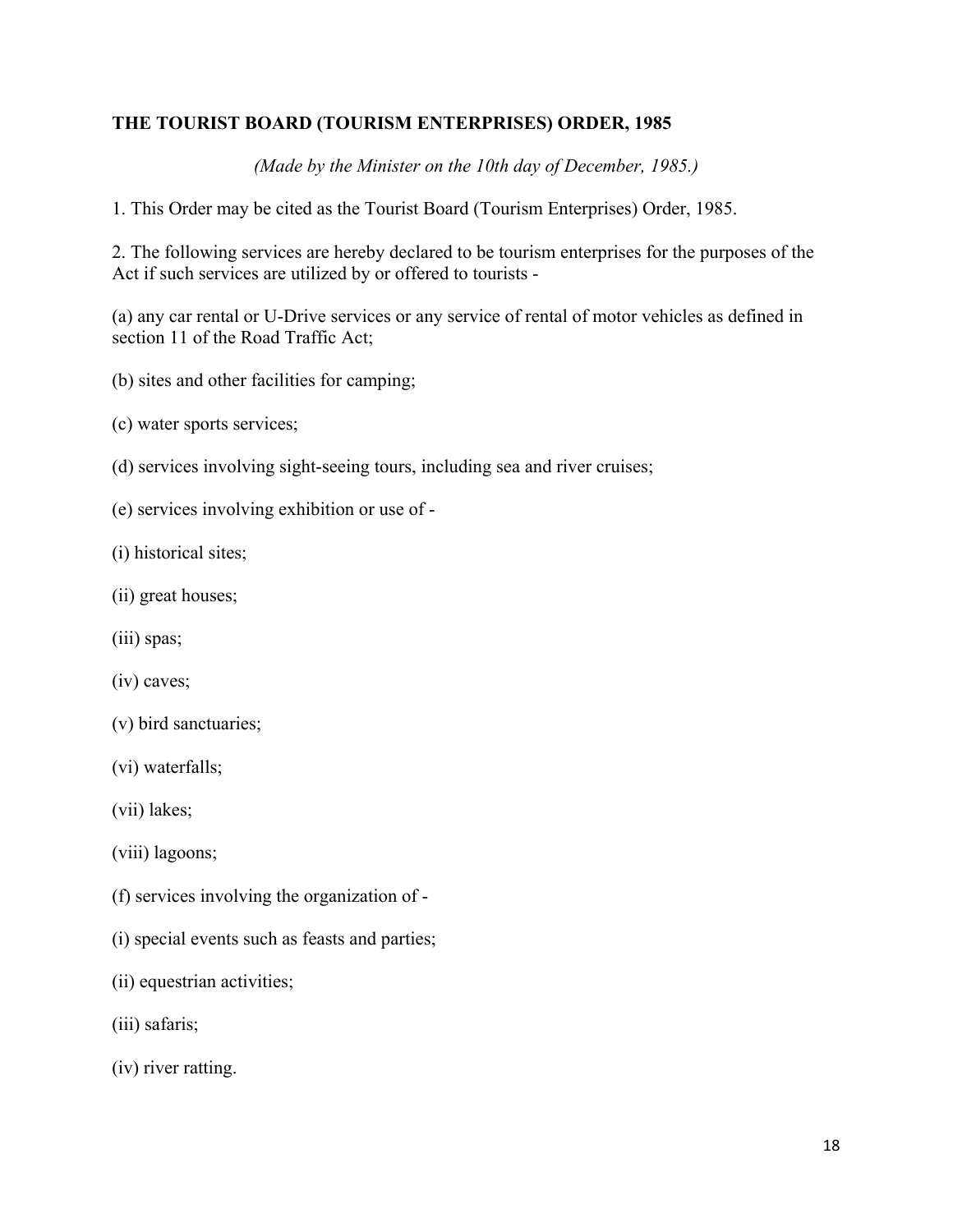(g) the operation in hotels of coin-operated amusement machines declared to be excepted machines by the Betting, Gaming and Lotteries (Excepted Machines) Order, 1989.

## **THE TOURIST BOARD (WATER SPORTS) ORDER, 1985**

*(Made by the Minister on the 13th day of December, 1985.)*

1. This Order may be cited as the Tourist Board (Water Sports Order, 1985.

2. The following are hereby declared to be water sports for the purposes of the Act -

(a) aqua biking;

(b) wet biking.

## **THE TOURIST BOARD REGULATIONS, 1969**

*(Made by the Tourist Board on the 25th day of November, 1968 and approved by the Minister on the 16th day of December, 1968)*

1. These Regulations may be cited as the Tourist Board Regulations, 1969.

2. The following buildings are hereby prescribed as constituting a hotel for the purposes of the Act, namely, any building, or any buildings within the same precinct and under the same management, containing bedrooms for the accommodation of guests for reward where -

(a) the aggregate number of such bedrooms is not less than ten; and

(b) such bedrooms are used mainly for the accommodation, for reward, of tourists, together with all other buildings within the same precinct and under the same management as such building or buildings as aforesaid.

3. Every application for a licence in respect of a hotel shall be in the form set out in the Schedule.

## **SCHEDULE (Regulation 3)**

*Application for a hotel licence*

TO: The Minister responsible for the tourist industry I the the state  $\overline{a}$  and  $\overline{b}$  and  $\overline{b}$  and  $\overline{c}$  and  $\overline{c}$  and  $\overline{c}$  and  $\overline{c}$  and  $\overline{c}$  and  $\overline{c}$  and  $\overline{c}$  and  $\overline{c}$  and  $\overline{c}$  and  $\overline{c}$  and  $\overline{c}$  and  $\overline{c}$  and  $\overline{c}$  an (*owner, director*)  $\alpha$  of the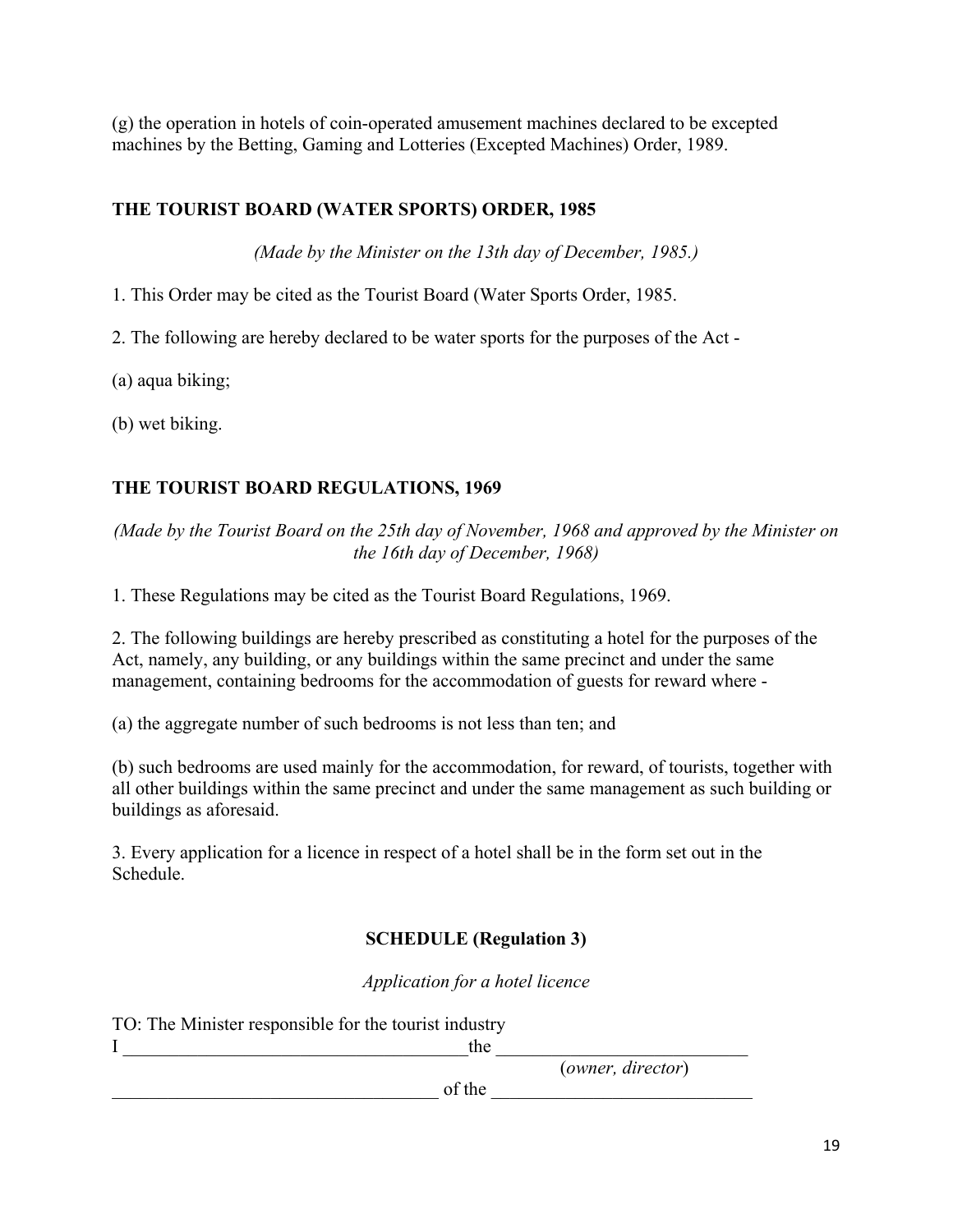(*of operating company or manager of hotel*) (*Name of hotel*)

| (hereafter referred to as the hotel) which is t                                                                 |                                                                   |          |
|-----------------------------------------------------------------------------------------------------------------|-------------------------------------------------------------------|----------|
|                                                                                                                 | (Address)                                                         |          |
|                                                                                                                 |                                                                   |          |
| in the Parish of hereby apply for the grant of a licence to keep the hotel in accordance with the provisions of |                                                                   |          |
| section 22 of the Tourist Board Act.                                                                            |                                                                   |          |
|                                                                                                                 |                                                                   |          |
| 2. I declare that -                                                                                             |                                                                   |          |
|                                                                                                                 |                                                                   |          |
| (a) the hotel has bedroom for the accommodation of guests for reward;                                           |                                                                   |          |
|                                                                                                                 |                                                                   |          |
| (b) the hotel is owned by                                                                                       |                                                                   |          |
| a company incorporated under the laws of                                                                        |                                                                   |          |
| (Strike out if the owner is a private individual)                                                               |                                                                   |          |
| <u> 1989 - Johann Barn, fransk politik (d. 1989)</u>                                                            | on the                                                            |          |
|                                                                                                                 | (Date)                                                            |          |
|                                                                                                                 |                                                                   |          |
| a company incorporated under the laws of                                                                        |                                                                   |          |
| (Strike out if the owner is a private individual)                                                               | <u> 1989 - Johann John Stone, mars eta biztanleria (h. 1989).</u> |          |
| on the service of the service of the service of the service of the service of the service of the service of the |                                                                   |          |
|                                                                                                                 | (Date)                                                            |          |
|                                                                                                                 |                                                                   |          |
|                                                                                                                 |                                                                   | has been |
| (Name of operator)                                                                                              |                                                                   |          |
|                                                                                                                 |                                                                   |          |
|                                                                                                                 |                                                                   |          |
| and the hotel since                                                                                             |                                                                   |          |
| (Date)                                                                                                          | (Date)                                                            |          |
|                                                                                                                 |                                                                   |          |
| (e) the attached list shows the names and addresses of all the directors of the operating company;              |                                                                   |          |
|                                                                                                                 |                                                                   |          |
| (f) if necessary, enquiries about the finances of the operator of the hotel can be made                         |                                                                   |          |
| <u> 1989 - Johann Barbara, martxa amerikan bashkar (</u><br>to                                                  |                                                                   |          |
|                                                                                                                 |                                                                   |          |
| (g) the hotel is a member/is not a member* of the Jamaica Hotel and Tourist Association;                        |                                                                   |          |
| (h) the attached certificate issued under the Public Health Act is to the best of my knowledge in               |                                                                   |          |
| full force and effect;                                                                                          |                                                                   |          |

(i) I am properly authorized to state the foregoing.\*\*

*Signature of Applicant* 

 $\overline{\phantom{a}}$  , where  $\overline{\phantom{a}}$ 

 $\mathcal{L}_\text{max}$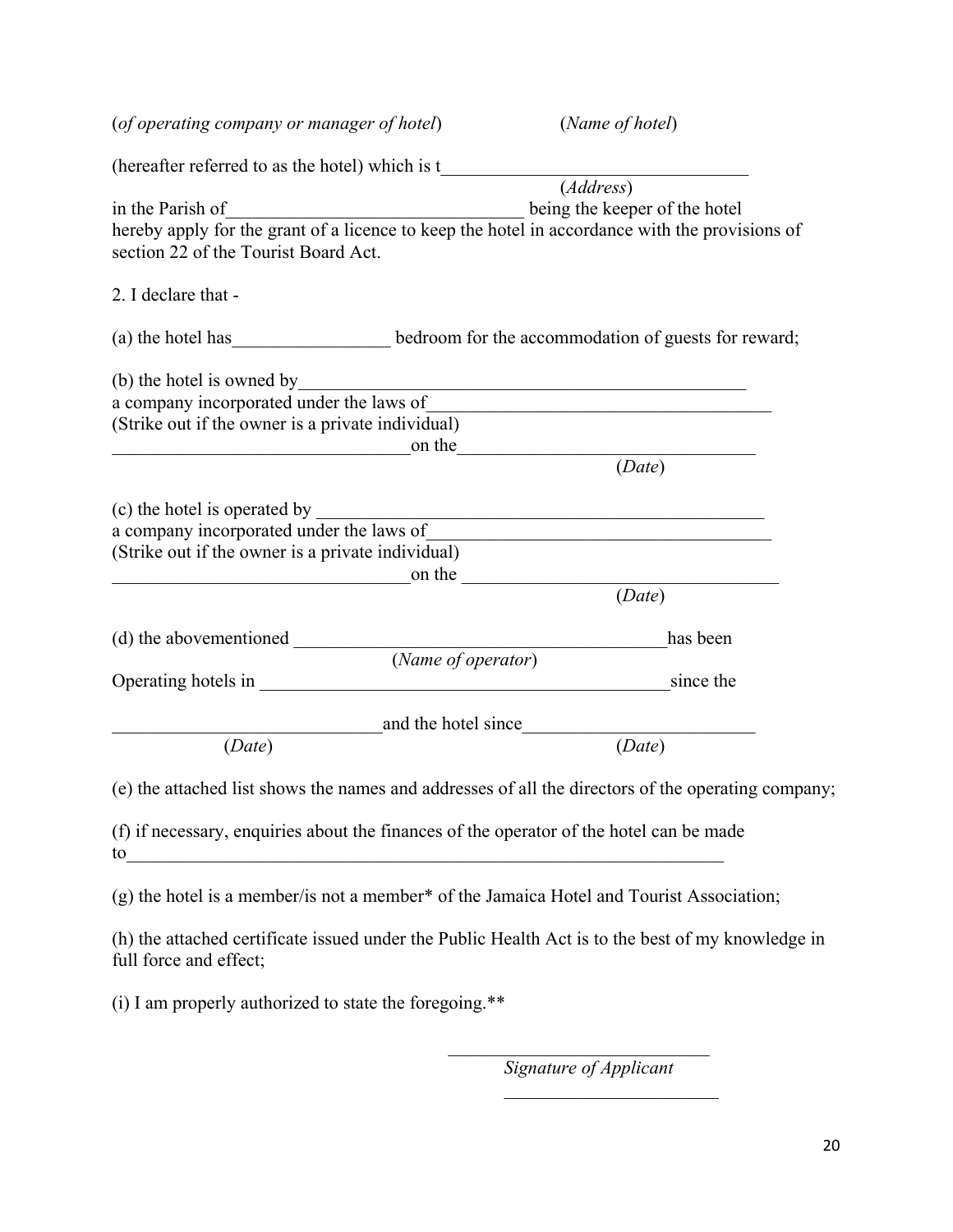*Date*

\*Please strike out whichever is not applicable.

\*May be deleted if the applicant is the individual who owns the hotel.

# **THE TOURIST BOARD (WATER SPORTS) REGULATIONS, 1985**

*(Made by the Minister on the 12th day of December, 1985)*

1. These Regulations may be cited as the Tourist Board (Water Sports) Regulations, 1985.

2. In these Regulations -

"board sailing" means the act of a person moving through the water by means of a craft equipped with a stabilizing fin-keel, and propelled by wind acting on a sail mounted on a universally jointed mast and having an elyptical boom for steering and manoeuvring;

"boat" means any canoe, or undecked craft, however propelled;

"employee" includes a person who performs work on behalf of a water sports operator under a contract for service with that operator and "employ" shall be construed accordingly:

"inspector" means a person appointed as an inspector under regulation 34;

"parasailing means the act of a person using a device closely resembling a parachute, which provides an aerodynamic lift to that person enabling him to glide through the air while being towed by a boat;

"scuba diving" means the act of a person diving with the aid of compressed air supplied from a self-contained underwater breathing apparatus enabling him to remain under water for prolonged periods;

"sunfish sailing" means the act of a person sailing a craft having a shallow-draught hull not exceeding twelve feet in length, and a centre board and rudder with a fixed mast and lateen sail not exceeding forty square feet in dimension;

"vessel" means any decked vessel or craft, whatever may be its rig or tonnage and whether propelled by sail, steam or otherwise:

"water-skiing" means the act of a person, whether or not equipped with floats (called skis) fastened underfoot, being towed through the water by a boat or vessel, aircraft, hydrofoil or hover-craft;

"water sports services" means the business of providing water sports services to members of the public for reward;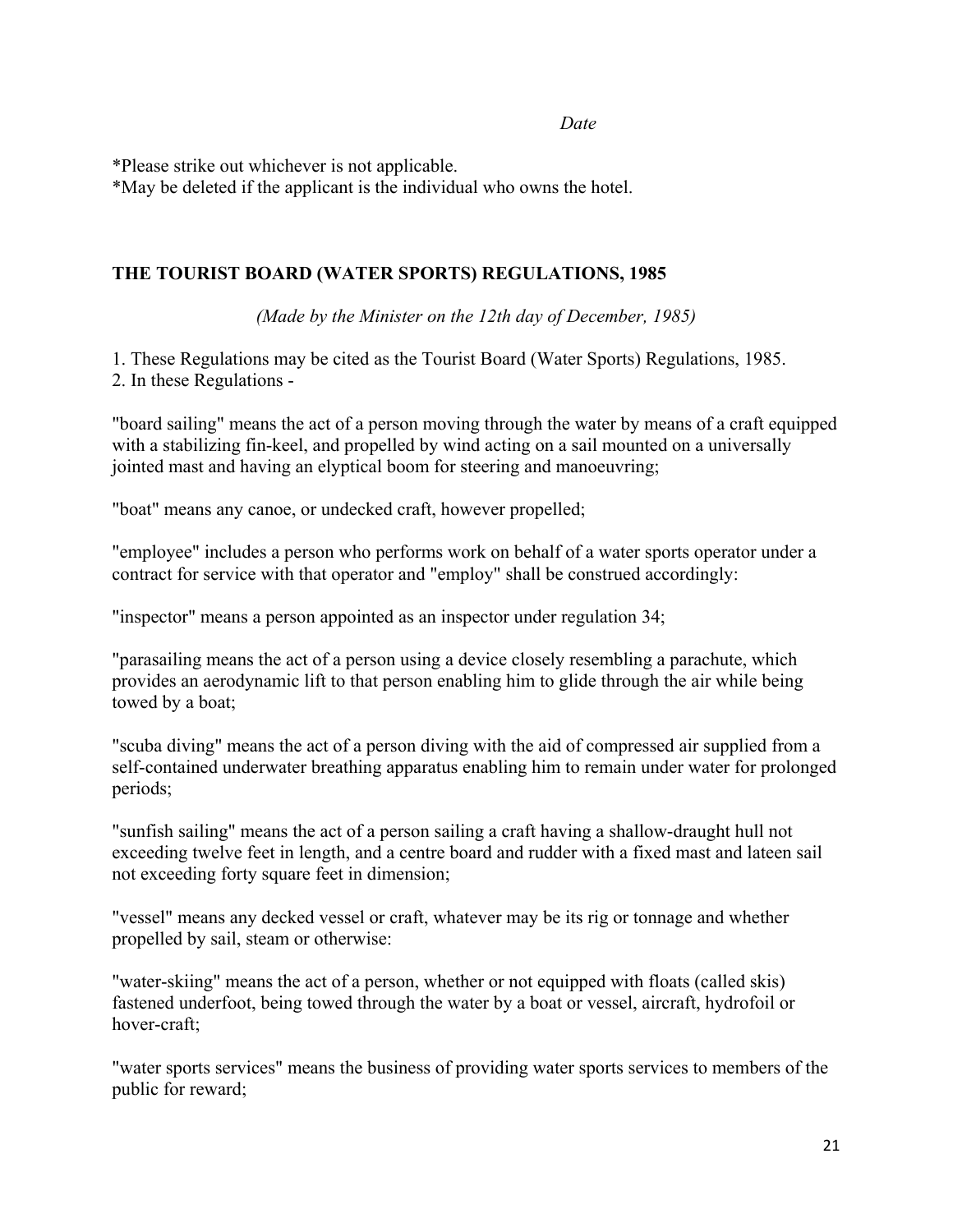'water sports operator" means the person who owns the business concerned with water sports services and includes the person who, in the absence of such owner, is primarily in charge of that business.

3. Every application for a licence under section 23B of the Act, to provide a tourism enterprise in the category of a water sports service shall be in such form as the Board may approve and the holder of any such licence is hereinafter referred to as a licensed water sports operator. 4. (1) A licensed water sports operator shall not employ any other person in the provision of water sports services unless that other person is the holder of a licence granted by the Board under these Regulations (hereinafter referred to as a licensed employee).

(2) The Board may, if it sees fit, exempt any person or category of persons from the requirements of paragraph (1).

(3) A person shall not be granted a licence under paragraph (i) if his duties or responsibilities require him to be directly involved in the water sports activities unless he -

(a) is skilled as a swimmer and properly trained in the procedure for rescuing and resuscitating drowning persons, and satisfies the Board of his ability to perform such duties; and

(b) is the holder of a First Aid Certificate issued by an organization approved of by the Board.

(4) No licensed employee shall be employed -

(a) as a coxswain, coxswain-driver or driver, as the case may be, of any boat or vessel used in providing water sports services unless he possesses a valid certificate of competency issued by or approved by the Marine Board pursuant to the Harbour Rules, 1971, appropriate to such duties;

(b) in operations involving scuba diving, para-sailing, sunfish sailing, jet-skiing, aqua biking, wet bikinis or board sailing, as the case may be, unless his licence states that the Board is satisfied that he is properly qualified by training and experience to carry out the duties or responsibilities to be performed by him in any such operation.

5. No boat or vessel shall be used in the provision of water sports services unless there is in force in respect of that boat or vessel, a licence granted by the Marine Board under and in accordance with the Harbour Rules. 1971, or, if the boat or vessel is exempt under those Rules. a licence granted by the Board under these Regulations.

6. Application for a licence refereed to in regulation 4 (1) shall be in such form as the Board may approve.

7. (1) The Board may, in its discretion, refuse to grant or renew a licence under these Regulations.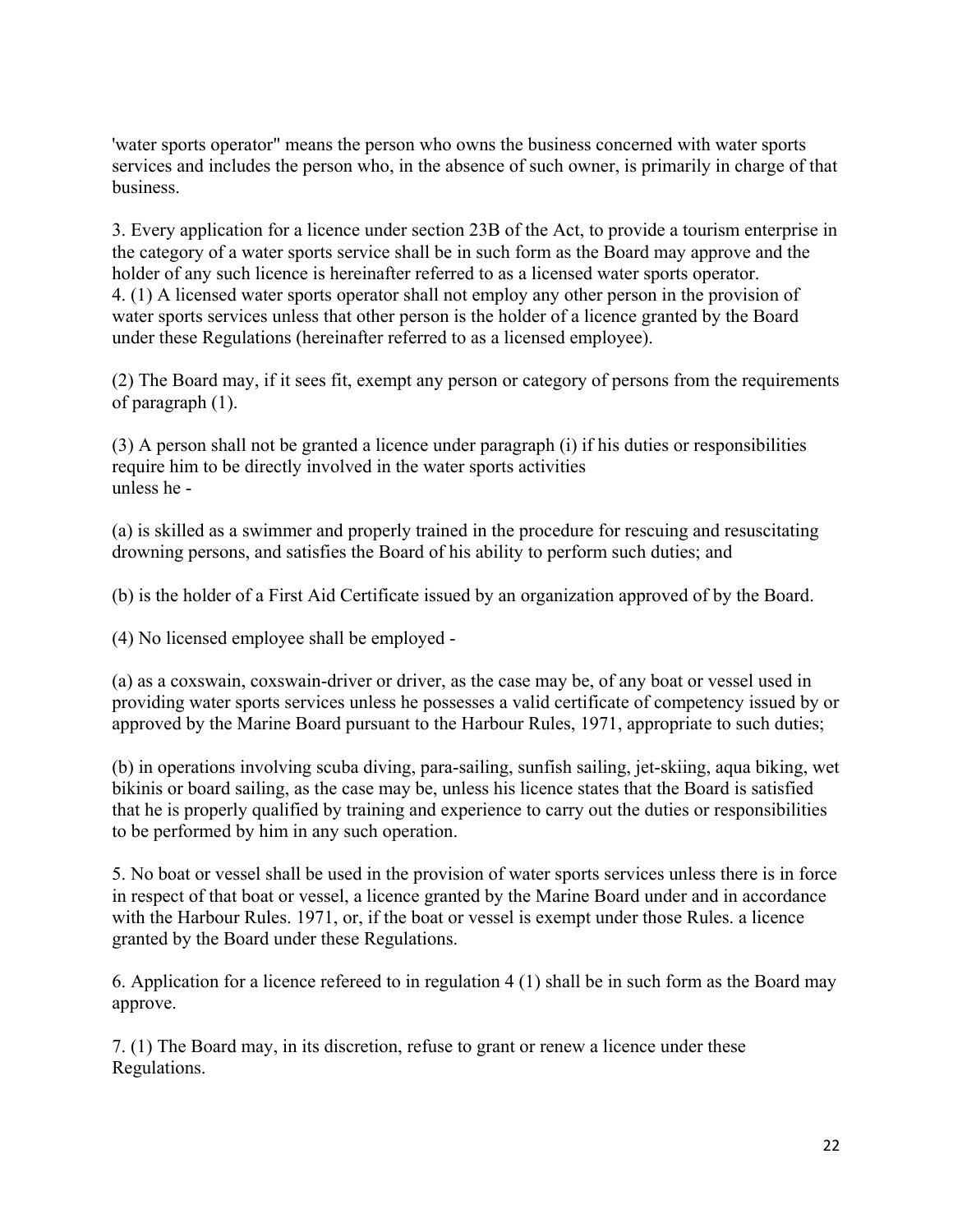(2) Where the Board decides not to grant or renew a licence under these Regulations, the Board shall, in writing, notify the person who made the application or his agent of its decision and of the right of appeal conferred by regulation 8.

(3) Where -

(a) it appears to the Board that the holder of a licence under these Regulations (here in after referred to as the licensee) has contravened any provisions of these Regulation or of any licence granted thereunder;

(b) a licensee has been convicted of an offence under the Exchange Control Act, the Board may, by notice in writing, require the licensee to show cause within such time as may be specified in the notice, why the licence should not be revoked or suspended.

(4) Where -

(a) the licensee fails to comply with a requirement pursuant to paragraph (3) to show cause within the time specified in the ,notice or if the effuse shown is inadequate in the opinion of the Board; or

(b) after due enquiry by the Board in respect of any allegation made against the licensee and after giving the licensee an opportunity to make representations, the Board is satisfied that the nature of the facts established consequent on the enquiry is seriously detrimental to the tourist industry, the Board may by notice in writing to the licensee suspend the licence for such period as the Board may consider necessary or desirable, or, as the case may be, revoke the licence from such date as the Board may specify.

(5) All rights and privileges enjoyed under any licence that is revoked or suspended pursuant to paragraph (4) shall cease to have effect upon such revocation or for the period of suspension, as the case may be, but such revocation or suspension shall not in any way affect the liability of any person in respect of any contravention of these Regulations or of the licence that may have occurred prior to the revocation or suspension.

8. (1) Any person aggrieved -

(a) by a decision of the Board granting, refusing to grant, renewing or refusing to renew a licence; or

(b) by a decision of the Board revoking or suspending a licence, may, within fifteen days of the date of service of the notification required under paragraph (2) of regulation 7 or within fifteen days of the receipt of the notice under paragraph (4) of that regulation, as the case may be, appeal in writing to the Tribunal appointed by the Minister under section 23E (3) of the Act:

Provided that the Tribunal, upon being satisfied that owing to absence from the Island, sickness or other reasonable cause, the person aggrieved was prevented from appealing within such period, may extend the period as may be reasonable in the circumstances.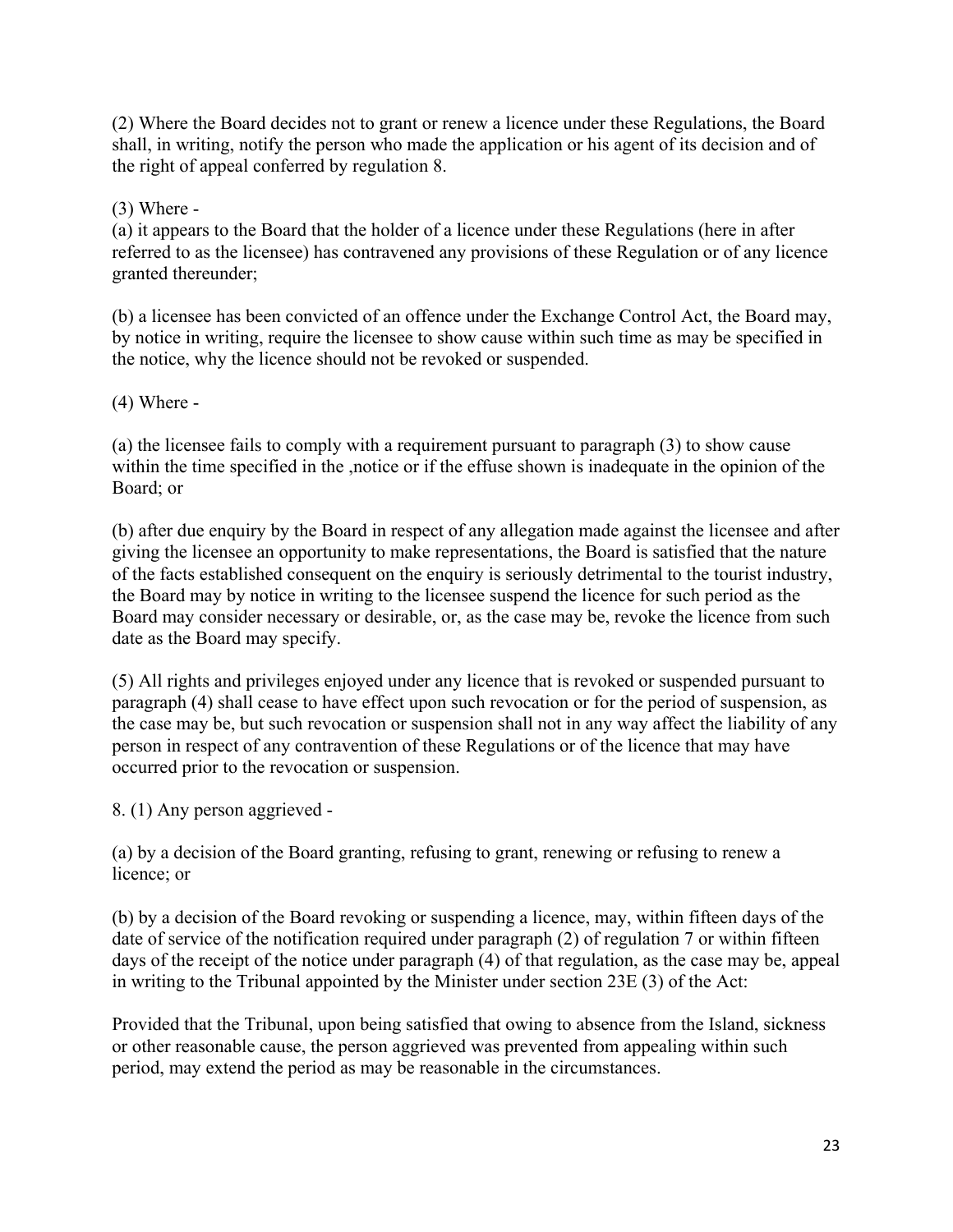(2) The provisions of subsections (2), (4) and (5) of section 23E of the Act shall mutatis mutandis apply to appeals under this regulation.

(3) Every licence granted by the Board under these Regulations may be granted on such terms and subject to such conditions and for such period as the Board may specify in the license.

(4) The Board shall cause to be kept a list of all persons to whom a licence is granted under these Regulations.

Safety Regulations

9. (1) Subject to paragraph (2), every licensed water sports operator shall, in relation to water sports services provided by him at any location, establish at that location a First Aid Station approved by the Board, which shall be clearly identified as such.

(2) Where the Board is satisfied that a First Aid Station is sufficient to service the operations of more than one licensed water sports operator in any particular area, the Board may, if it thinks fit, approve the establishment of any such station to be maintained and operated jointly by such licensed water sports operators as may be specified in the approval.

(3) Every First Aid Station shall at all time., during which water sports operations are being carried out -

(a) be provided with such life-saving equipment (including oxygen tanks and suitable masks as the Board may require;

(b) be operated by a person, or persons, as the case may require, suitably qualified in first aid procedures and procedures for cardio-pulmonary resuscitation.

10. (1) Every boat or vessel used in water sports services shall be provided with such First Aid Kit and life-saving equipment as the Board may approve.

(2) All life-saving equipment shall be kept in first class condition and shall be on board at all times during which the boat or vessel is engaged in water sports services, and shall be stowed where it will he most readily available in case of emergency.

11. Every boat or vessel shall, while engaged in water sports services -

(a) maintain, while travelling parallel to the shore -

(i) in any area reserved for swimming and marked with buoys, a distance of not less than fifty yards fron1 such buoys;

(ii) in any other area, a distance of not less than one hundred yards from the shore;

(b)maintain a distance of not less than fifty feet from objects or other boats or vessels; (c) look out for divers;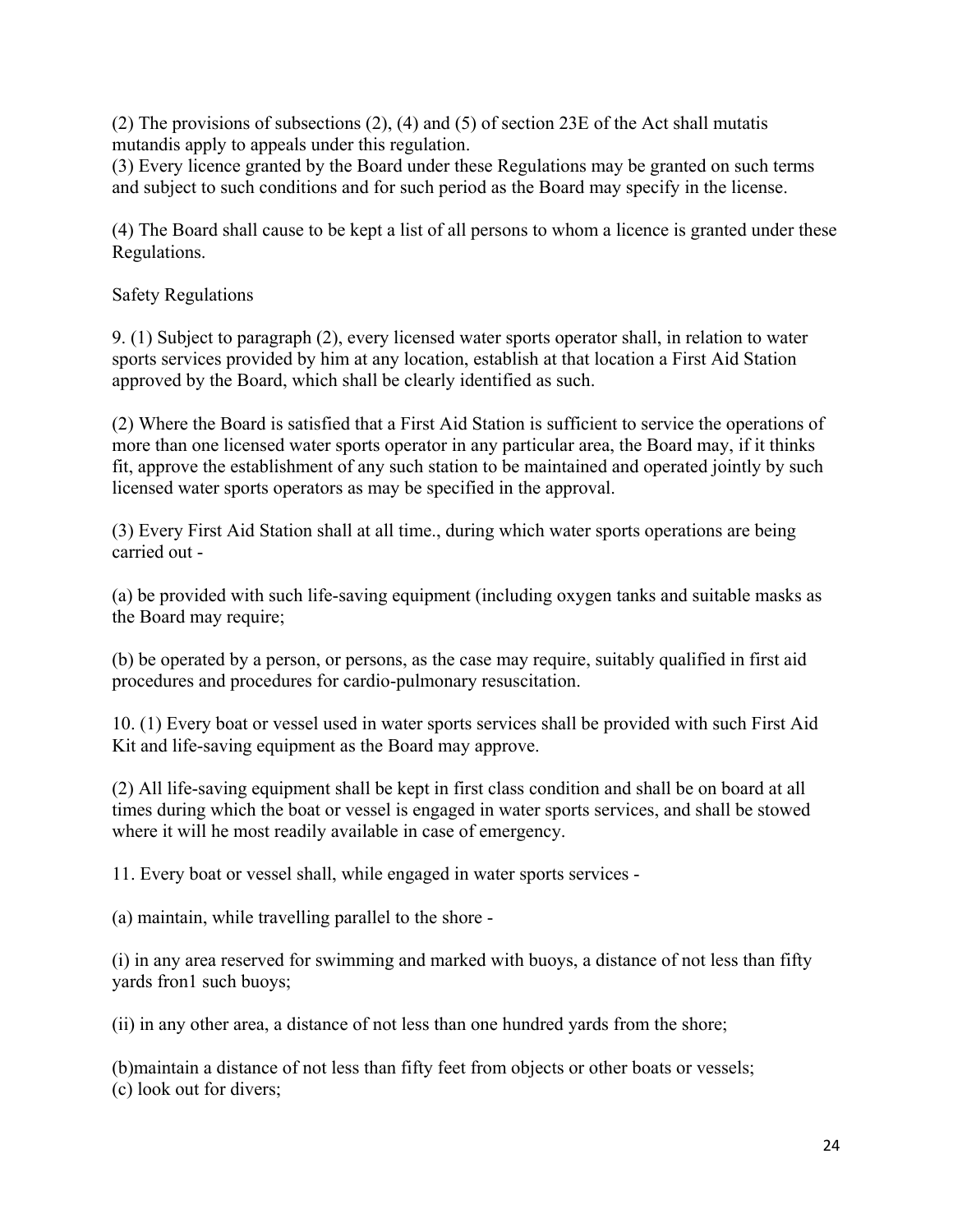(d) observe a dive flag in any area in which it is being flown and while in any such area -

(i) keep clear of such flag, maintaining a distance of not less than one hundred yards from the flag;

(ii) travel at a speed not exceeding three knots;

(e) when travailing towards the shore, and when within one hundred yards of the shore

(i) approach only at right angles to the shore and observe any channels marked with buoys for that purpose; and

(ii) travel at a speed not exceeding three knots.

12. There shall be provided, for the use of passengers on all boats or vessels engaged in water sports services, an adequate supply of life jackets and such other life-saving devices as the Board may require.

13. No activities involving major repairs of boats or vessels engaged in water sports services or routine servicing or storage of such boats or vessels shall be carried out on any beach.

14. In the event of any boat or vessel engaged in water sports services being involved in an accident affecting persons in the water or on board the boat or vessel, the coxswain-driver of the boat or vessel shall, as soon as practicable after the accident, make a report of the circumstances of the accident to the nearest police station and to the nearest office of the Board.

# PART II

## *Scuba Driving*

15. In this Part -

"certified diver" means a person certified as such by an internationally recognized scuba diving organization;

"certified instructor" means a person certified by an internationally recognized scuba diving organization as having a qualification equivalent to or higher than that of full open water instructor;

"the Code" means the document entitled "Code of Conduct for the regulation of scuba diving" issued by the Board;

"dive director" means a person certified by an internationally recognized scuba diving organization as being competent to be a full open water instructor;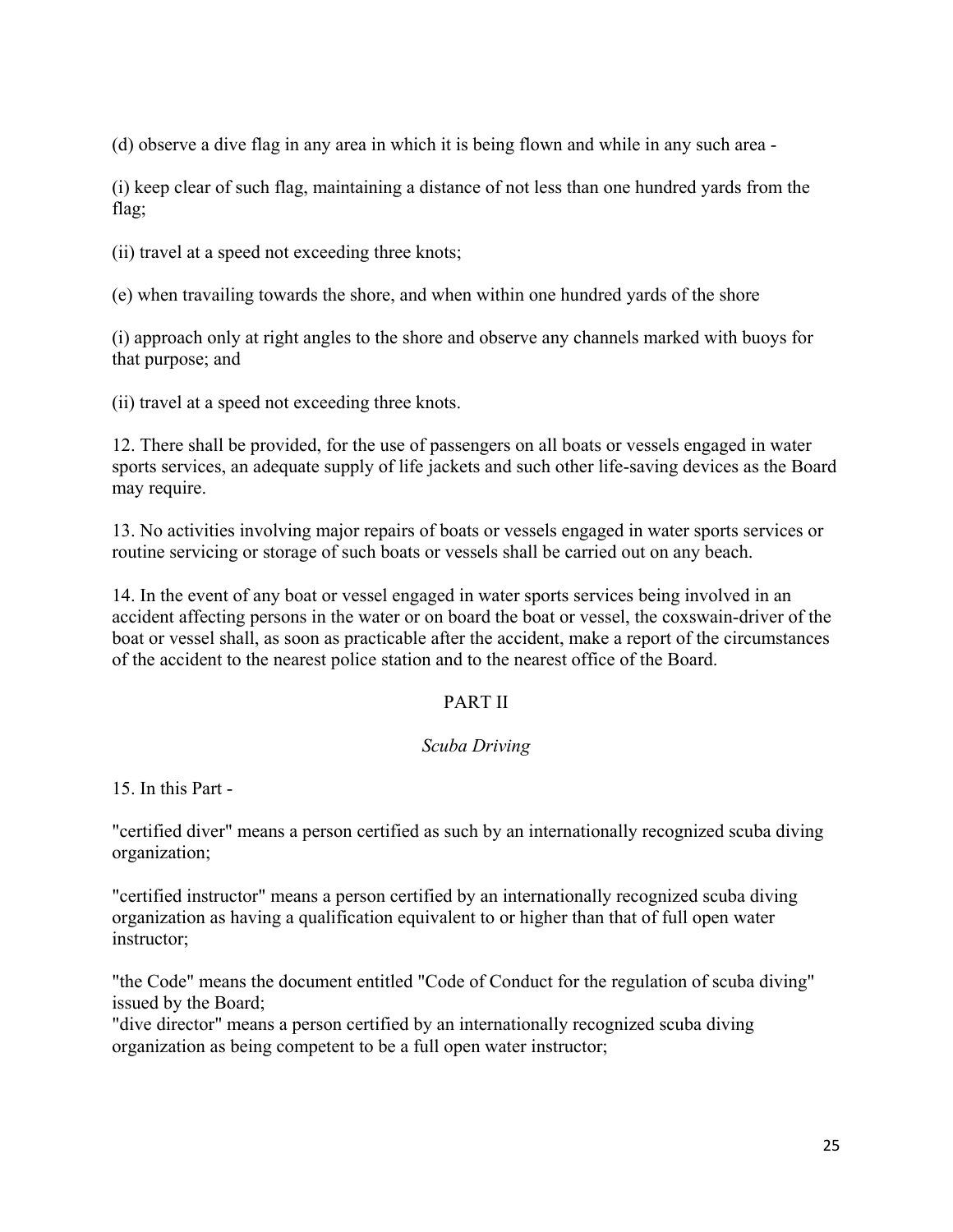"internationally recognized scuba diving organization" means an organization mentioned in the Code as being an organization responsible for the training and certification of persons in scuba diving;

'scuba diving operations" means any scuba diving operas on conducted pursuant to a licence granted by the Board in respect of water sports services.

16. The provisions of the Code shall apply to all scuba diving operations carried out under a licence granted by the Board in respect of water sports services.

17. (1) A dive director shall be assigned to every scuba diving operation provided by a licensed water sports operator under these Regulations.

(2) Every dive director assigned pursuant to paragraph (1) shall comply with the rules and regulations set out in the Code and shall take such steps as may be necessary to ensure compliance with these rules and regulations.

18. Formal instructions during scuba diving operations shall be given only by a person who is a certified instructor.

19. No person shall perform duties as a dive leader in any scuba diving operation unless he is certified by an internationally recognized scuba diving organization as having a qualification equivalent to or higher than that of dive master.

20. (1) There shall be kept in respect of every scuba diving operation, a log book (to be called a base log book) in which particulars of each day's activities shall be recorded.

(2) Every base log book shall be made available at all reasonable times for inspection by an inspector.

21. (1) The international dive flag and the red and white flag currently in use in North America shall be flown in the manner specified hi paragraph (2), at all times when divers are submerged.

(2) Such flags shall -

(a) be attached to a floating buoy at the dive site; or

(b) be displayed on the boat on which divers are carried while such boat is moored or anchored at the dive site.

# PART III

## *Parasailing and Water-sking*

22. In this Part "Harbour Master" means the Harbour Master of the harbour in or nearest to the area in which parasailing or water-skiing activities are being carried out, or the deputy of such Harbour Master, as the case may be.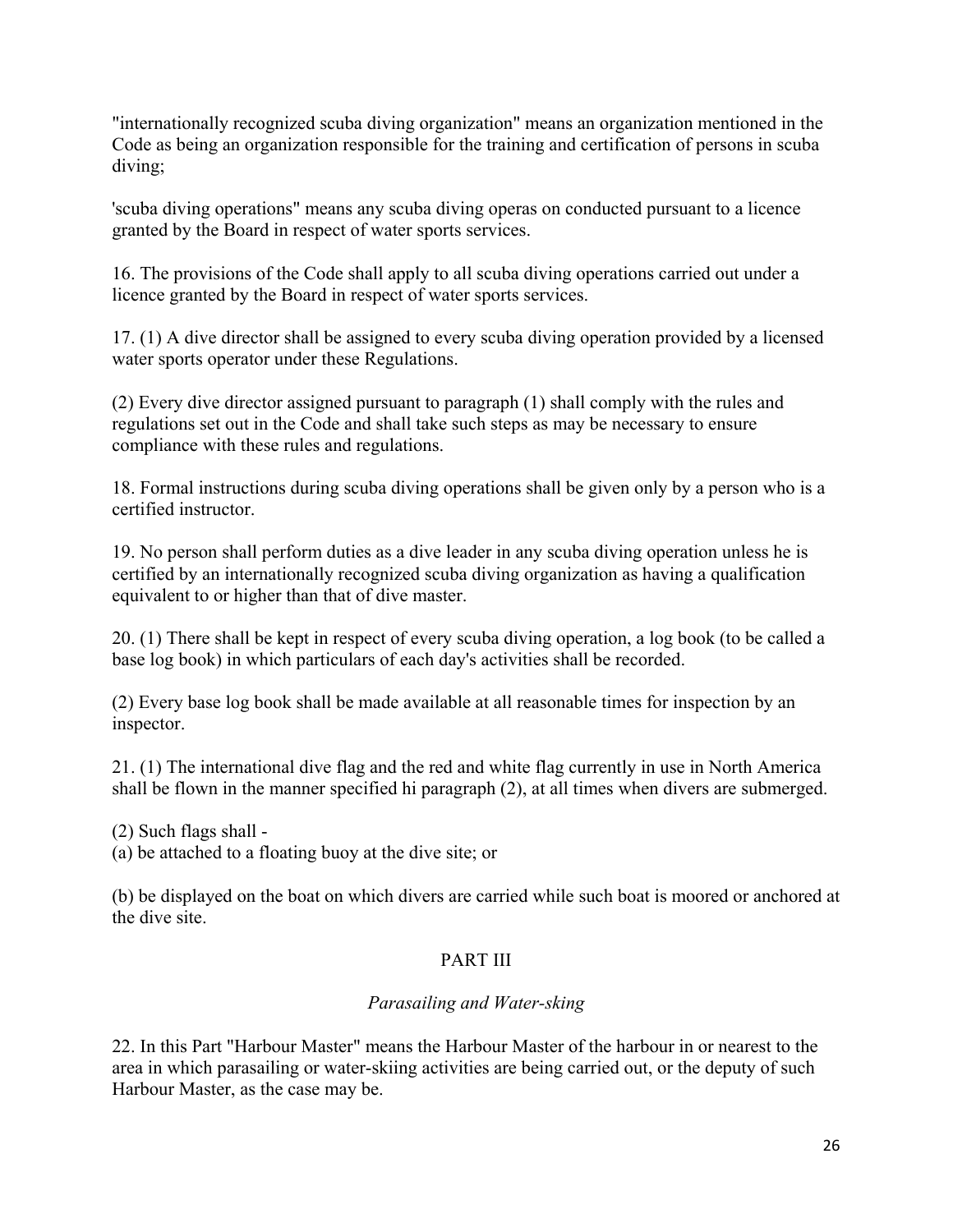23. (1) Every boat or vessel used for the purpose of towing water-skiers or parasailers shall have on board at least one person (other than the driver) who is employed to keep watch astern on the water-skier or parasailer being towed.

(2) Every such boat al vessel shall move in a counter clockwise rotation in the sea unless the Harbour Master approves otherwise.

24. Every water-skier or parasailer, as the case may be, shall, while away from shore, wear at all times an approved flotation vest.

25. (1) Where a licensed water sports operator intends to erect a platform for the purpose of parasailing, he shall first obtain the per. mission of the Harbour Master and where appropriate, the Beach Control Authority.

(2) Permission granted under paragraph (1) may be granted on such terms and subject to such conditions as may be specified therein.

26. (1) Subject to paragraph (2), all parasails shall take off from and land at a platform provided for that purpose.

(2) Application may be made to the Reach Control Authority for the approval of take-off from or landing at a beach and such approval may be granted on such terms and subject to such conditions as may be specified therein.

27. No boat or vessel used for the purpose of parasailing or water-skiing shall travel within one hundred yards of the shore or beach except when making a direct approach to or, as the case may be, travelling from the beach, on a line perpendicular to the beach through a marked channel.

28. (1) Appropriate instruction as to the use of parasailing equipment shall be given to each parasailer before he commences parasailing.

(2) No person under the age of twelve years shall be permitted to participate in para-sailing activities.

29. Every licensed Eater sports operator who provides parasailing activities shall carry out a daily inspection of all equipment before use, with a view to detecting signs of deterioration, of all fabric, seams, harnesses, buckles, straps and other accessories.

30. No boat or vessel which is engaged in the towing of parasailers or water-skiers shall, while so engaged, travel in any area which is re- served for swimming

## PART IV

## *Jet-Skiing, Sunfish Sailimg and Board Sailing*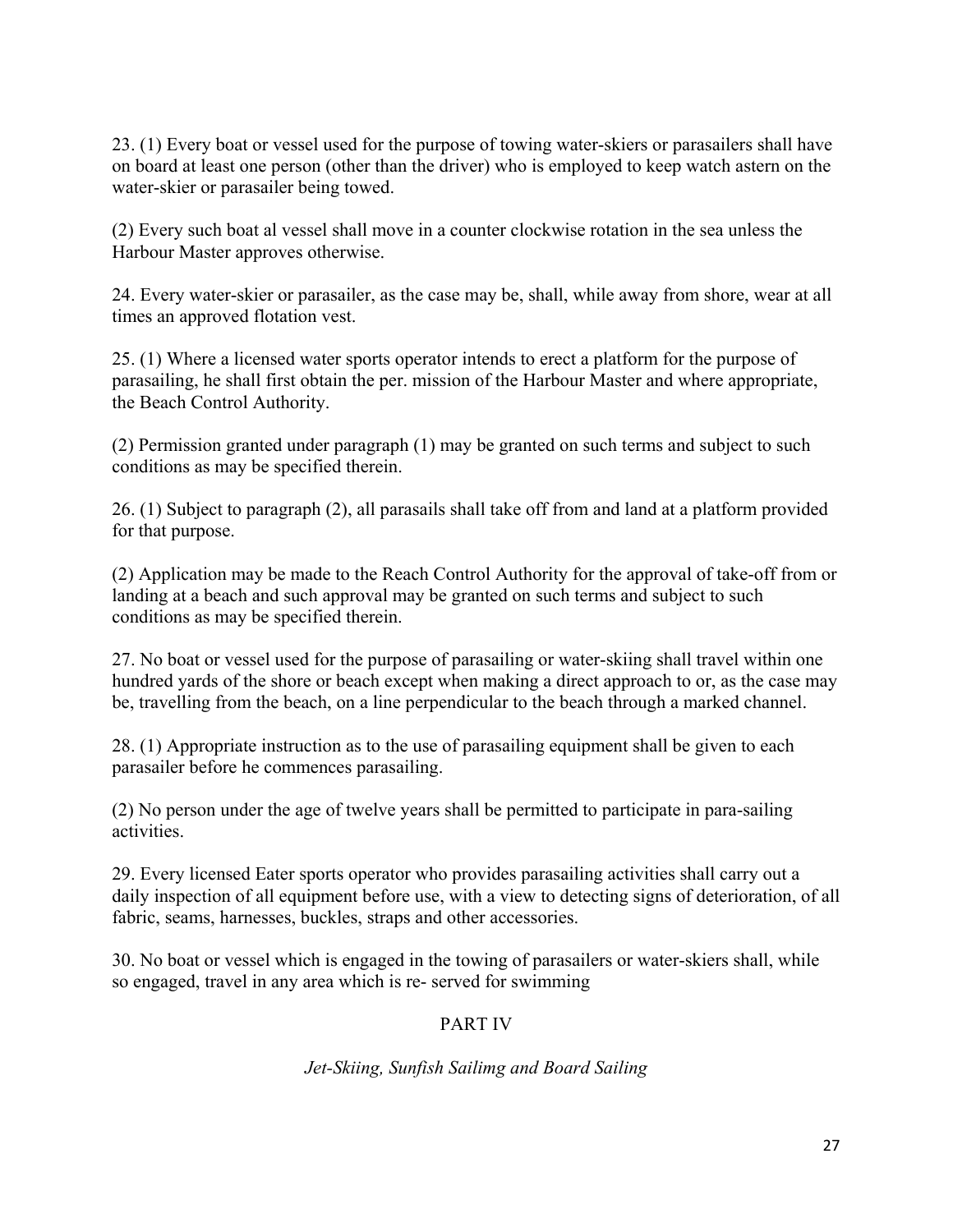31. (1) All machines used in jet-skiing activities carried out by a licensed water sports operator shall be supervised by persons who, in the opinion of the Board -

(a) are competent in the use and operation of such machines;

(b) are skilled as swimmers and properly trained in the procedure for rescuing and resuscitating drowning persons; and

(c) are holders of valid First Aid Certificate and are suitably qualified in the procedures for cardio-pulmonary resuscitation.

(2) A licensed water sports operator shall ensure that appropriate instructions as to the use of jet-ski machines used in water sports services be given to each person before the machine is used by that person in jet-sking.

(3) A licensed water sports operator shall not permit any person under the age of twelve years to participate in jet-skiing activities.

32. The provisions of regulations 23 (2), 24 and 26 shall, mutatis mutandis, apply to jet-skiing operations carried out by a licensed water sports operator

33. (1) A licensed water sports operator who provides jet-skiing, sunfish sailing or board sailing activities, as the case may be, shall provide in connection therewith a boat or vessel for use in rescuing and conveying to shore, any person who, while engaged in any such activity, is injured or otherwise in need of such services.

(2) Every such boat shall be equipped with a First Aid Kit and such life saving equipment as the Board may specify.

# PART V

## *General*

34. (1) The Board may from time to time appoint such persons as the Board considers suitable to be inspectors for the purposes of these Regulations.

(2) An inspector may at any reasonable time enter any premises vehicle, boat or vessel used in water sports operations, for the purpose of making such inspection or examination as in his opinion may assist in the enforcement of the provisions of these Regulations, and may seize and detain for such time and subject to such conditions as the Board may authorize, any article by means of or in relation to which he reasonably believes any provision of these Regulations has been contravened.

(3) An inspector shall be furnished by the Board with a certificate of appointment and on entering any premises, vehicle, boat or vessel pursuant to paragraph (2), shall. if required to do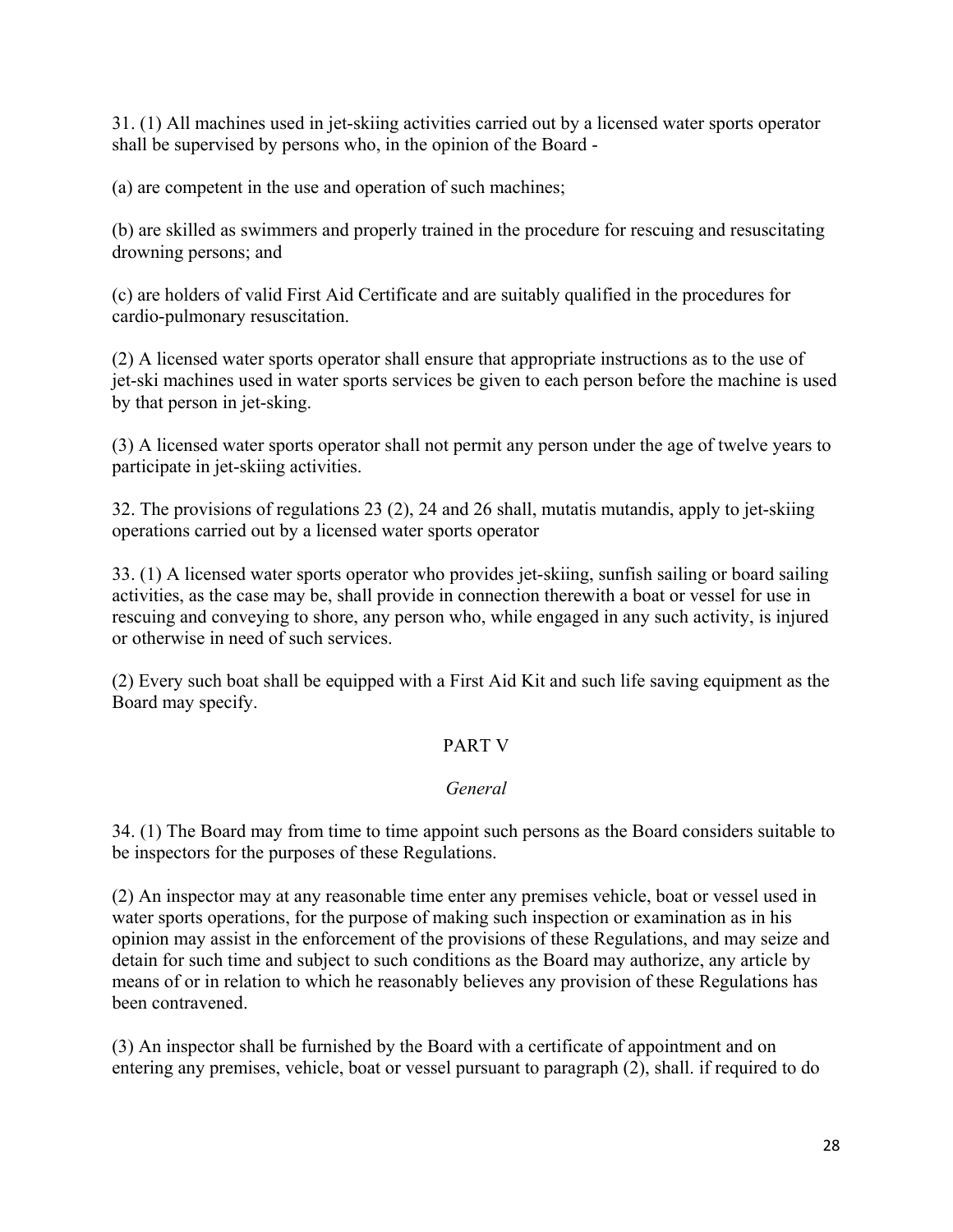so, produce the certificate to the person in charge of the premises, vehicle, boat or vessel, as the case may be.

35. Every licensed water sports operator or every person in charge of any promises, vehicle, boat or vessel used in water sports operations, whenever called upon to do so by an inspector, shall produce to the inspector for inspection -

(a) all equipment and machinery used by such operator in his water sports operations;

(b) all documents and records required to be kept by him in relation to such operations;

(c) such of those documents and records as may be specified by the inspector.

36. (1) Every licensed water sports operator shall, in relation to his water sports operations, take out a policy of insurance of such value as may be approved by the Board.

(2) The policy of insurance must be a policy which -

(a) is issued by a person who is an authorized insurer;

(b) offers specific coverage in respect of -

(i) accidental bodily injury (whether or not the injury is fatal) to any person other than a person who at the time of sustaining such injury is engaged in the service of the insured;

(ii) accidental damage to any property specified in subparagraph (c), caused by or arising out of water Ports operations;

(c) the property mentioned in sub-paragraph (it) (ii). Is any property other than property -

(i) belonging to or held in thrust by or in the custody or control of the insured or his servant or agent;

(ii) being that part of any property, land or building on which the insured or his servant or agent is or has been working.

# *Offences*

37. (1) Every person, being a licensed water sports operator, who contravenes the provisions of regulation 4, 5, 9, 10, 12 or 13 shall be guilty of an offence and shall be liable on summary conviction in a Resident Magistrate's Court to a fine not exceeding twenty thousand dollars and in default of payment thereof to imprisonment with or without hard labour for a term not exceeding six months.

(2) Every person who contravenes the provisions of regulation 17, 19 or 20 shall be guilty of an offence and shall be liable on summary conviction in a Resident Magistrate's Court to a fine not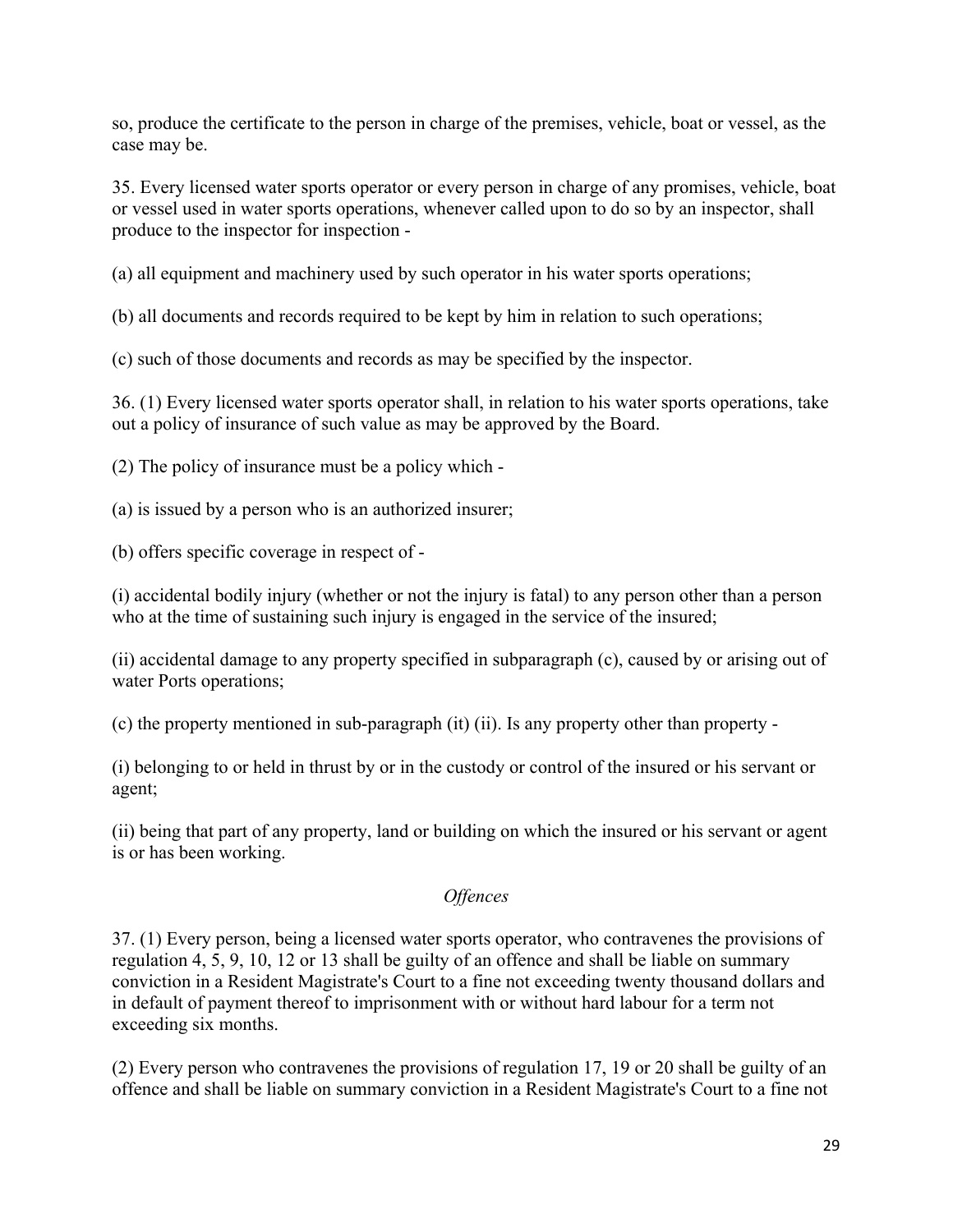exceeding twenty thousand dollars and in default of payment thereof to imprisonment with or without hard labour for a term not exceeding two months.

38. (1) Every person -

(a) with intent to deceive -

(i) forges or uses or lends or allows to be used by any other person any licence issued under section 23B of the Act or these Regulations;

(ii) makes or has in his possession any document so closely resembling such licence as to be calculated to deceive; or

(b) assaults or obstructs any inspector appointed under these Regulations acting in the performance of his functions under or pursuant to these Regulations;

(c) bribes or attempts to bribe any inspector in connection with any matter arising in the performance of any of his functions under or pursuant to these Regulations;

(d) knowingly gives false or misleading information to any inspector;

(e) produces or furnishes, or causes or knowingly allows to be produced or furnished, any document or information which he knows to be false in a material particular;

(f) being an inspector, accepts any bribe in connection with any matter arising in the performance of any of his functions under or pursuant to these Regulations,

shall be guilty of an offence and shall be liable on summary conviction in a Resident Magistrate's Court to a fine not exceeding twenty thousand dollars and in default of payment thereof to imprisonment with or without hard labour for a term not exceeding six months.

(2) If any person is guilty of any contravention of, or non-compliance with, any of the requirements of these Regulations in respect of which no special penalty is provided. he shall for each offence be liable on summer, conviction in a Resident Magistrate's Court to a fine not exceeding twenty thousand dollars and in default d payment thereof to imprisonment with or without hard labour for a term not exceeding one month.

## **THE TOURIST BOARD (PRESCRIBED AREAS) REGULATIONS, 1985**

*(Made by the Minister on the 12th day of December, 1985.)*

1. These Regulations may be cited as the Tourist Board (Prescribed Areas) Regulations. 1985.

2. In these Regulations -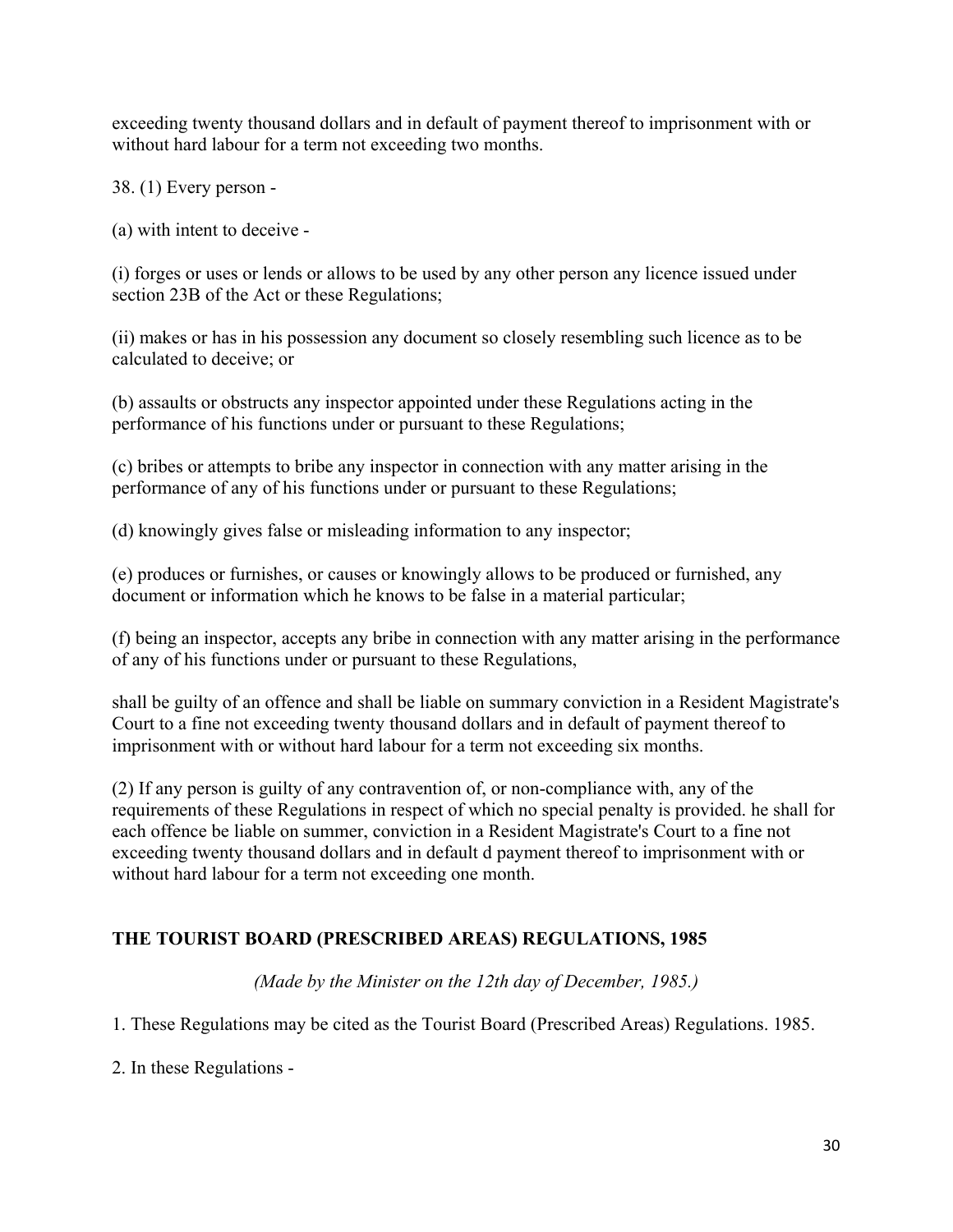"contract car operator" means a person who operates a vehicle licensed as a contract carriage in accordance with part III of the Road Traffic Act;

"inspector" means a person appointed as such under regulation 11;

"prescribed area" means any area designated as a prescribed area under regulation 3;

"taxi operator" means a person who is the holder of a road licence to use a vehicle as a hackney carriage in accordance with Part III of the Road Traffic Act;

"vendor" means any person who-

(a) sells or offers for sale, rents or offers for rent to members of the public, any goods or services;

(b) solicits orders for, invites attention to, advertises or promotes in any manner whatsoever, any goods or services, but does not include a taxi operator or a contract car operator.

3. The areas designated in the First Schedule shall be prescribed areas.

4. (1) Subject to this regulation, no person shall engage in any activities as a vendor

(a) in or on any street, sidewalks, park, beach or area of water adjacent to a beach;

(b) in or on any other public place,

within a prescribed area, unless that person is the holder of a licence granted under these Regulations and such activities are carried out it accordance with the terms and conditions of that licence.

(2) Nothing in paragraph (1) shall require any person holding licence under any of the enactments specified in the Second Schedule to obtain a licence under these Regulations in so far as the activities of that person are carried out in conformity with the licence granted under that Act.

(3) Any person who contravenes the provisions of paragraph (1) shall be guilty of an offence and shall be liable, on summary conviction in a Resident Magistrate's Court to a fine not exceeding twenty thousand dollars or to imprisonment with or without hard labour for a term not exceeding three months or to both such fine and imprisonment; and where the offence is continued after conviction such person shall be guilty of a continuing offence and in respect of each day during which the offence continues, shall be liable to a fine not exceeding one hundred dollars.

5. (1) Any person desiring to operate as a vendor in a prescribed area shall apply in writing to the Board for a licence (here in after referred to as a vendor's licence).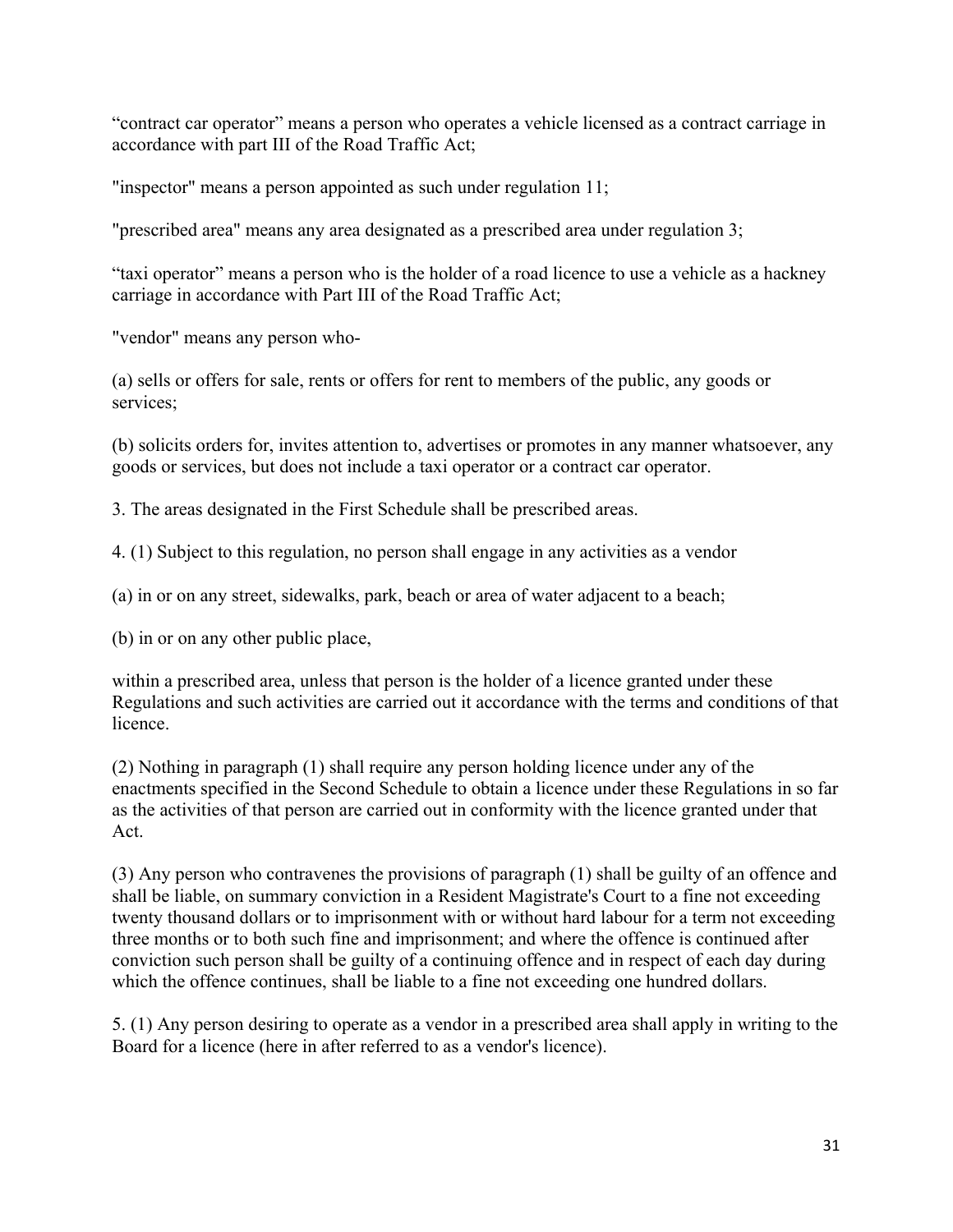(2) A vendor's licence may be granted on such terms and subject to such conditions as flue Board may specify in the licence and shall be for such period as may be specified in the licence.

(3) Every applications for the renewal of a vendor's licence shall, unless the Board otherwise permits, be delivered to the Board not later than twenty-one days before the expiry of the licence.

(4) Every application for the grant or renewal, as the case may be, of a vendor's licence shall be accompanied by a fee of ten dollars.

(5) The Board shall cause to be kept a list of all persons to whom a licence is granted under these Regulations.

6. (1) The board may, in its discretion, refuse to grant or renew a vendor's licence.

(2) Where the Board decides not to grant or renew a vendor's licence the Board shall, in writing, notify the person who made the application or his agent of its decision and of the right of appeal conferred by regulation 8.

## 7. (1) Where -

(a) it appears to the Board that the holder of a vendor's licence (hereinafter referred to as the licensee) has contravened any provisions of these Regulations or of any licence thereunder

(b)a licensee has been convicted of any offence involving fraud or dishonesty, the Board may, by notice in writing, require the licensee to show cause within such time as may be specified in the notice, why the licence should not be revoked or suspended.

## $(2)$  Where -

(a) the licensee fails to comply with a requirement pursuant to paragraph (1) to show cause within the time specified in the notice or if the cause shown is inadequate in the opinion of the Board; or

(b) after due enquiry by the Board in respect of any allegation made against the licensee and after giving the licensee an opportunity to make representations, the Board is satisfied that the nature of the facts established consequent on the enquiry is seriously detrimental to the tourist industry, the Board may by notice in writing to the licensee suspend the licence for such period as the Board may consider necessary or desirable, or, as the case may be, revoke the licence from such date as the Board may specify.

(3) All rights and privileges enjoyed under any licence that is revoked or suspended pursuant to paragraph (2) shall cease to have effect upon such revocation or for the period of suspension, as the case may be, but such revocation or suspension shall not in any way affect the liability of any person in respect of any contravention of these Regulations or of the licence that may have occurred prior to the revocation or suspension

8. (1) Any person aggrieved by a decision of the Board -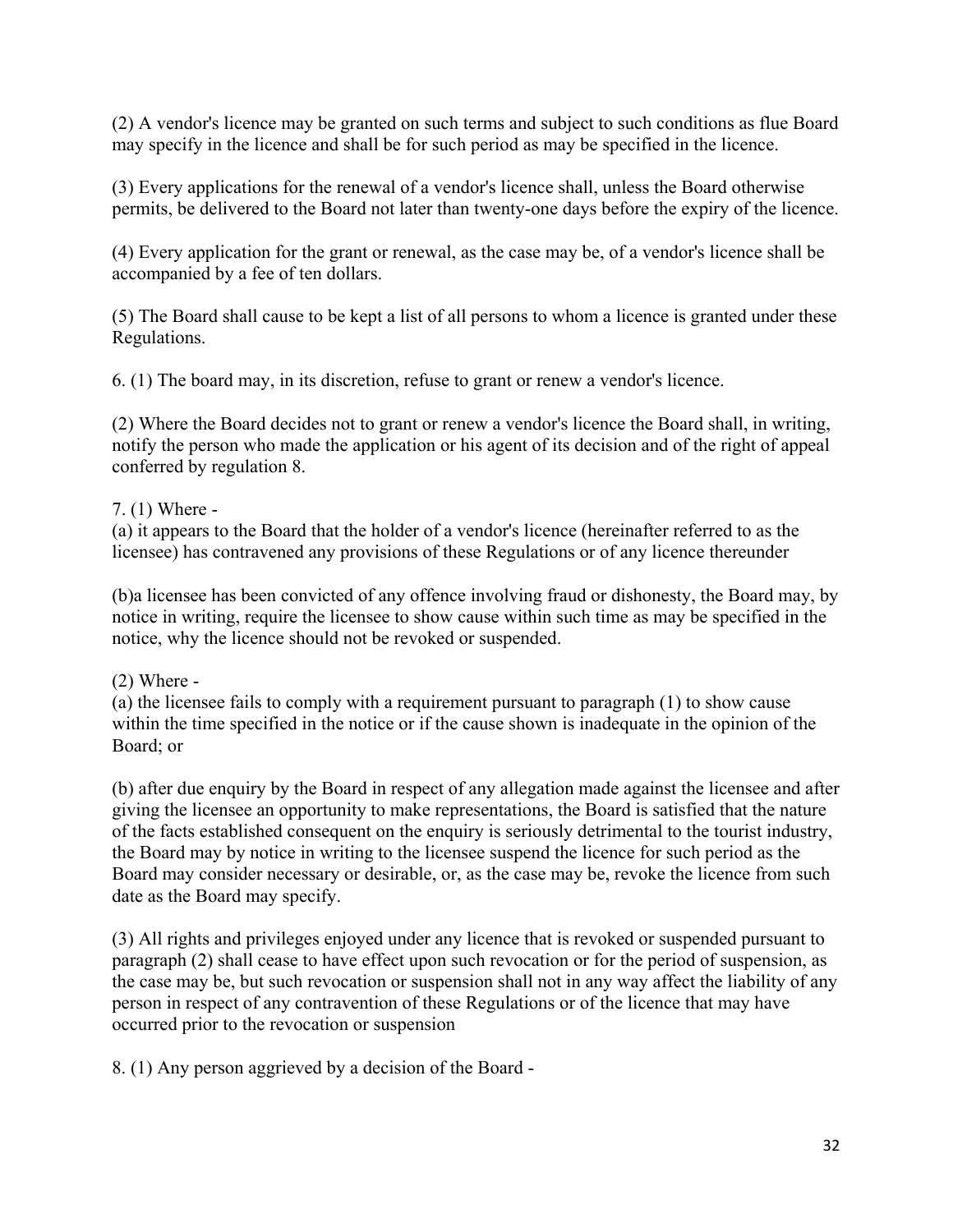(a) granting, refusing to grant, renewing or refusing to renew a licence; or

(b) revoking or suspending a licence, may, within fifteen days of the date of service of the notification required under paragraph (2) of regulation 6 or within fifteen days of the receipt of the notice under paragraph (2) Or regulation 7, as the case may be, appeal in writing to the Tribunal appointed by the Minister under section 23E (3) of the Act.

(2) The provisions of the proviso to subsection (1), subsections (2), (4) and (5) of section 23E of the Act shall, with such adaptations or modifications as may be necessary, apply to appeals under this regulation.

9. The Board shall issue to each licensee an identification card which shall be worn by the licensee whenever he is carrying on business in a prescribed area.

10. (1) The Board may, upon application by a licensee and upon payment by the licensee of a fee of twenty-five dollars. issue to that licensee a decal to be known as the Tourist Board's decal.

(2) Every licensee to whom a Tourist Board's decal is issued shall display such decal in a conspicuous position in his place of business in a prescribed area.

(3) The Tourist Board's decal shall remain the property of the Board and may be withdrawn by the Board at any time if, in the opinion of the Board, the standards of the licensee are not such as to justify the display by him of such decal.

(4) Where a vendor's licence is suspended or revoked, as the case may be, any holder of such licence who is in possession of a Tourist Board's decal, shall forthwith return the decal to the Board.

(5) Every licensee to whom a Tourist Board's decal is issued shall -

(a) take such steps as may be necessary to protect the decal from loss or damage; and

(b) in the event of any decal being lost or damaged, forthwith make a report of such loss or damage to the Board.

(6) In the event of any loss or damage to a Tourist Board's decal, the Board -

(a) if satisfied that such loss or damage is not attributable to any negligence or carelessness on the part of the licensee, shall replace the decal free of charge;

(b) in any other case, may replace the decal on payment by the licensee of a fee of twenty-five dollars or such higher amount as may be required to cover the actual cost of replacement.

11. Every licensee whose operations are carried out on any premises, or who operates a stall, booth or other structure, in any location in a prescribed area shall -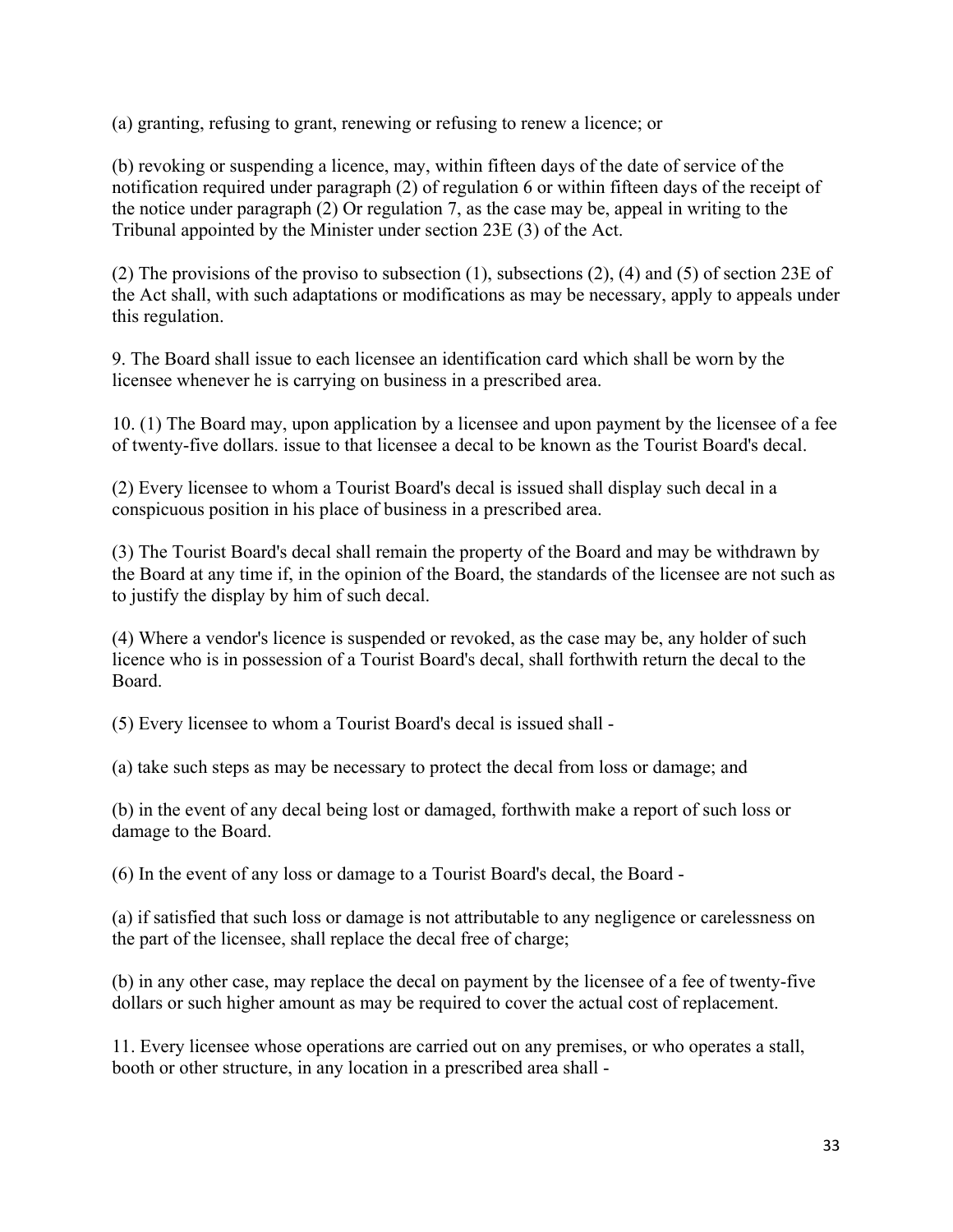(a) comply with such requirements as may be prescribed by the Board in relation to the premises, stall, booth or structure;

(b) maintain such premises, stall, booth or structure in a safe and sanitary condition;

(c) take such steps as may be necessary to ensure that such premises and the area immediately surrounding such stall, booth or structure is reasonably free from litter.

12. (1) The Board may appoint such persons as the Board considers suitable to be inspectors for the purposes of these Regulations.

(2) Every inspector shall be furnished with an appropriate certificate of appointment.

(3) An inspector may at any reasonable time, subject to paragraph (4) -

(a) enter any premises in which he reasonably believes a licensee is carrying on business as a vendor in a prescribed area;

(b) inspect any such premises, or any stall, booth or structure operated by a licensee, in order to ascertain whether any requirements of the Board are being complied with;

(c) examine any goods displayed or being offered for sale by a licensee; (d) make such other examination and enquiry as may be necessary to ascertain whether the provisions of these Regulations have been or are being complied with.

(4) An inspector exercising or attempting to exercise his powers under this regulation shall, if the person in charge of the premises, stall, booth or structure requests him to do so, produce to that person his certificate of appointment.

13. (1) Any person who with intent to deceive -

(i) forges or uses or lends or allows to be used by any person, any licence, identification card or decal issued under these Regulations;

(ii) makes or has in his possession any document so closely resembling such licence, identification card or decal, as to be calculated to deceive,

shall be guilty of an offence and shall be liable on summary conviction in a Resident Magistrate's Court to a fine not exceeding twenty thousand dollars or to imprisonment with or without hard labour for a term not exceeding two years or to both such fine and imprisonment, and where such offence is continued after conviction such person shall be guilty of a continuing offence and in respect of each day during which such offence continues shall be liable to a fine not exceeding one hundred dollars.

(2) Every person who -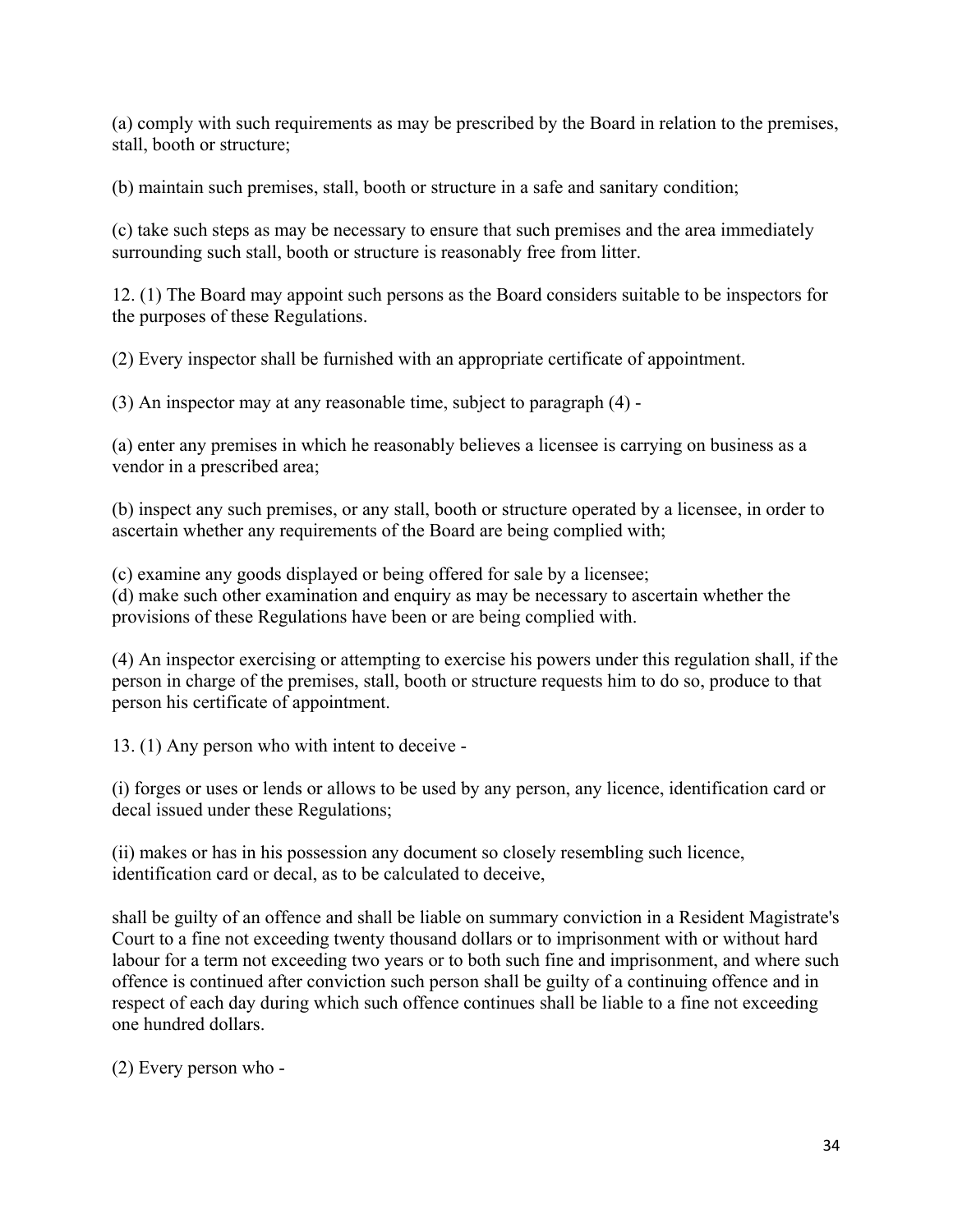(a) obstructs or hinders any member of the Jamaica Constabulary Force or any inspector acting in the performance of his functions under or pursuant to these Regulations;

(b) bribes or attempts to bribe any inspector in connection with any matter arising in the performance of any of his functions under or pursuant to these Regulations;

(c) knowingly gives false or misleading information to any inspector;

(d) produces or furnishes, or causes or knowingly allows to be produced or furnished, any document or information which he knows to be false in a material particular;

(e) being an inspector, accepts any bribe in connection with any matter arising in the performance of any of his functions under or pursuant to these Regulations,

shall be guilty of an offence and shall be liable on summary conviction in a Resident Magistrate's Court to a fine not exceeding twenty thousand dollars or to imprisonment with or without hard labour for a term not exceeding three months

(3) If any person is guilty of any contravention of, or non-compliance with, any of the requirements of these Regulations in respect of which no special penalty is provided, he shall for each offence be liable on summary conviction in a Resident Magistrate's Court to a fine not exceeding twenty thousand dollars and in default of payment thereof to imprisonment with or without hard labour for a term not exceeding one month.

14. (1) No person shall in any prescribed area, engage in activities as a taxi operator or contract car operator unless he is the holder of a permit granted under these Regulations and such activities are carried out in accordance with the terms and conditions of that permit.

(2) Any person who contravenes the provisions of paragraph (1) shall be guilty of an offence and shall be liable on summary conviction in a Resident Magistrate's Court to a fine not exceeding twenty thousand dollars or to imprisonment with or without hard labour for a term not exceeding three months or to both such fine and imprisonment; and where the offence is continued after conviction such person shall be guilty of a continuing offence and in respect of each day during which the offence continues, shall be liable to a fine not exceeding one hundred dollars.

(3) The provisions of regulations 5, 6, 7, 8 and 13 shall apply in relation to a permit referred to in paragraph (1) as they apply in relation to a licence referred to in those regulations and accordingly, any reference in these Regulations to a vendor, vendor's licence or licensee shall be construed as a reference to a taxi operator or a contract car operator, a permit or the holder of a permit, respectively.

(4) The provisions of regulation 10 shall apply in relation to the holder of a permit under this regulation as they apply in relation to a licensee referred to in regulation 10 and accordingly -

(a) any reference in paragraphs  $(1)$ ,  $(3)$ ,  $(4)$ ,  $(5)$  and  $(6)$  of that regulation to a vendor's licence or licensee shall be construed as a reference to a permit or the holder of a permit, respectively;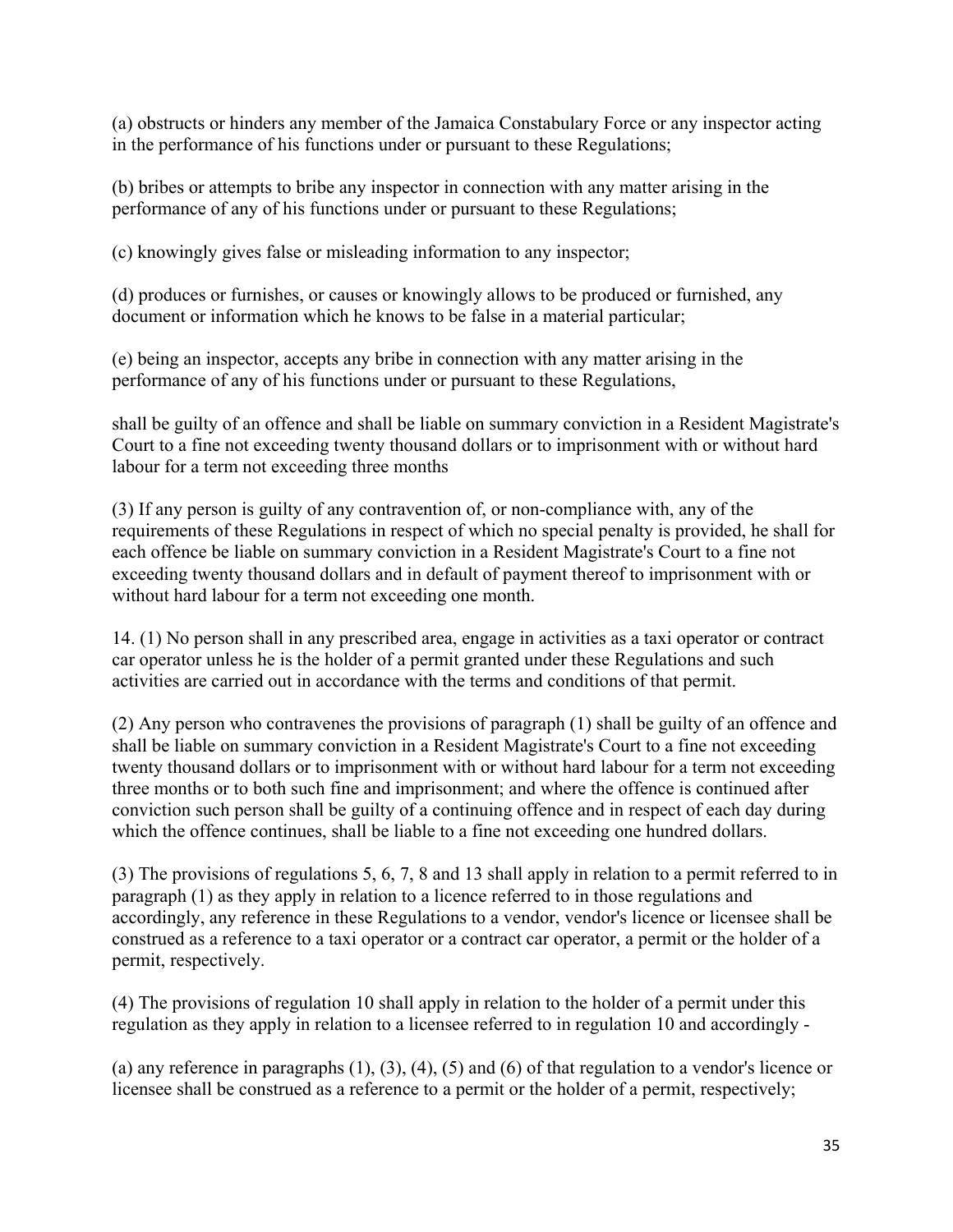(b) paragraph (2) of that regulation shall be construed as if the words taxi or contract car were substituted for the words place of business in a prescribed area. (5) An inspector may -

(a) inspect any taxi or contract car to which a permit granted under paragraph (1) relates, in order to ascertain whether any requirements of the permit or of the Board are being complied with; and

(b) make such other examination or enquiry as he considers necessary, in relation to such taxi or contract car, for the purpose of determining whether the owner or operator is complying with the requirements of these Regulations.

#### **FIRST SCHEDULE (Paragraph 3)**

#### PRESCRIBED AREAS

#### No. 1 - *Ocho Rios*

Commencing at the point where the western boundary of a gully forming the eastern boundary of the Intercontinental Hotel Lands intersects the coastline, thence generally south-westerly along the western boundary of the gully aforementioned to its intersection with the northern boundary of Main Street thence generally north-easterly along the northern boundary of Main Street for a distance of 500 feet; thence easterly in a straight line to intersect the centre-lines of Main Street and Dacosta Drive, thence south-easterly in a straight Jive to a point 100 yards at right angles to the centre-lines of Main Street and Dacosta Drive aforementioned, thence generally south-westerly and north-westerly along a line 100 yards from and parallel to the centre-lines of Dacosta Drive and the main road leading from Ocho Rios to St. Ann's Bay to a point due south of the south-western corner of the Ocho Rios Fort; thence due north to intersect the coast line, thence continuing due north for a distance of one-quarter of a mile to a point in the Caribbean Sea; thence on a line generally south-easterly, north-easterly, south-easterly, north-westerly, north-easterly, south-easterly and again north-easterly and maintaining a distance of approximately one-quarter of a mile from the coastline to a point due north of the starting point; thence due south back to the starting point.

#### No. 2 - *Ocho Rios*

Commencing at the intersection of the southern boundary of the Main Road leading from Ocho Rios to Oracabessa with the eastern boundary of the parochial road leading from the aforementioned Main Road to Content Gardens, thence southerly along the eastern boundary of the parochial road aforementioned for 100 yards, thence westerly to intersect the western boundary of the aforementioned parochial road at a distance of 100 yards from the southern boundary of the aforementioned Main Road; thence generally south-westerly, north-westerly and westerly along a line and maintaining a distance of 100 yards from the southern boundary of the aforementioned Main Road leading from Ocho Rios to Oracabessa for a distance of approximately 1 mile to a point due south of the intersection of the western boundary of Pineapple Street with the northern boundary of the aforementioned Main Road; thence due north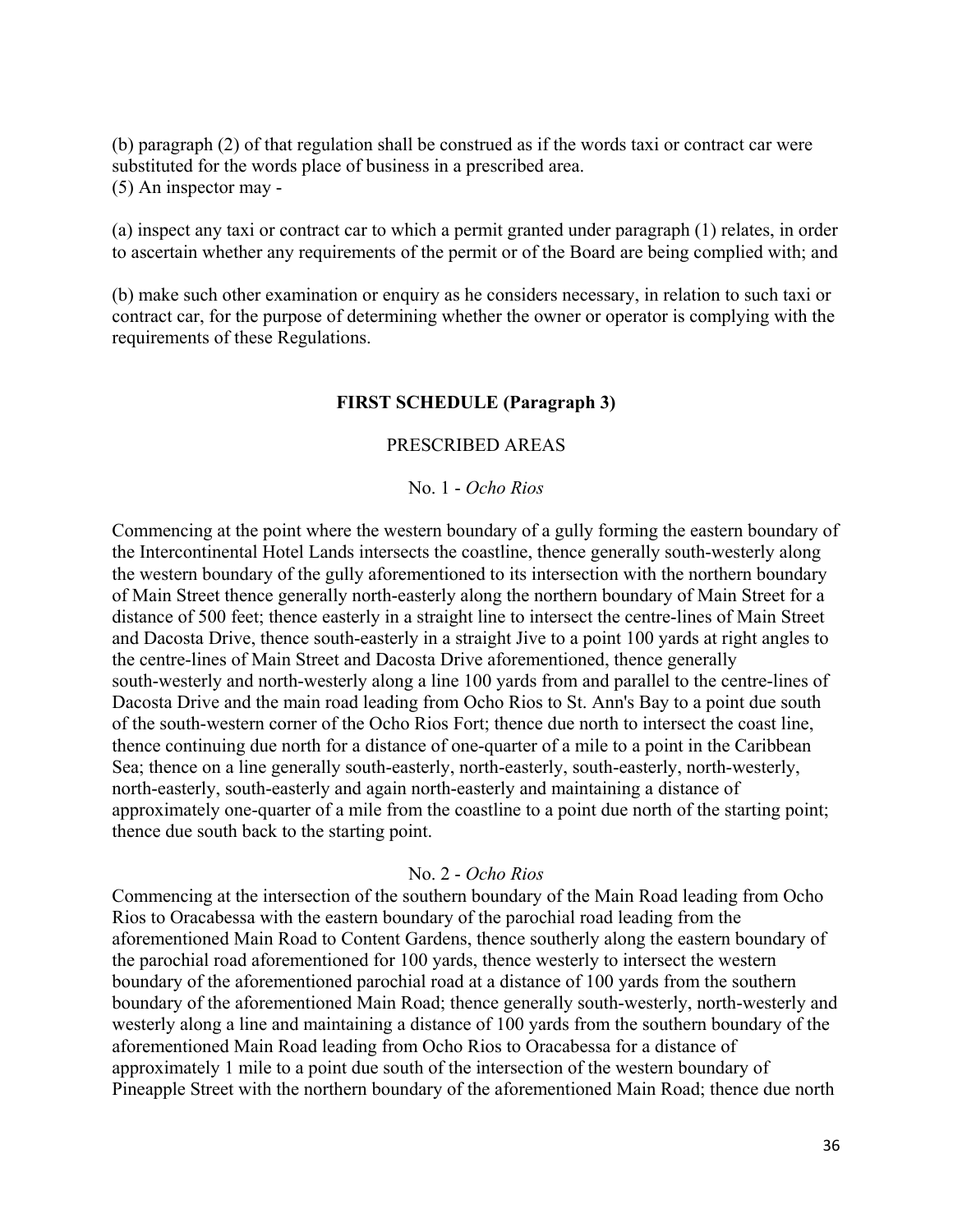to the last-mentioned intersection; thence continuing due north to a point in the Caribbean Sea one-quarter of one mile from the coastline; thence generally easterly, northerly, south-easterly, north-easterly, northerly and easterly along a line and maintaining a distance of one-quarter of one mile from the coastline to a point due north of the intersection of the coastline with the western bank of the White River; thence due south to the last-mentioned intersection; thence generally southerly along the western bank of the said White River to its intersection with the southern boundary of the aforementioned Main Road leading from Ocho Rios to Oracabessa; thence generally south-westerly, north-westerly and westerly along the southern boundary of the said Main Road aforementioned back to the starting point.

#### *Dunn's River Falls and Park, and the Rio Chico*

Commencing at a point at the eastern side of the Rio Chico gate on the northern boundary of the Ocho Rios to St. Ann's Bay main road, thence due south to a point on the southern boundary of the aforementioned main road; thence generally southerly, westerly and northerly along the eastern, southern and western boundaries of all the lands comprising the Dunn's River Falls and Park to its intersection with the southern boundary of the said main road leading from Ocho Rios to St. Ann's Bay, thence due north to intersect the coastline, thence continuing due north for a distance of one-quarter of a mile to a point in the Caribbean Sea; thence on a line running generally easterly and maintaining a distance of approximately one-quarter of a mile from the coastline to a point due north of the starting point, thence due south back to the starting point.

#### No.1 - *Montego Bay*

Commencing at the western end of the wall which blocks Kent Avenue at the south-western portion of lands occupied by the Donald Sangster International Airport; thence due west for a distance of 400 yards to a point in the Caribbean Sea; thence on a line running generally south-westerly and south-easterly and maintaining a distance of approximately 400 yards from the coastline to a point due west of the southern boundary of the round-about at Gloucester Avenue, Howard Cooke Boulevard and The Queen's Drive, thence generally north-westerly and north-easterly along the eastern boundary of The Queen's Drive to a Point due east of the intersection of the western boundary of The Queen's Drive with the northern boundary of Delisser Drive; thence due west to the intersection of the western boundary of The Queen's Drive with the northern boundary of Delisser Drive, thence generally south-westerly along the northern boundary of Delisser Drive to intersect the southern boundary of Sunset Boulevard; thence due north to a point 100 yards from and at right angles to the northern boundary of Sunset Boulevard; thence generally south-westerly and north-easterly along a line 100 yards from and parallel to the northern boundary and the eastern boundary of Sunset Boulevard and Kent Avenue respectively to a point due east of the starting point; thence due west back to the starting point.

#### No. 2 - *Montego Bay*

Commencing at the intersection of the southern boundary of Barnett Street with the eastern boundary of the Howard Cooke Boulevard; thence easterly along the southern boundary of Barnett Street to its intersection with the western boundary of Harbour Street; thence due east to intersect the eastern boundary of Harbour Street; thence generally northerly along the eastern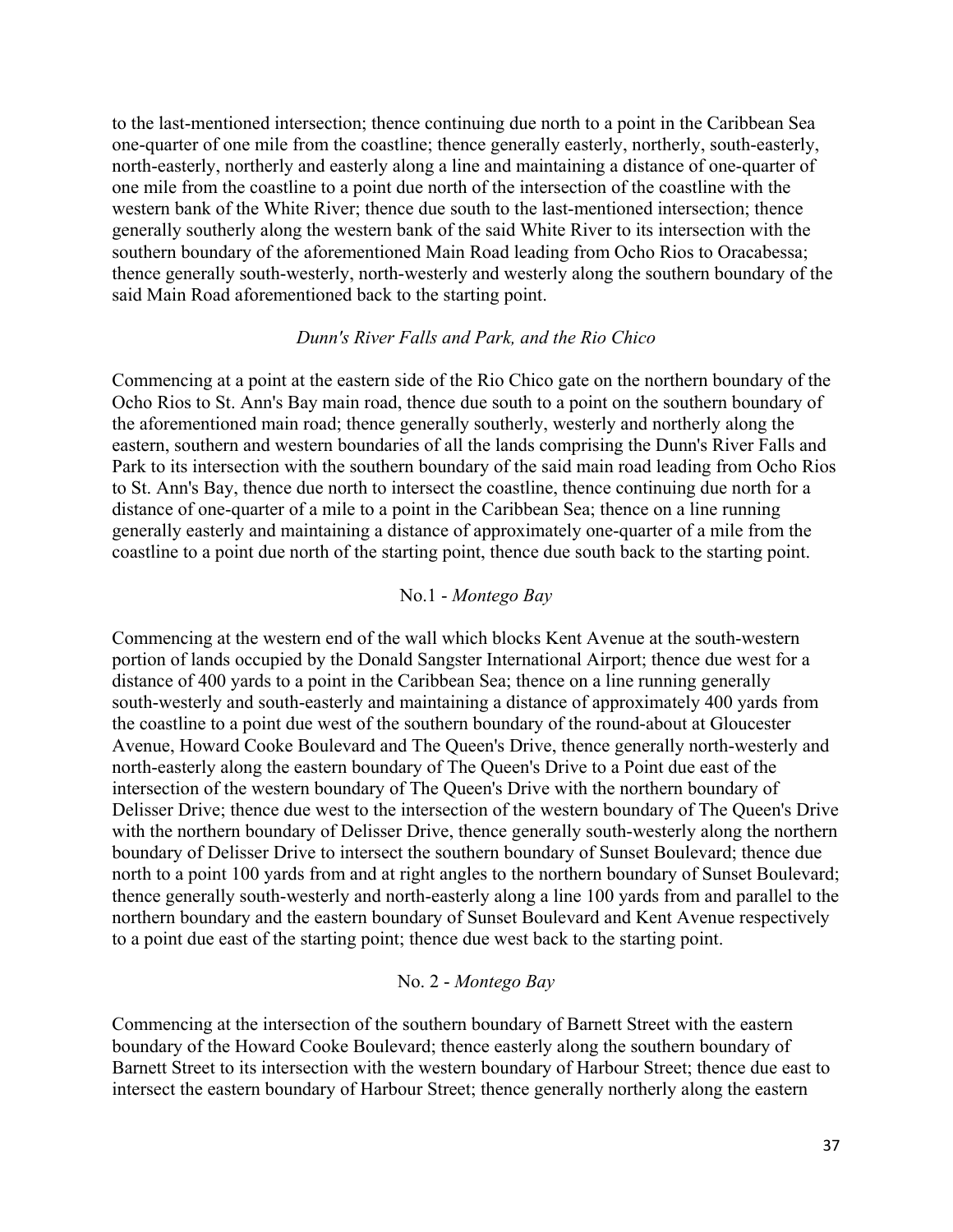boundary of Harbour Street to its intersection with the southern boundary of Church Street; thence easterly along the southern boundary of Church Street to its intersection with the eastern boundary of St. James Street; thence northerly along the eastern boundary of St. James Street to its intersection with the southern boundary of Market Street; thence easterly along the southern boundary of Market Street to its intersection with the eastern boundary of Orange street; thence northerly along the eastern boundary of Orange Street to its intersection with the northern boundary of Paradise Row; thence south-westerly in a straight line to the intersection of the western boundary of Orange Street with the northern boundary of North Street; thence south-westerly along the northern boundary of North Street to its intersection with the eastern boundary of Fort Street; thence generally north-westerly along the eastern boundary of Fort Street to meet the eastern boundary of the roundabout at the intersection of Gloucester Avenue, Howard Cooke Boulevard and The Queen's Drive; thence generally southerly along the eastern boundary of the aforementioned roundabout to the point on the southern boundary of the said roundabout aforementioned which coincides with a point due west of the southern boundary of the said roundabout at Gloucester Avenue, Howard Cooke Boulevard and The Queen's Drive; thence due west to a point in the Caribbean Sea 400 yards from the coastline; thence along a line running generally southerly and maintaining a distance of approximately 400 yards from the coastline to a point due west of the starting point; thence due east back to the starting point.

#### No. 3 - *Montego Bay*

Commencing at the intersection of the western boundary of Half Moon Street in Coral Gardens with the southern boundary of the Montego Bay to Falmouth main road; thence due north to a point in the Caribbean Sea one quarter of one mile from the coastline; thence on a line running generally easterly and maintaining a distance of approximately one quarter of one mile from the coastline to a point due north of the north-eastern boundary corner of lands occupied by the Colony Hotel; thence due south to the said boundary corner aforementioned; thence southerly along the eastern boundary of lands occupied by the Colony Hotel for a distance of approximately 350 feet to its intersection with the northern boundary of a reserved road located to the north of the Montego Bay to Falmouth main road; thence southerly along the eastern boundary of the road connecting the reserved road aforementioned, with the Montego Bay to Falmouth main road to its intersection with the northern boundary of the said Montego Bay to Falmouth main road; thence due south to intersect the southern boundary of the aforementioned main road; thence generally westerly along the southern boundary of the Montego Bay to Falmouth main road to its intersection with the eastern boundary of Spring Farm Drive; thence generally southerly along the eastern boundary of Spring Farm Drive to a point due east to the intersection of the western boundary of Spring Farm Drive with the southern boundary of Lot 7 Spring Estate registered at Volume 1105 Folio 29; thence due west to the last-mentioned intersection; thence north-westerly and northerly along the southern and western boundaries respectively of the said Lot 7 Spring Estate aforementioned, northerly along the western boundaries of Lots 6B and 6A Spring Estate registered at Volume 954 Folio 425 and Volume 1054 Folio 819 respectively, north-westerly along the southern boundary of Lot 5 Spring Estate registered at Volume 967 Folio 282, south-westerly along the southern boundary of Lot 4 Spring Estate registered at Volume 1105 Folio 28 south-western along the eastern boundaries of Lots 3, 2 and 1 Spring Estate registered at Volume 1031 Folio 11, Volume 1065 Folio 794 and Volume 1042 Folio 631 respectively to intersect the southern boundary of the aforementioned Lot 1;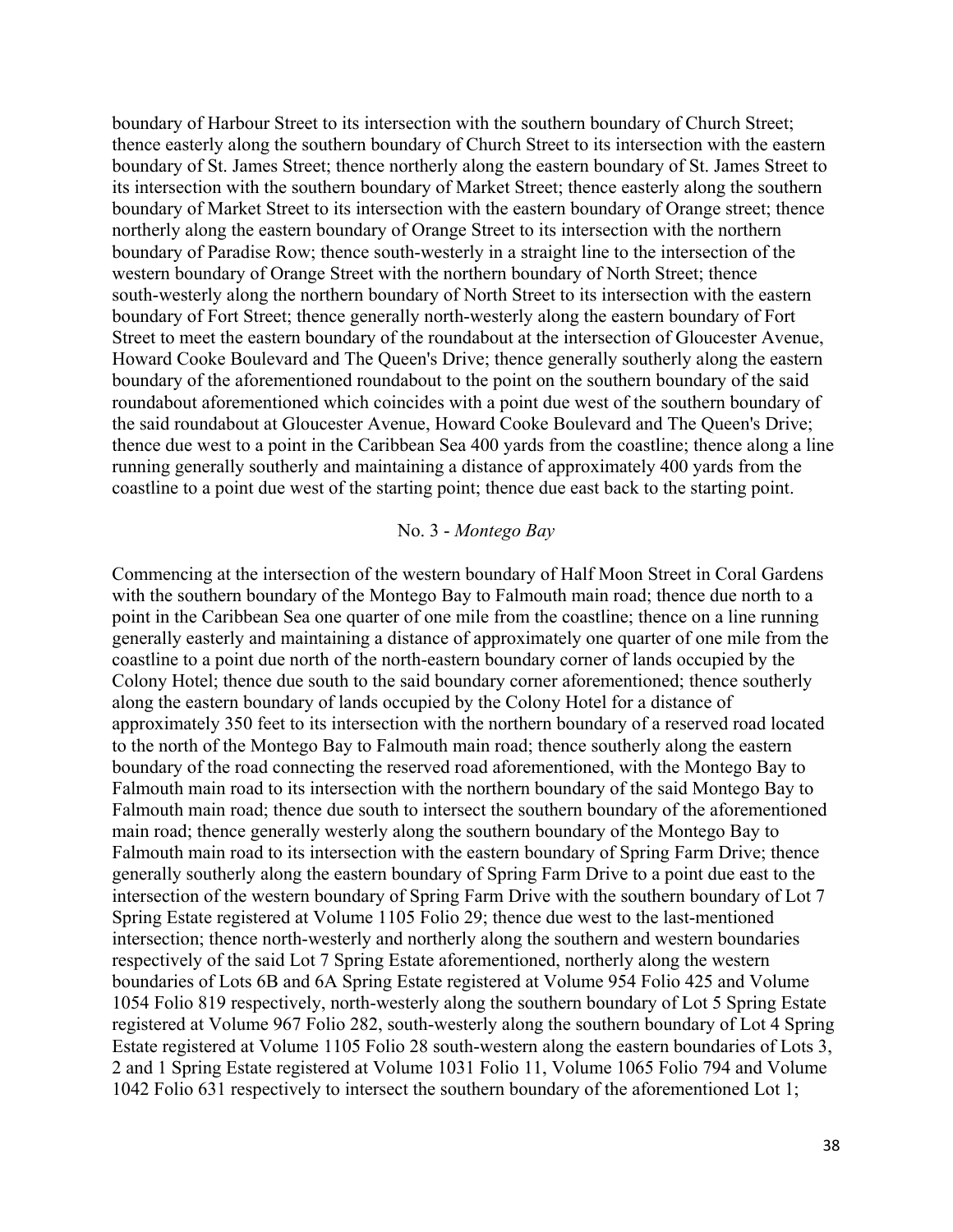thence north-westerly along the southern boundary of Lot 1 aforementioned to its intersection with the eastern boundary of Pimento Way, thence north-westerly along the southern boundary of Pimento Way to its intersection with the eastern boundary of Lot 28, Spring Estate registered at Volume 1169 Folio 391; thence south-westerly and westerly along the eastern and southern boundaries respectively of the said Lot 28 aforementioned to its intersection with the eastern boundary of Lot 365 Coral Gardens registered at Volume 889 Folio 67; thence southerly along the eastern boundary of the said Lot 365 Coral Gardens aforementioned to its intersection with the northern boundary of Lot 364 Coral Gardens registered at Volume 889 Folio 66; thence southerly and westerly along the eastern and southern boundaries respectively of the said Lot 364 Coral Gardens aforementioned to its intersection with the eastern boundary of Montrose Crescent; thence due west to intersect the western boundary of Montrose Crescent; thence generally north-westerly along the western and southern boundaries of Montrose Crescent to a point due south of the intersection of the western boundary of Carhampton Drive and the northern boundary of Montrose Crescent, thence due north to the last-mentioned intersection; thence generally northerly and westerly along the western and southern boundaries respectively of Carhampton Drive to a point due south of the intersection of the western boundary of Lot 618 Coral Gardens registered at Volume 842 Folio 17 with the northern boundary of Carhampton Drive; thence due north to the last-mentioned intersection; thence northerly along the western boundary of the aforementioned Lot 618 Coral Gardens to the south-western corner of Lot 677 Coral Gardens registered at Volume 843 Folio 34, thence northerly along the western boundary of the said Lot 677 Coral Gardens aforementioned to its intersection with the southern boundary of Half Moon Street; thence generally north-westerly along the southern and western boundaries of Half Moon Street back to the starting point.

#### No. 4 - *Montego Bay*

Commencing at the intersection of the northern boundary of Southern Cross Boulevard with the eastern boundary of Bay Road; thence northerly along the eastern boundary of Bay Road to its intersection with the southern boundary of Pimento Way; thence northerly to the intersection of the northern boundary of Pimento Way with the eastern boundary of Harbour Drive; thence northerly along the eastern boundary of Harbour Drive to its intersection with the coastline; thence due north to a point in the Caribbean Sea 400 yards from the coastline; thence north-westerly in a straight line to a point at grid reference E 225 300 ft. N 569 700 ft. and lying approximately 400 yards from the coastline; thence generally on a line north-westerly westerly and south-western and maintaining a distance of approximately 400 yards from the coastline to a point due north of the intersection of the northern boundary of Lot A12 Montego Freeport registered at Volume 1091 Folio 244 with the coastline thence due south to the last-mentioned intersection, thence south-easterly along the northern boundary of the said Lot A12 aforementioned to its intersection with the northern boundary of Sunset Drive; thence south-westerly along the northern boundary of Sunset Drive to its intersection with the western boundary of Lot A13 Montego Freeport registered at Volume 1091 Folio 245; thence south-easterly in a straight line to the intersection of the southern boundary of Sunset Drive with the southern boundary of Southern Cross Boulevard, thence generally south-easterly and easterly along the southern boundary of Southern Cross Boulevard to a point due south of the starting point; thence due north to the starting point.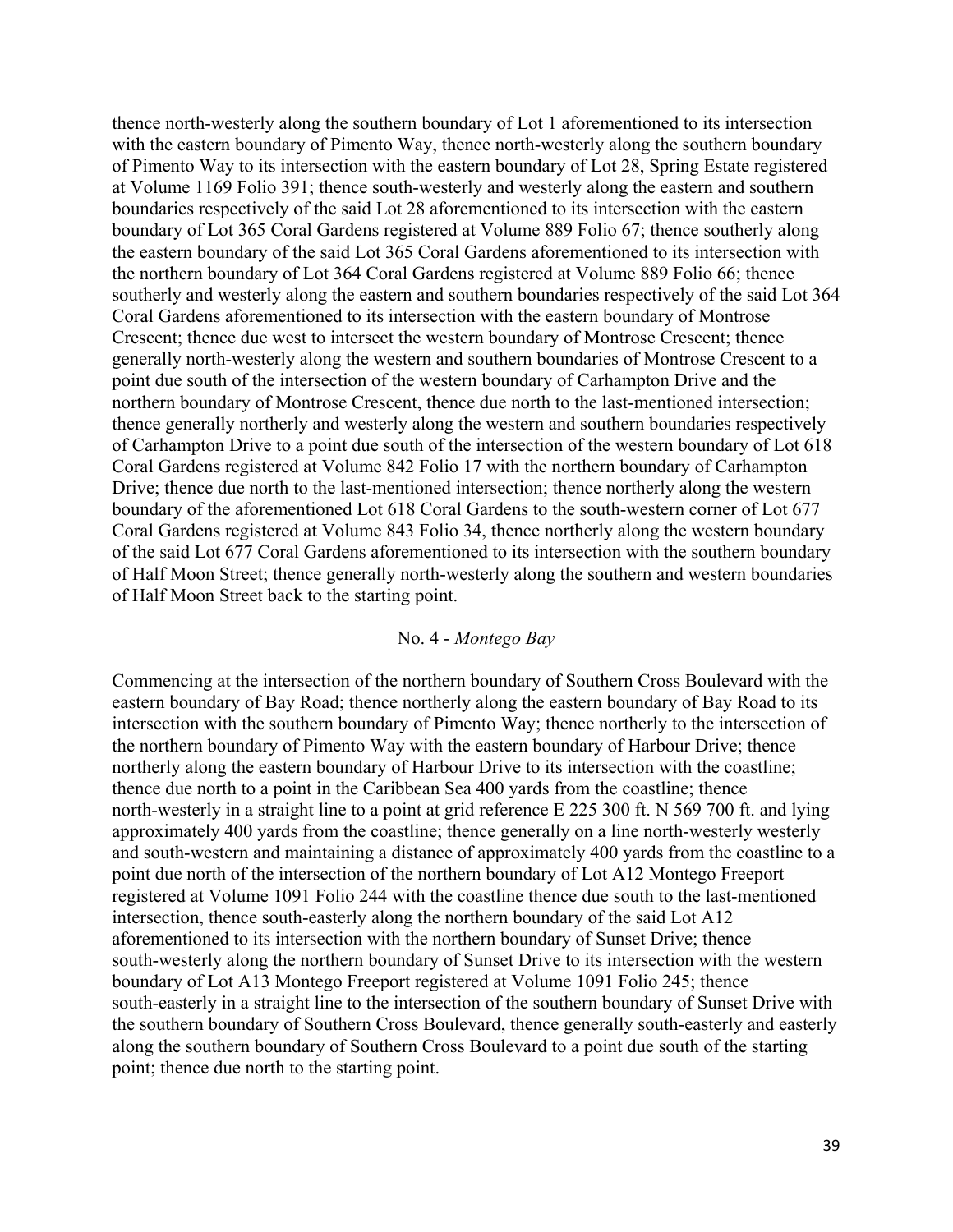#### No. 5 - *Montego Bay*

Commencing at the western end of the wall which blocks Kent Avenue at the south-western portion of lands occupied by the Donald Sangster International Airport, thence due west for a distance of 400 yards to a point in the Caribbean Sea; thence on a line running generally north-easterly and maintaining a distance of approximately 400 yards from the coastline to a point due north of the intersection of the centre lines of Kent Avenue and The Queen's Drive; thence due south to the aforementioned intersection, thence continuing due south to intersect the southern boundary of The Queen's Drive; thence generally south-westerly along the southern boundary of The Queen s Drive to a point due cast of the intersection of the western boundary of The Queen's Drive with the northern boundary of Delisser Drive, thence due west to the intersection of the western boundary of The Queen's Drive with the northern boundary of Delisser Drive; thence generally south-westerly along the northern boundary of Delisser Drive to intersect the southern boundary of Sunset Boulevard, thence due north to a point 100 yards from and at right angles to the northern boundary of Sunset Boulevard; thence generally south-westerly ant north-easterly along a line 100 yards from and parallel to the northern boundary and the eastern boundary of Sunset Boulevard and Kent Avenue respectively to a point due east of the starting point; thence duo west back to the starting point.

#### No. 6 - *Montego Bay*

Commencing at the intersection of the southern boundary of Southern Cross Boulevard with the western boundary of lands shown on the plan bearing Survey Department Examination Number 100512; thence southerly along the last-mentioned boundary to its intersection with the coastline; thence due south to a point in the Caribbean Sea 400 yards from the coastline; thence generally westerly, south-westerly and north-westerly along a line and maintaining a distance of approximately 400 yards from the coastline to a point at grid reference E220400, N563600 and lying approximately 400 yards from the coastline; thence north-westerly in a straight line to a point at grid reference E218850, N565580 lying approximately 400 yards from the coastline; thence generally north-westerly and north-easterly along a line and maintaining a distance of approximately 400 yards from the coastline to a point due norm of the intersection of the northern boundary of Lot A12 Montego Freeport registered at Volume 1091 Folio 244 with the coastline; thence due south to the last-mentioned intersection; thence south-easterly along the northern boundary of the said Lot A12 aforementioned to its intersection with the northern boundary of Sunset Drive; thence south-westerly along the northern boundary of Sunset Drive to its intersection with the western boundary of Lot A13 Montego Freeport registered at Volume 1091 Folio 245; thence south-easterly in a straight line to the intersection of the southern boundary of Sunset Drive with the southern boundary of Southern Cross Boulevard, thence generally south-easterly and easterly along the southern boundary of Southern Cross Boulevard back to the starting point.

#### No. 1 *Negril*

Commencing at the intersection of the centre lines of the Norman Manley Boulevard and the access road leading to the Craft Centre by the Negril Aerodrome; thence due east to intersect the eastern boundary of the access road aforementioned; thence generally southerly along the eastern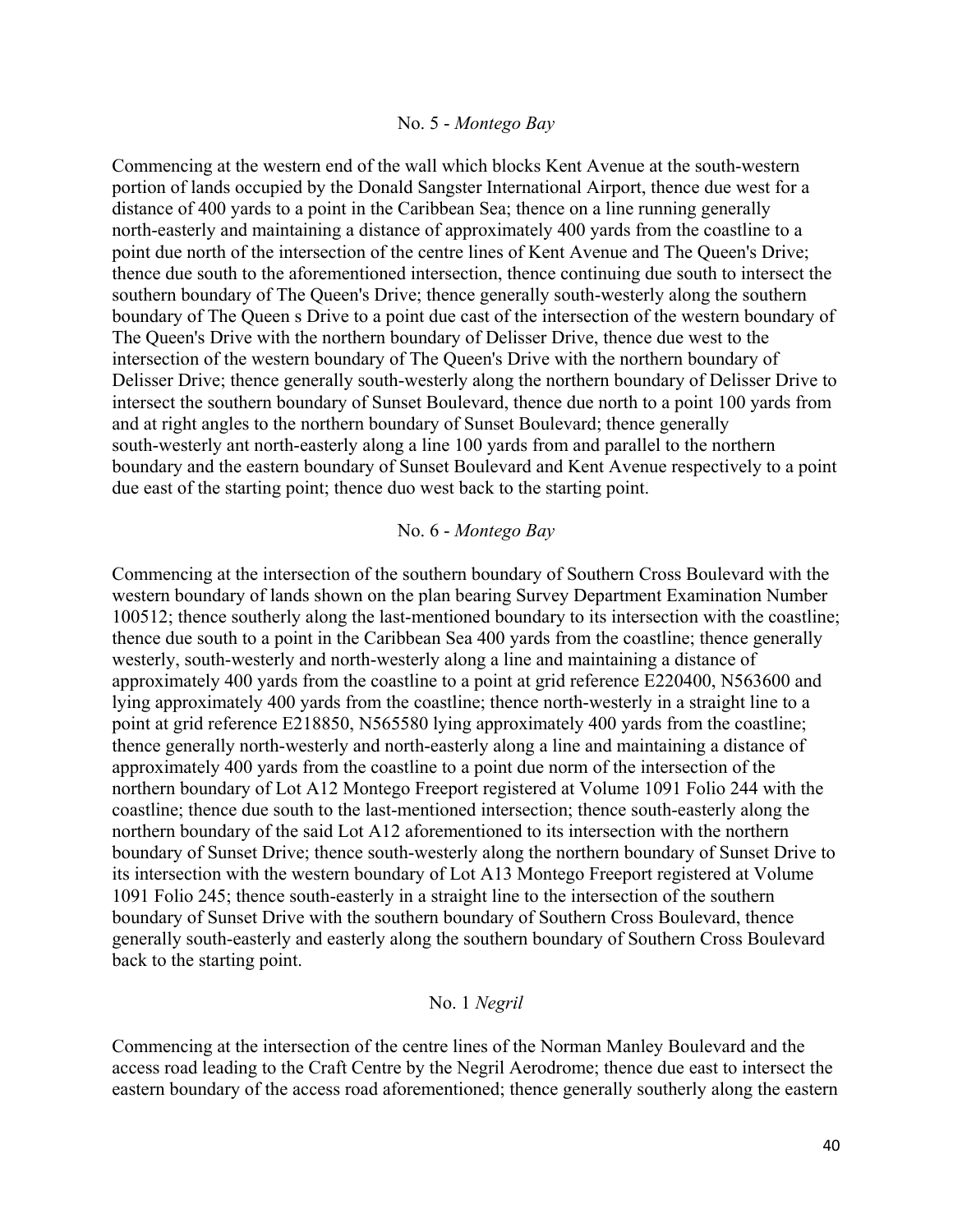boundary of the said access road leading to the Craft Centre for its entire length; thence generally south-westerly and south-easterly along a line approximately 100 yards from the eastern boundary of the Norman Manley Boulevard to a point due east of the south-eastern boundary corner of lands occupied by the Sundowner Hold, thence due west to the south-eastern boundary corner of the Sundowner Hold lands; thence south-westerly along the southern boundary of the lands occupied by Sundowner Hotel to its intersection with the coastline; thence continuing south-westerly along the same alignment as the southern boundary of Sundowner Hotel lands to a point in the Caribbean Sea one-quarter of a mile from the coastline; thence on a line running generally northwesterly, northerly and south-easterly and maintaining a distance of approximately one-quarter of a mile from the coastline to a point duo north of the intersection of the coastline and the western boundary of the river which is situated approximately 830 feet west of the Negril Aerodrome; thence due south to the last mentioned intersection, thence generally south-westerly and south-easterly along the western boundary of the aforementioned river to its intersection with the northern boundary of Norman Manley Boulevard thence generally north-easterly along the northern boundary of Norman Manley Boulevard to a point due north of the starting point, thence duo south to the starting point.

#### No. 2 - *Negril*

Commencing at the point on the western boundary of the Norman Manley Boulevard 75 feat north of the Negril Sands entrance, thence duo east to the eastern boundary of the Norman Manley Boulevard; thence generally south-westerly along the eastern boundary of the said Norman Manley Boulevard to its intersection with the southern boundary of the main road leading from Negril to Orange Hill via Negril Lighthouse; thence generally westerly, south-westerly and south-easterly along the southern and eastern boundary of the last-mentioned main road to a point due east of the north-eastern boundary corner of lands occupied by the Negril Lighthouse, thence due west to the aforementioned boundary corner, thence south-westerly along the northern boundary of the said Negril Lighthouse lands to its intersection with the coastline; thence continuing south-westerly along the same alignment as the northern boundary of the Negril Lighthouse lands to a point in the Caribbean Sea one-quarter of a mile from the coastline, thence on a line running generally north-westerly and north-easterly and maintaining a distance of approximately one-quarter of one mile from the coastline to a point due west of the starting point; thank due east back to the starting point.

#### No. 1 – *Mammee Bay*

Commencing at the intersection of the northern boundary of the main road leading from St. Ann's Bay to Ocho Rios, with the eastern boundary of lands occupied by the St. Ann Polo Club; thence north-easterly along the last-mentioned boundary to the south-eastern corner of Drax Hall registered at Volume 996 Folio 675; thence north-easterly along the eastern boundary of the said Drax Hall to its intersection with the coastline; thence due north to a point in the Caribbean Sea 400 yards from the coastline; thence on a line generally south-easterly, and maintaining a distance of 400 yards from the coastline to a point due north of Mile Post 23; thence due south to Mile Post 23; thence continuing due south to intersect the southern boundary of the aforementioned main road; thence generally westerly, north-westerly and again westerly along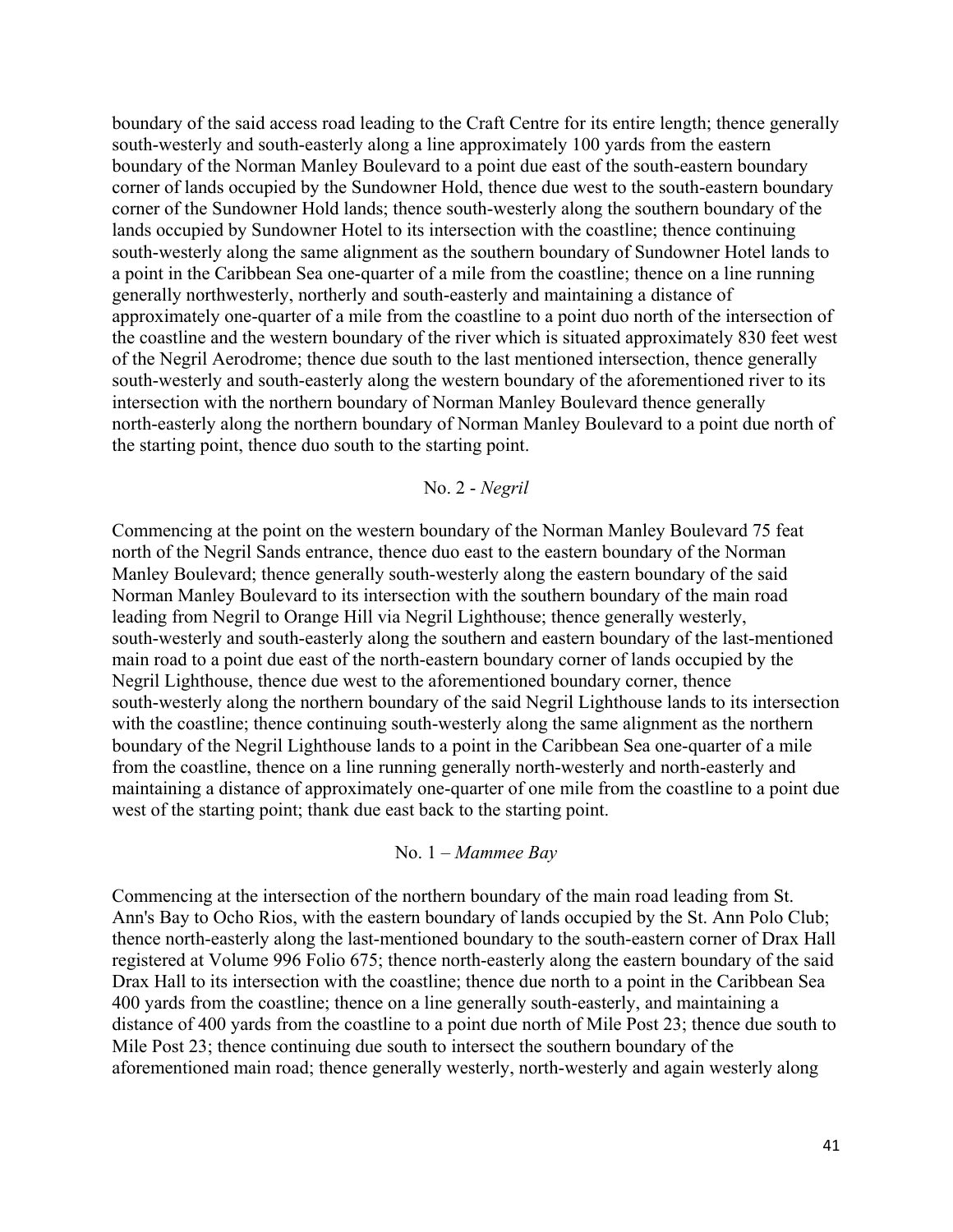the southern boundary of the said main road leading from Ocho Rios to St. Ann's Bay to a point due south of the starting point; thence due north back to the starting point.

#### *Salem/Runaway Bay*

Commencing at a point on the southern boundary of the Main Road leading from Discovery Bay to St. Ann's Bay, 3,700 ft. west of mile post 55; thence due north to a point in the Caribbean Sea 400 yards from the coastline; thence generally north-easterly and south-easterly along a line parallel to, and maintaining a distance of 400 yards from the coastline to a point due north of the intersection of the southern boundary of the aforementioned Main Road with the western boundary of the Parochial Road leading from Salisbury to Hampstead; thence southerly along the western boundary of the aforementioned Parochial Road for a distance of 50 yards; thence generally north-westerly and south-westerly along a line parallel to and maintaining a distance of 50 yards from the southern boundary of the aforementioned main road leading from Discovery Bay to St. Ann's Bay to a point due south of the intersection of the northern boundary of the said main road with the eastern boundary of a private road leading to the Silver Spray Cottages, and which is located approximately 400 ft. west of Salem Baptist Church; thence due south for a distance of 100 yards; thence generally south-westerly, north-westerly and westerly along a line parallel to and maintaining a distance of 150 yards from the southern boundary of the lastmentioned main road to a point due south of the starting point; thence due north back to the starting point.

#### No. 1 - *Rio Grande*

Starting at the point where the southern boundary of the main road leading from St. Margaret's Bay to Port Antonio intersects the centre-line of the Rio Grande River, thence south-westerly and north-westerly along the southern boundary of the said St. Margaret's Bay to Port Antonio main road for a distance of 1,900 feet; thence due north to a point in the Caribbean Sea 400 yards from the coastline; thence generally easterly, northerly and again easterly along a line parallel to, and maintaining a distance of 400 yards from the coastline to a point due north of the point where the common boundary between Snow Hill and Passley Gardens properties intersects the coastline; thence due south to the last-mentioned point; thence generally southerly along the common boundary between Snow Hill and Passley Gardens to intersect the northern boundary of the aforementioned main road; thence due south to intersect the southern boundary of the aforementioned main road; thence generally westerly, southerly and again westerly along the southern boundary of the said main road leading from Port Antonio to St. Margaret' Bay back to the starting point.

#### No. 2 - *Rio Grande*

Starting at a point on the centre-line of the Foxes River 1,000 feet west of the intersection of the centre-line of Foxes River with that of the Rio Grande, thence generally northerly for a distance of 3,200 feet approximately along a line parallel to, and maintaining a distance of 1,000 feet from the centre-line of the Rio Grande to a point with grid reference 728 650 E 455 350 N; thence due east for a distance of 2,000 feet to a point with grid reference 730 650 E, 455 350 N; thence generally southerly, south-westerly, south-easterly and north-easterly for a total distance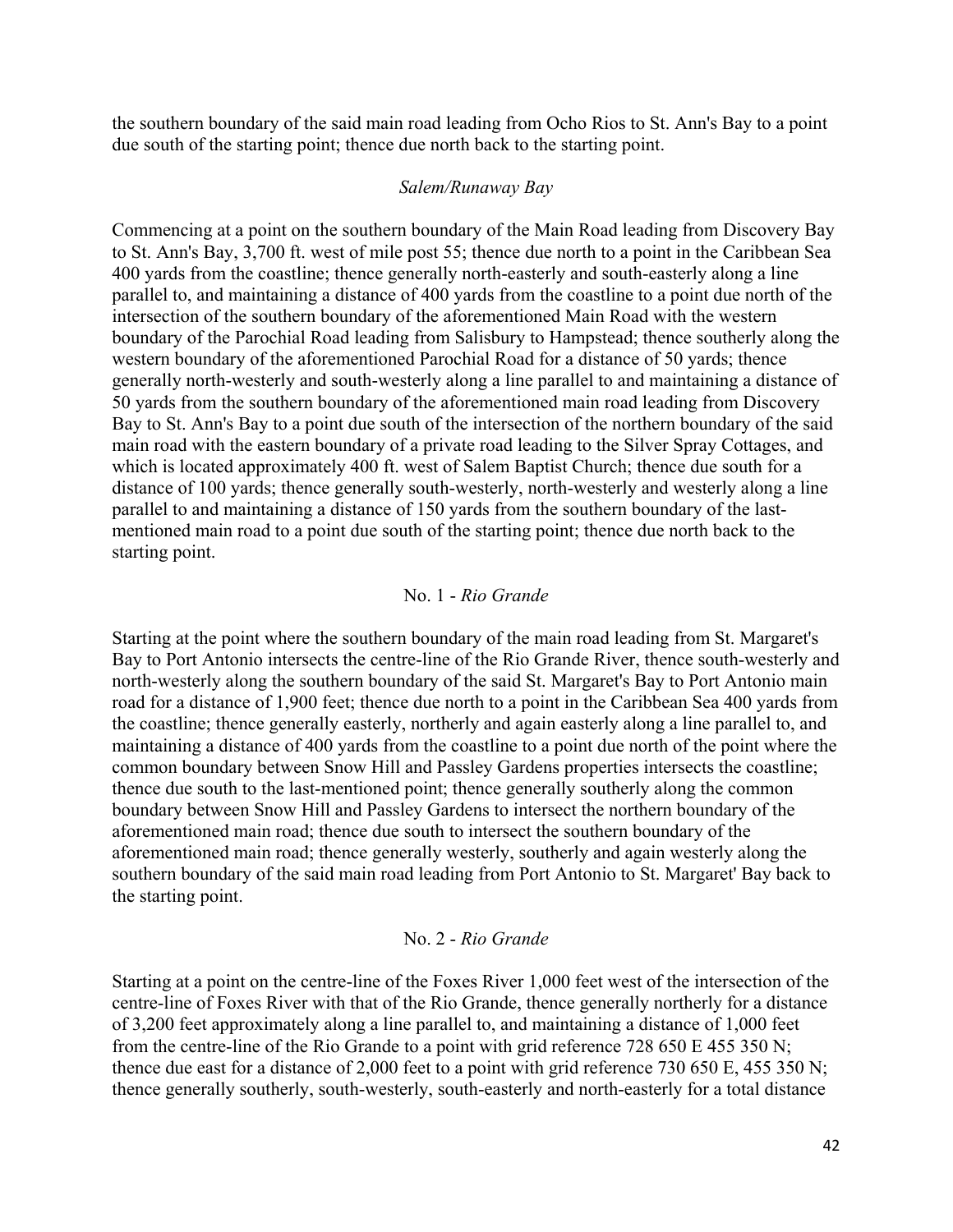of 7,100 feet along a line parallel to, and maintaining a distance of 1,000 feet from the centre-line of the Rio Grande to a point with grid reference 733 170 E, 453 950 N; thence due south for a distance of 2,000 feet to a point with grid reference 733 170 E, 451 950 N; thence generally south-westerly, westerly and north-westerly for a total distance of 7,200 feet approximately along a line parallel to, and maintaining a distance of 1,000 feet from the centre-line of the Rio Grande back to the starting point.

#### *Port Antonio*

Commencing at the point where the southern boundary of Boundbrook Crescent meets the western boundary of Rice Piece Road; thence southerly along the western boundary of Rice Piece Road to its intersection with the southern bank of Annotto River; thence generally easterly along the southern bank of Annotto River to a point due north of the north-western corner of premises known as No. 6 Little Annotto Road; thence due south to the last-mentioned corner, thence southerly along the western boundary of the last-mentioned premises and continuing in the same direction to intersect the southern boundary of the last-mentioned road; thence easterly along the southern boundary of Little Annotto Road to its intersection with the western boundary of Halls Avenue; thence south-easterly in a straight line to the southernmost corner of premises known as No. 6 Naylors Road; thence north-easterly along the southern boundary of the lastmentioned premises to its intersection with the western boundary of the last-mentioned road; thence south-easterly in n straight line across the last-mentioned road to the southernmost corner of premises known as No. 2 West Baptist Avenue; thence north-easterly along the southern boundary of the said premises known as No. 2 West Baptist Road to its intersection with the western boundary of West Baptist Road; thence south-easterly along the western boundary of the last-mentioned road to its intersection with the southern boundary of premises known as No. 4 West Baptist Road; thence north-easterly in a straight line to the southernmost corner of premises known as No. 9 Army Lane; thence north-easterly along the southern boundary of the lastmentioned premises to intersect its eastern boundary; thence south-easterly in a straight line to the north-western corner of premises known as No. 2 Grosett Road; thence generally easterly along the southern boundary of Grosett Road to its intersection with the western boundary of Love Lane; thence north-easterly in a straight line across Love Lane to the north-western corner of premises known as No. 11 Love Lane; thence easterly along the northern boundary of the lastmentioned premises to its intersection with the western boundary of the Old Cemetery lands, thence northerly, easterly and southerly along the western, northern and eastern boundaries of the Old Cemetery lands to its intersection with the northern boundary of premises known as No. 12 Richmond Hill Road; thence north-easterly and south-easterly along the northern and eastern boundaries respectively of the last-mentioned premises to intersect the northern boundary of the last-mentioned road; thence easterly in a straight line to the northernmost corner of premises known as No. 10 Sommers Town Road; thence south-easterly along the northern boundary of the last-mentioned premises to its intersection with the western boundary of the last-mentioned road; thence generally southerly and easterly along the western and southern boundaries respectively of Sommers Town Road to intersect the eastern boundary of premises known as No. 52 Sommers Town Road; thence easterly in a straight line to the southernmost corner of premises known as No. 69 Sommers Town Road; thence north-easterly along the western boundary of the lastmentioned premises to its intersection with the southern boundary of French Avenue; thence generally easterly along the southern boundary of French Avenue to its intersection with the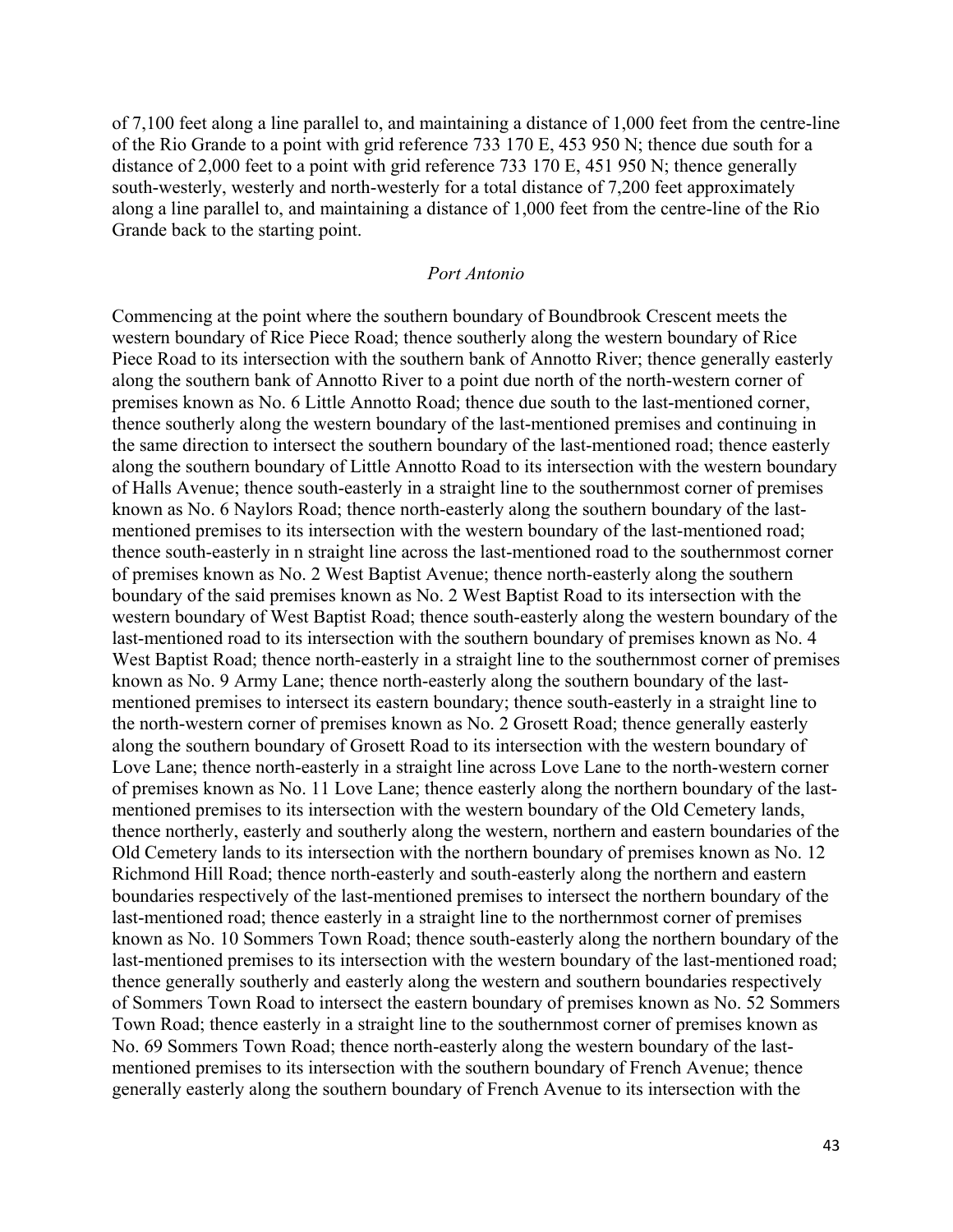western boundary of Smatt Road thence southerly along the western boundary of Smatt Road to a point due west of the southernmost corner of Oliver Park lands; thence due east to the lastmentioned corner; thence easterly along the entire length of the southern boundary of the Oliver Park lands and continuing in the same direction to its intersection with the eastern bank of Caneside River; thence generally northerly along the eastern bank of Caneside River to its intersection with the high water mark of the Caribbean Sea; thence due north for a distance of 6,000 feet into the Caribbean Sea; thence due west for a distance of approximately 4,840 feet to a point due north of the point where the western boundary of the main road leading from St. Margaret's Bay to Port Antonio intersects the centre-line of an Earth Drain (this latter point being located at approximate grid reference 736785 E, 465600N); thence due south to the lastmentioned point; thence southerly along the western boundary of the said main road leading from St. Margaret's Bay to Port Antonio to intersect the northern boundary of the Jamaica Railway Corporation's lands; thence southerly in a sleight line back to the starting point

#### *Unity Bay*

Starting at a point where the southern boundary of the main road leading from Priestman's River to Port Antonio intersects the eastern boundary of the main road leading from Fairy Hill to Sherwood Forest; thence southerly along the eastern boundary of the last-mentioned main road to a point 400 yards from the southern boundary of the Priestman's River to Port Antonio main road; thence generally north-westerly and south-westerly along a line parallel to, and maintaining a distance of 400 yards from the southern boundary of the last-mentioned main road to a point due south of a point on the southern boundary of the last-mentioned main road at the entrance road to the San San Police Station; thence due north to the last-mentioned point; thence continuing due north to a point in the Caribbean Sea 400 yards from the coastline; thence generally easterly along a line parallel to, and maintaining a distance of 400 yards from the coastline to a point due north of the starting point; thence due south back to the starting point.

#### *Boston Beach*

Starting at a point on the southern boundary of the main road leading from Port Antonio to Priestman's River 750 feet east of the point where the eastern boundary of Fairy Hill property meets the southern boundary of the said main road aforementioned; thence due east to a point in the Caribbean Sea 400 yards from the coastline, thence generally south-easterly along a line parallel to, and maintaining a distance of 400 yards from the coastline to a point due north of a point on the southern boundary of the aforementioned main road 3,000 feet east of its intersection with the parochial road leading to Friendship; thence generally north-westerly along the southern boundary and then the western boundary of the said main road leading from Priestman's River to Port Antonio back to the starting point.

### **SECOND SCHEDULE (Regulation 4 (2))**

The Agricultural Produce Act The Licences on Trades and Business Act The Parochial Markets Law